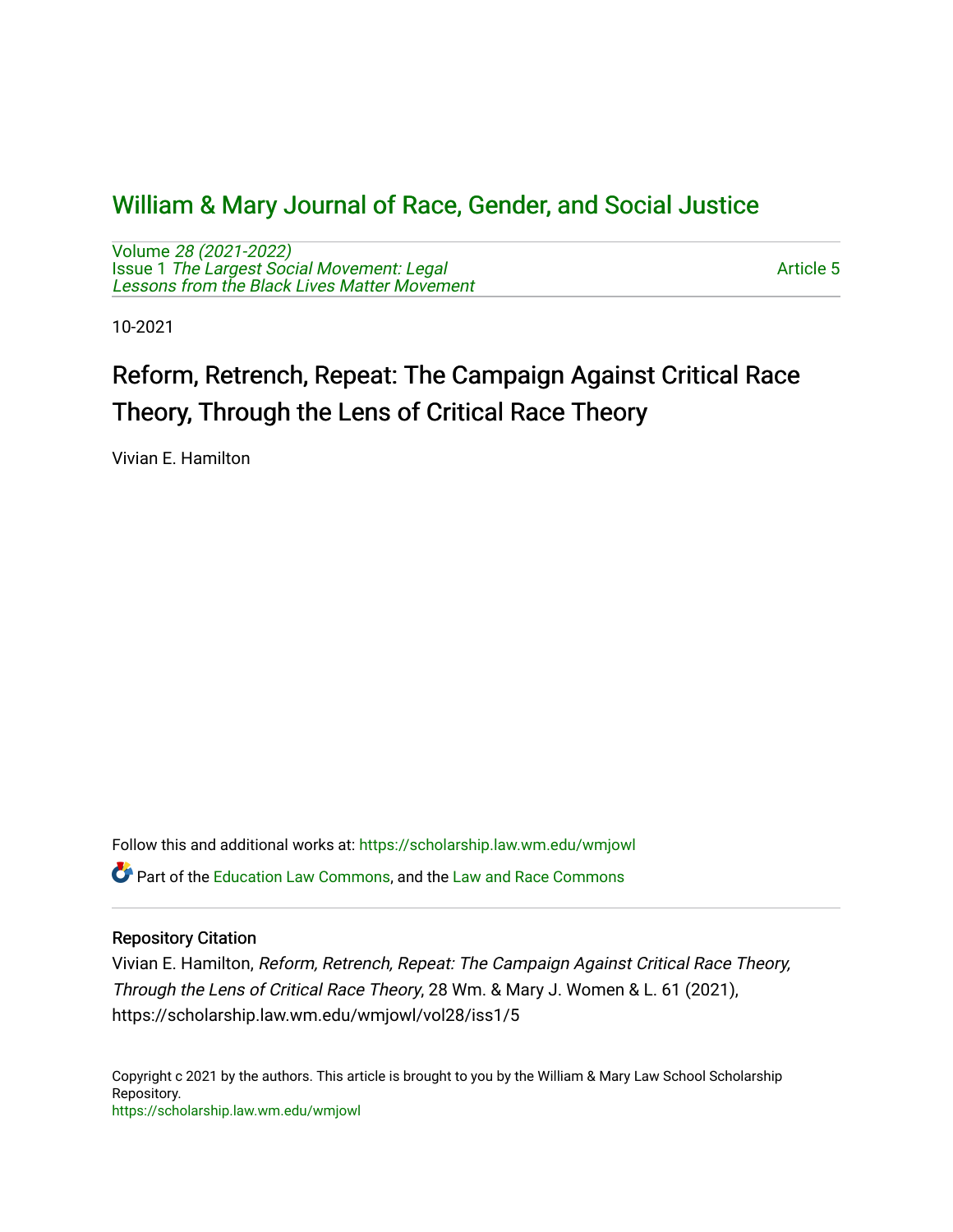# REFORM, RETRENCH, REPEAT: THE CAMPAIGN AGAINST CRITICAL RACE THEORY, THROUGH THE LENS OF CRITICAL RACE THEORY

# VIVIAN E. HAMILTON\*

#### **ABSTRACT**

The protest movement ignited by the 2020 murder of George Floyd was of a scale unprecedented in U.S. history. The movement raised the nation's consciousness of racial injustices and spurred promises—and the beginnings—of justice-oriented reform. Reform and racial progress, however, have rarely been linear over the course of U.S. history. Instead, they typically engender resistance and retrenchment. The response to the current justice movement is no exception. One manifestation of the retrenchment has been a rush by states to enact legislation curtailing race-related education in government workplaces and in public schools, colleges, and universities.

These legislative measures purport to prevent the teaching of "divisive" tenets of Critical Race Theory (CRT), an intellectual discipline that originated in the legal academy in the 1980s. The proposed bills and enacted statutes, however, will instead prevent educators, for fear of incurring threatened penalties, from teaching about the role of racism in U.S. history and engaging students in meaningful discussions about race. If they remain in place, the laws increase the chances that the next generation of students will remain uninformed of the racial history of the United States and its legacy and will thus come of age unmotivated—and unequipped—to improve upon it.

This Article describes first the racial justice movement that surged after Floyd's murder, then the resistance and retrenchment that rapidly followed. Next, it draws on CRT to place these events in historical and theoretical context. It describes the intellectual predecessors of CRT, the emergence of CRT as an intellectual and political movement, and its core insights. It explains how the insights of CRT, despite being caricatured by conservative opponents of race reform, instead explain the retrenchment and backlash to the racial

<sup>\*</sup> Professor of Law, William & Mary Law School and Director, William & Mary Center for Racial & Social Justice. For insights that helped shape my thinking, I benefitted from the participants of a LatCrit virtual summer session, particularly Lucille Jewel, Ediberto Roman, and Vincent Wong. For helpful comments, I thank Rebecca Green and Laura Shepherd. For their excellent research assistance, I am grateful to Francesca Babetski and Victoria Nauman.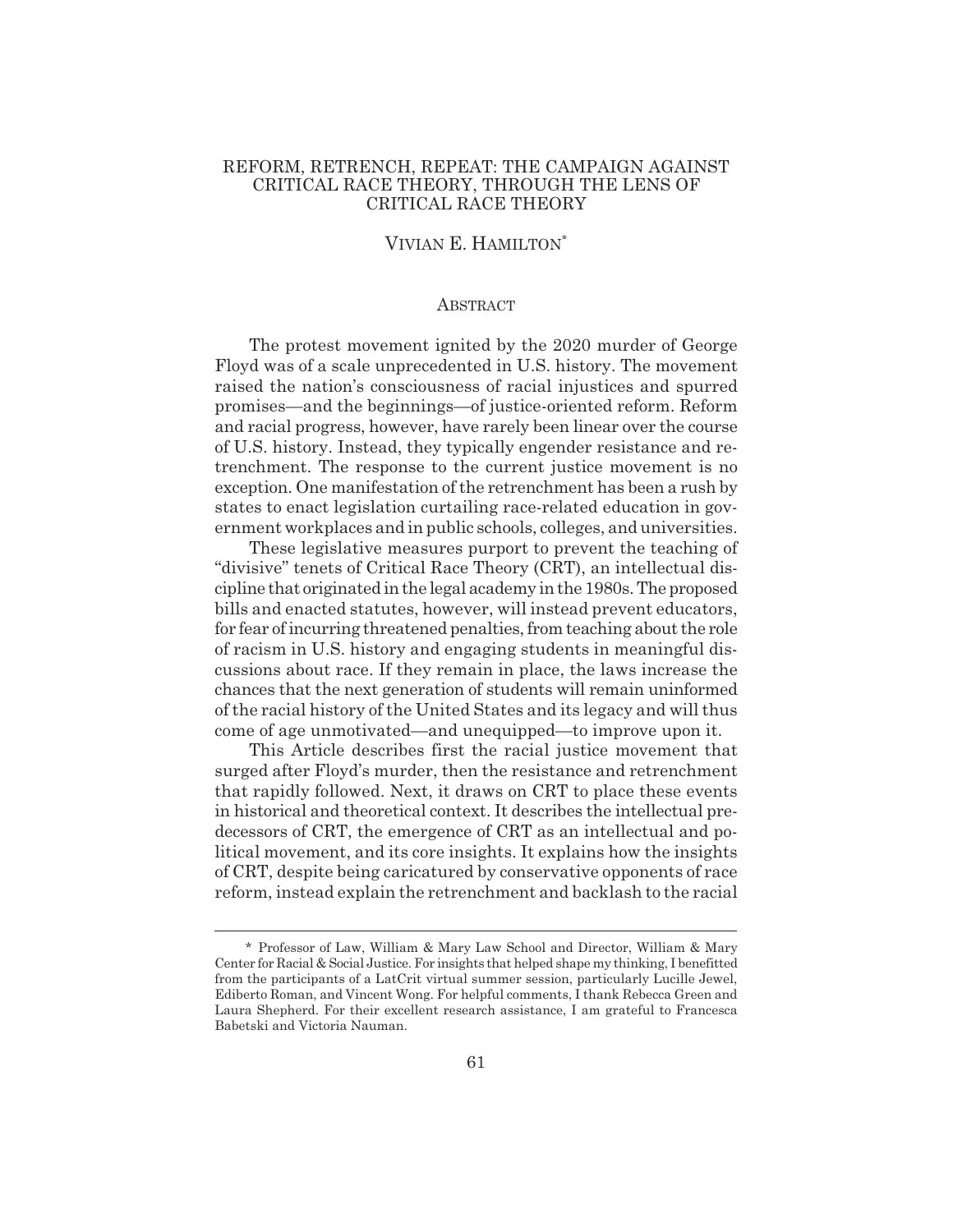justice movement—including the evolution of the ideologies that anchor it, and the use of institutions, including the law, to entrench the status quo and the racial hierarchies it comprises.

**INTRODUCTION** 

- I. FROM RACIAL RECKONING TO REFORM: GEORGE FLOYD, BLACK LIVES MATTER, AND THE RACIAL JUSTICE MOVEMENT
- II. THE PROCESS OF RETRENCHMENT
	- *A. CRT as Villainous Caricature*
	- *B. Backlash: The Campaign Against Race Education*
		- *1. In the Federal Workplace: Executive Order 13950*
		- *2. In the States: Race Education in Public Schools*
- III. CRITICAL RACE THEORY: EVOLUTION AND CONTINUED **SALIENCE** 
	- *A. Immediate Intellectual Precursors*
		- *1. Legal Formalism*
		- *2. Legal Realism*
		- *3. Critical Legal Studies*
	- *B. The Emergence of CRT*
- IV. THE CAMPAIGN AGAINST RACE EDUCATION THROUGH THE LENS OF CRT
	- *A. The History and Politics of Retrenchment*
	- *B. The Tropes of Retrenchment*
		- *1. Systemic Racism Denial*
		- *2. White Innocence*
		- *3. Formal Equality and Color-Blindness*
		- *4. Race Consciousness as Racism*

*5. U.S. Founding Ideals: Equality, Not White Supremacy* **CONCLUSION** 

# **INTRODUCTION**

The May 2020 murder of George Floyd by a police officer followed the killings of scores of unarmed Black people by U.S. law enforcement and focused the nation's attention on police violence against Black Americans.<sup>1</sup> Floyd's murder also ignited the largest mass protest movement in the nation's history.<sup>2</sup> Led by Black Lives Matter, a loosely organized but highly effective organization, activists brought

<sup>1.</sup> Ram Subramanian & Leily Arzy, *State Policing Reforms Since George Floyd's Murder*, BRENNAN CTR. JUST. (May 21, 2021), https://www.brennancenter.org/our-work /research-reports/state-policing-reforms-george-floyds-murder [https://perma.cc/WM4J -NHKP].

<sup>2.</sup> *Id.*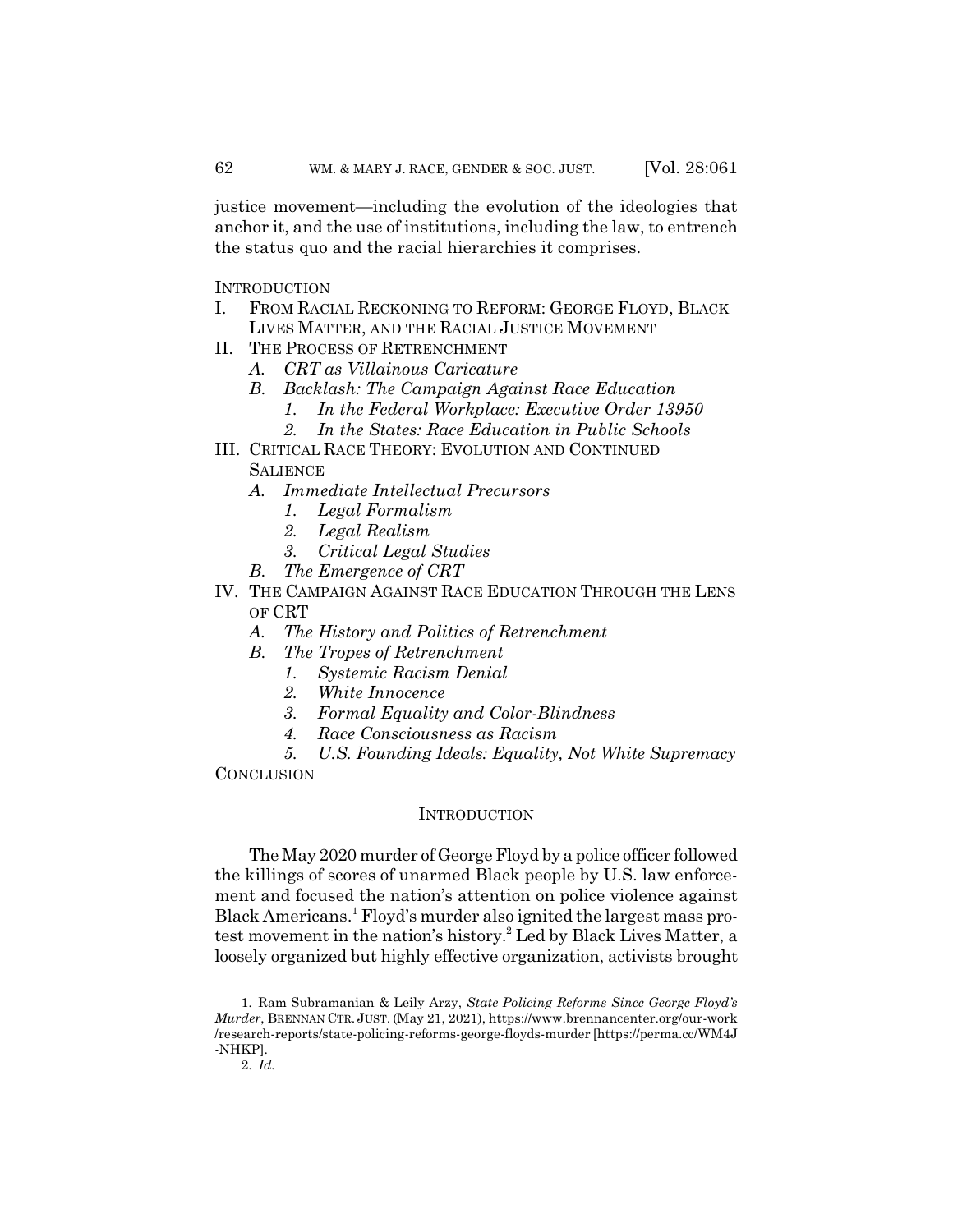about what has been referred to as a "racial reckoning."3 Topics previously avoided by most, racism and racial injustice, became nearly ubiquitous subjects of conversation, and the nation's consciousness of issues of race began to shift. Companies and government agencies examined internal inequities and committed to reform.<sup>4</sup> Corporations promised to re-examine their practices and pledged billions of dollars to advance racial justice and reform efforts.<sup>5</sup> And legislators in more than a dozen states expanded race-inclusive education, adding courses in ethnic studies to their curricula or incorporating additional material about people of color into their learning standards.<sup>6</sup>

Ongoing conversations about and growing consciousness of pervasive structural and unexamined individual racism, however, have generated resentment among many white people unaccustomed to (and uncomfortable with) addressing race. Many in the United States, including some who were initially sympathetic to the movement, have rejected the movement's claims and resisted calls for reform, offended by implications that they might benefit from unearned racial privileges and/or harbor racist sentiments.<sup>7</sup>

Despite the continued existence of social disparities created by centuries of racial oppression, opponents of reform insist that the formal legal equality that displaced the explicit racism of the Jim

<sup>3.</sup> *About*, BLACK LIVESMATTER (Aug. 16, 2021), https://blacklivesmatter.com/about [https://perma.cc/HK4S-69CV]. NBC News, for example, has created *America's Racial Reckoning* within its website, which gathers "[t]he latest news on the protests, boycotts and the fight against systemic racism that is reverberating around the country." *America's Racial Reckoning*, NBCNEWS(Aug. 16, 2021), https://www.nbcnews.com/americas-racial -reckoning [https://perma.cc/6C8J-FXF5].

<sup>4.</sup> Candice Norwood, *Racial Bias Trainings Surged After George Floyd's Death. A Year Later, Experts Are Still Waiting for 'Bold' Change*, PBS: NEWSHOUR (May 25, 2021 6:38 PM), https://www.pbs.org/newshour/nation/racial-bias-trainings-surged-after-george -floyds-death-a-year-later-experts-are-still-waiting-for-bold-change [https://perma.cc /5A7K-R3WS]; Paul J. Weber & Farnoush Amiri, *Floyd Killing Has Prompted State Reforms, But Not Everywhere*, AP NEWS (Apr. 22, 2021), https://apnews.com/article/race-and -ethnicity-legislature-bills-police-racial-injustice-95d3c4db293fa4992afb56497e370961.

<sup>5.</sup> *Factbox: Corporations Pledge \$1.7 billion to Address Racism, Injustice*, REUTERS (June 9, 2020, 9:53 PM) [hereinafter *Factbox*], https://www.reuters.com/article/us-minne apolis-police-pledges-factbox/factbox-corporations-pledge-1-7-billion-to-address-racism -injustice-idUSKBN23H078 [https://perma.cc/QFK9-QZFD].

<sup>6.</sup> Cathryn Stout & Gabrielle LaMarr LeMee, *Efforts to Restrict Teaching About Racism and Bias Have Multiplied Across the U.S.*, CHALKBEAT (updated July 22, 2021, 1:12 PM), https://www.chalkbeat.org/22525983/map-critical-race-theory-legislation-teach ing-racism [https://perma.cc/CH3K-RU8V] (tracking efforts in states to "expand education on racism, bias, the contributions of specific racial or ethnic groups to U.S. history, or related topics").

<sup>7.</sup> *See* Audra D.S. Burch, Amy Harmon, Sabrina Tavernise & Emily Badger, *The Death of George Floyd Reignited a Movement. What Happens Now?*, N.Y.TIMES(June 25, 2021), https://www.nytimes.com/2021/04/20/us/george-floyd-protests-police-reform.html [https://perma.cc/J34U-A9VD]; *see also infra* Section IV.B.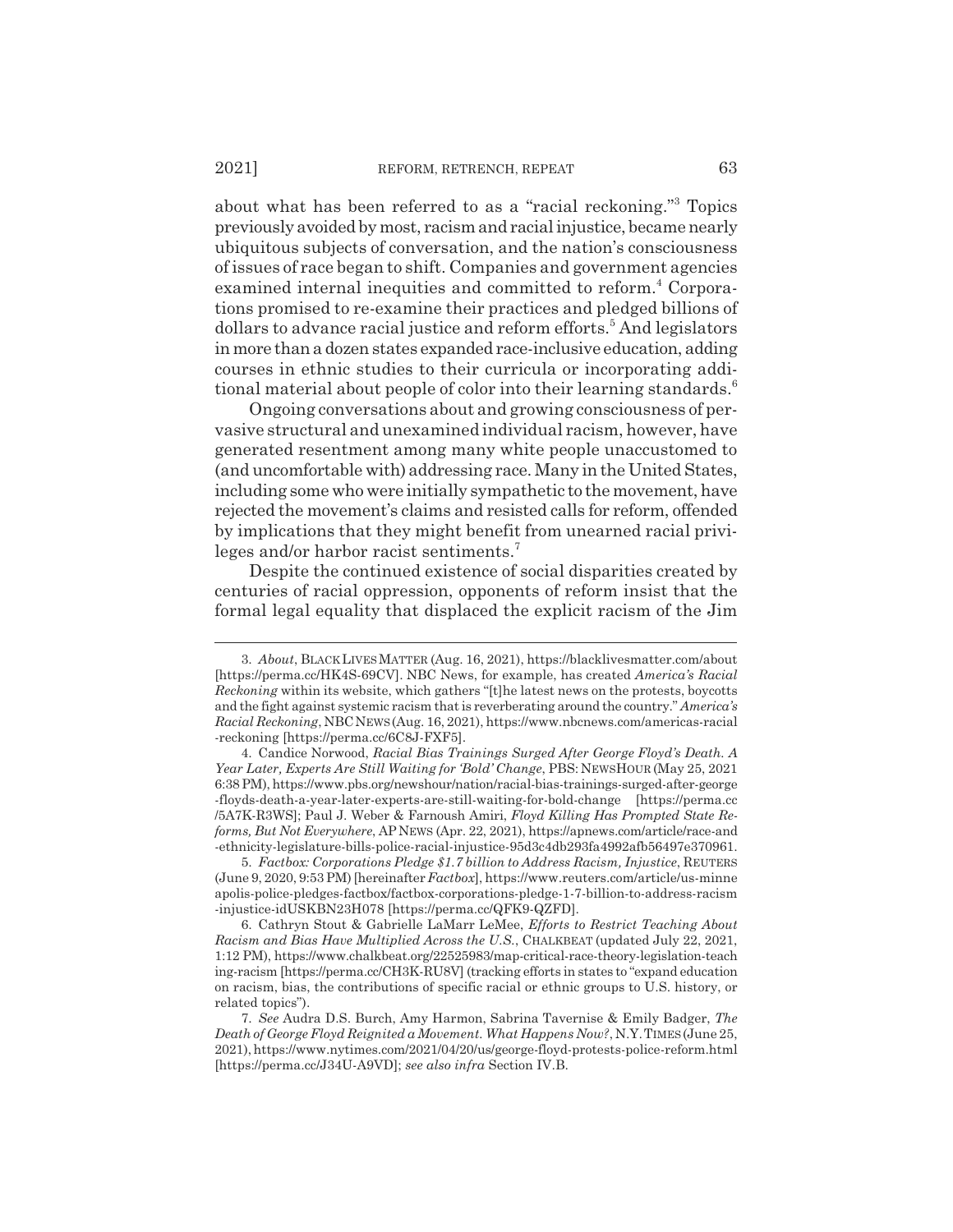Crow era has transformed the United States into a color-blind, equalopportunity society.<sup>8</sup> Wielding this conception of color-blindness as a shield to fend off reform efforts, opponents of reform equate race consciousness in the service of advancing racial equity with race consciousness used to oppress.<sup>9</sup> In other words, they claim that any race consciousness is itself racist.

Opponents of reform propagated a distorted conception of Critical Race Theory (CRT) as a catch-all for ideas with which they disagreed.10 Some of the claims—like the existence of systemic racism—were ones with which critical scholars of race would agree. Others—like the claim that "[a]n individual's moral character is determined by the individual's race or sex"11—were manufactured in order to fan embers of racial resentment into flames of outrage and opposition.12 And the sometimes maladroit efforts of educators and diversity trainers were cherry-picked or misrepresented to provide evidence of indoctrination destructive of national unity.13

Racial resentment and retrenchment became government policy in the fall of 2020, when then-President Trump issued an Executive Order that sought to prohibit antiracism and diversity trainings in federal workplaces and the armed forces.<sup>14</sup> Republican-led state legislatures followed suit, taking aim at race-related education in public schools, colleges, and universities.<sup>15</sup> By the spring and summer of 2021, state and federal lawmakers nationwide had introduced largely identical legislative and other policy measures aimed at prohibiting public schools and universities from educating students about race and racism in the United States.16 Indeed, more than half of all states had introduced some sort of restrictive measure as of August 2021.<sup>17</sup>

<sup>8.</sup> *See* Samuel Hoadley-Brill, *Critical Race Theory's Opponents Are Sure It's Bad. Whatever It Is.*, WASH.POST (July 2, 2021), https://www.washingtonpost.com/outlook/criti cal-race-theory-law-systemic-racism/2021/07/02/6abe7590-d9f5-11eb-8fb8-aea56b785b00 \_story.html [https://perma.cc/SXR4-4EKN].

<sup>9.</sup> *See id.*

<sup>10.</sup> *See* Ibram X. Kendi, *There Is No Debate Over Critical Race Theory*, ATLANTIC (July 9, 2021), https://www.theatlantic.com/ideas/archive/2021/07/opponents-critical-race -theory-are-arguing-themselves/619391 [https://perma.cc/N4ZT-28UK].

<sup>11. 2021</sup> Pub. Acts 493, S.B. 623, 112th Gen. Assemb., amending Tenn. Code Ann.  $\S$  49-5-108(c),  $\S$  51(a) (Tenn. 2021).

<sup>12.</sup> *See infra* notes 101 and 114 and accompanying text.

<sup>13.</sup> Nathan Cline, *Rally Opposing Critical Race Theory Held In Leesburg*, LOUDOUN TIMES-MIRROR (June 12, 2021), https://www.loudountimes.com/news/rally-opposing-criti cal-race-theory-held-in-leesburg/article\_9cd04bbe-cbac-11eb-be7a-7b34ad16e9d8.html [https://perma.cc/BW76-V9WM].

<sup>14.</sup> *See infra* Section II.B.1.

<sup>15.</sup> *See* 2021 Pub. Acts 493, S.B. 623, 112th Gen. Assemb., amending TENN.CODE ANN.  $§$  49-5-108(c),  $§$  51(a) (Tenn. 2021).

<sup>16.</sup> *See* Stout & LeMee, *supra* note 6.

<sup>17.</sup> *Id.* (tracking efforts in 28 states "to restrict education on racism, bias, the contributions of specific racial or ethnic groups to U.S. history, or related topics").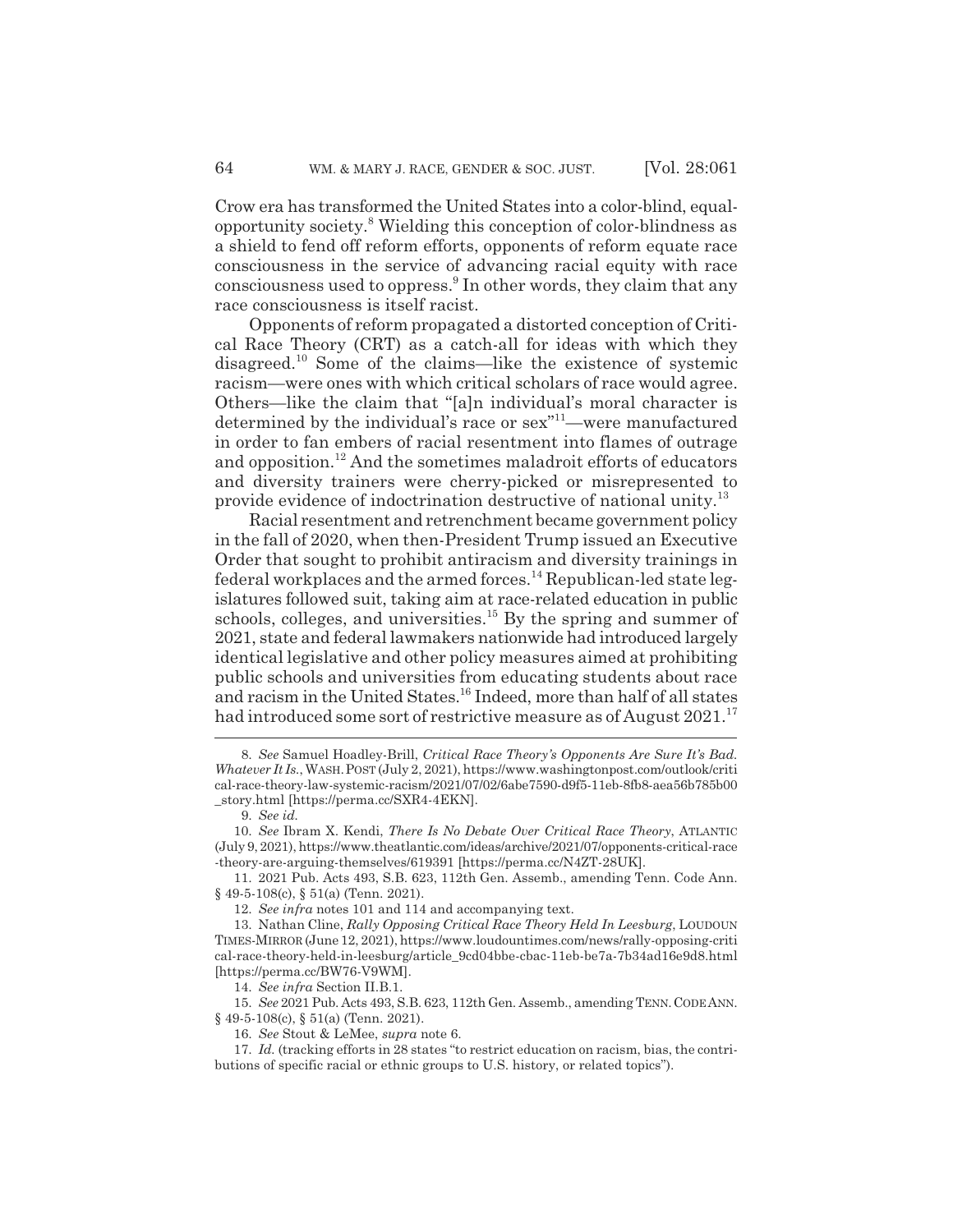This Article examines this retrenchment, comprising resistance and rhetorical—and legal—backlash to the racial justice movement. It demonstrates how insights from CRT—fairly understood—can, ironically, help illuminate the retrenchment, situating it within historical and ideological context.<sup>18</sup>

CRT scholars have explored the "reform/retrenchment dialectic" that has characterized the halting nature of racial progress over U.S. history.<sup>19</sup> The current retrenchment is consistent with the historical pattern they have identified. Critical scholars of race have also explored at length many of the impulses, beliefs, and political and legal ideologies that now ground and drive the retrenchment. This Article seeks to identify these and understand these.

Part I briefly describes the spring 2020 events that triggered the largest mass protest movement in U.S. history. Demonstrations drew attention to the systemic nature of racial injustice in policing, the carceral system, and across nearly every aspect of U.S. society. The expressions of grief and outrage that dominated the days following Floyd's murder were soon joined by concrete calls for policy reform.

Part II turns to the retrenchment—"a line of defence used to maintain a position"—underway by the fall.<sup>20</sup> Propelled by individual resentment and undergirded by the rhetoric of color-blindness, the backlash has occurred across various contexts, including measures to constrict access to the ballot. This Article focuses on the campaign to squelch the teaching of race-related issues. State legislatures successfully wielded a specter of CRT bearing only a passing resemblance to the academic discipline as a divisive and dangerous threat to rush through legislation aimed at suppressing education about the racial history of the United States, and its legacy.

In addition to energizing support against reform (and with the hopes that voters would then be motivated to support conservative candidates for political office), these measures capitalize on the notion that a public that continues to be uneducated (or miseducated) about the nation's racial history and its legacy will continue to resist meaningful reform of the status quo.

The final part of the Article turns to CRT and how it might inform our understanding of the ongoing retrenchment. It describes CRT—its intellectual predecessors, its emergence as an intellectual movement,

<sup>18.</sup> Devon W. Carbado, *Critical What What?*, 43 CONN. L. REV. 1593, 1607–08 (2011). Carbado terms this cycle, which has repeated throughout the course of U.S. history, the "reform/retrenchment dialectic." *Id.* at 1607.

<sup>19.</sup> *See id.*; *see also infra* Section IV.A.

<sup>20.</sup> *Retrenchment, n.1*, OED Online, OXFORDUNIV.PRESS, https://www-oed-com.proxy .wm.edu/view/Entry/164446?rskey=0Gt0X0&result=1&isAdvanced=false (last visited Nov. 4, 2021).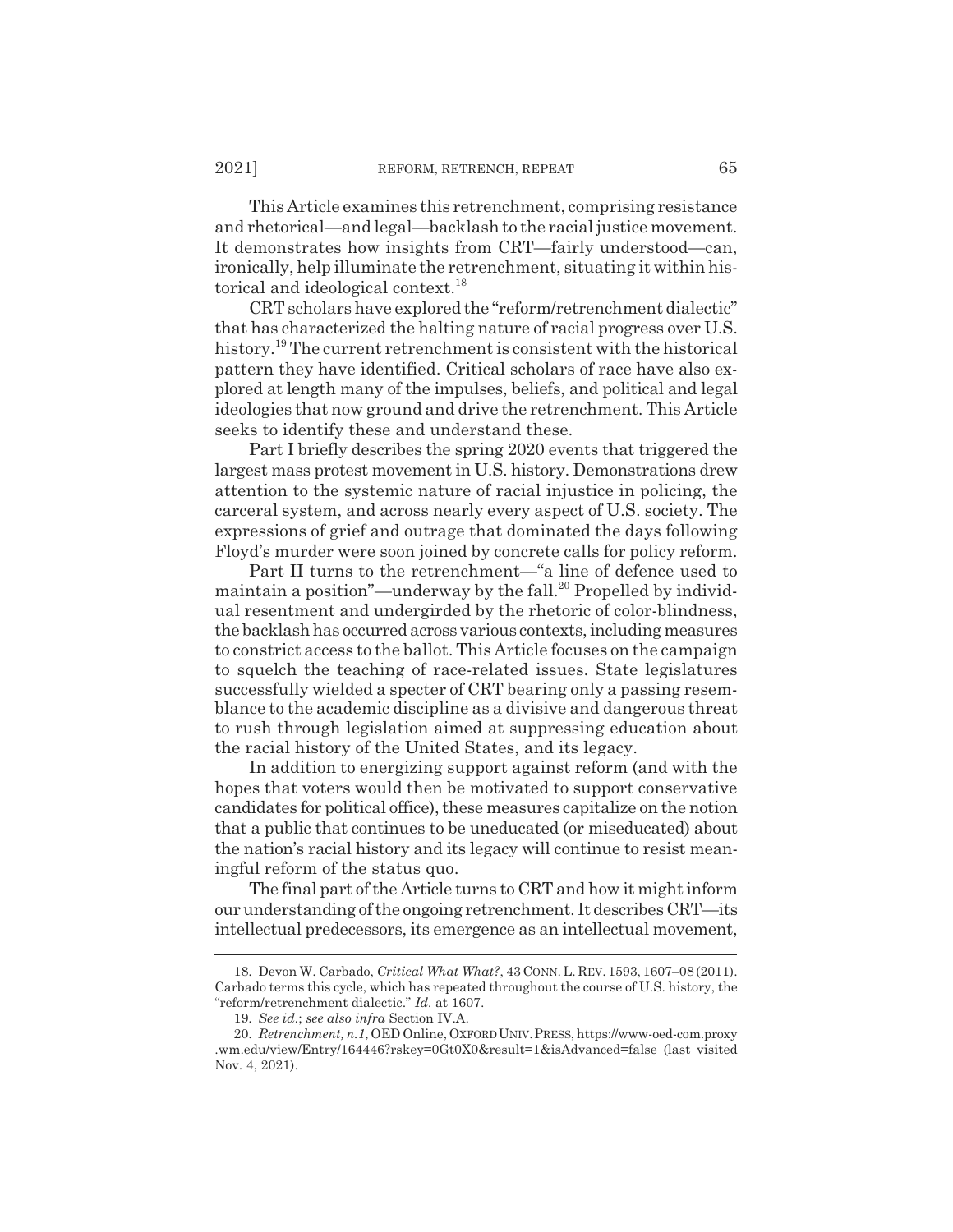and its core claims. One of the core claims of CRT is that law is used to entrench racial inequality. State laws banning its teaching in K–12 and postsecondary education exemplify this claim, even while the irony is lost on the proponents of these measures.

This Part then considers the resistance to the racial justice movement (sometimes referred to as a campaign against CRT) through a CRT lens. It describes the U.S. legal and political history that Professor Devon Carbado has termed the "reform/retrenchment dialectic."21 It examines claims of white innocence—from responsibility for existing racism, from the likelihood of having received material and psychic benefits by virtue of whiteness, and from harboring racist sentiments—that undergird resistance to the claims of the racial justice movement. It addresses the claim that systemic racism doesn't exist, clarifying the concept and providing examples. It explains how the political and legal rhetoric of formal equality and colorblindness have evolved. And finally, it explains the weaponizing of color-blindness to argue that all race consciousness is racism.

# I. FROM RACIAL RECKONING TO REFORM: GEORGE FLOYD, BLACK LIVES MATTER, AND THE RACIAL JUSTICE MOVEMENT

This Part describes the swell of protests and calls for racial justice sparked by the murder of George Floyd by a white police officer in Minneapolis, Minnesota. Businesses and other institutions issued statements in favor of the movement and began to implement antiracist programs.<sup>22</sup> State and local governments and police agencies across the nation adopted measures aimed to address racial injustice.<sup>23</sup>

George Floyd was murdered by then–police officer Derek Chauvin in Minneapolis, Minnesota on May 25, 2020, after having been accused of passing a counterfeit twenty-dollar bill for a pack of cigarettes at a corner market.<sup>24</sup> After Floyd struggled when police tried to put him into a squad car, they forced him to the ground.<sup>25</sup> Chauvin then knelt on Floyd's neck for more than nine minutes, despite the

<sup>21.</sup> Carbado, *supra* note 18, at 1607.

<sup>22.</sup> *See* Norwood, *supra* note 4.

<sup>23.</sup> *See One Year After George Floyd: The Changing Landscape of Policing*, NAACP

LDF, https://www.naacpldf.org/george-floyd-anniversary [https://perma.cc/X42Q-3L49]. 24. *Key Events Since George Floyd's Arrest and Death*, AP NEWS (June 25, 2021) [hereinafter *Key Events*], https://apnews.com/article/derek-chauvin-trial-timeline-ad6793 2d2bf727dd4c23e17e63a97224 [https://perma.cc/XKF5-ZUF9].

<sup>25.</sup> Amy Forliti, Steve Karnowski & Tammy Webber, *Chauvin Guilty of Murder and Manslaughter in Floyd's Death*, AP NEWS (Apr. 20, 2021), https://apnews.com/article /derek-chauvin-trial-live-updates-04-20-2021-955a78df9a7a51835ad63afb8ce9b5c1 [https://perma.cc/JHU5-L3K3].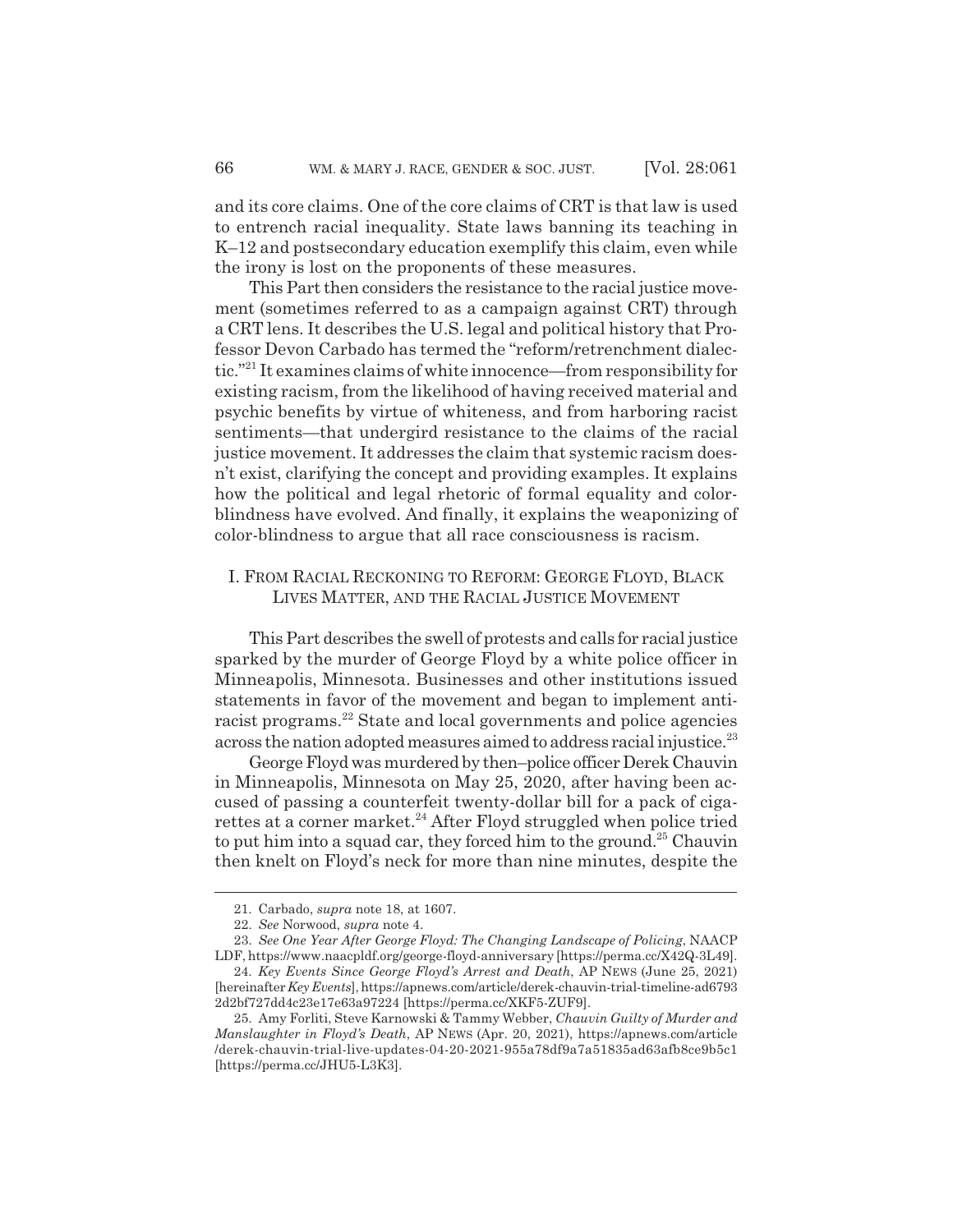forty-six-year-old father's dying gasps.26 Chauvin would later be convicted of third-degree murder, second-degree unintentional murder, and second-degree manslaughter.27 In June 2021, a judge sentenced Chauvin to twenty-two and a half years in prison.<sup>28</sup>

Floyd's murder, of course, was not an unprecedented incident but instead followed the killings of other unarmed Black civilians, for which police officers were rarely held accountable. Immediately following Mr. Floyd's death, protests erupted in Minneapolis, then spread to other cities.<sup>29</sup> In the weeks and months that followed, somewhere between 15 to 26 million people in the United States participated in Black Lives Matter protests.<sup>30</sup> The level of participation exceeded any in U.S. history and made the protests the largest mass protest movement in the country's history.<sup>31</sup>

The visibility and influence of the Black Lives Matter movement surged after Floyd's murder. Activists Patrisse Cullors, Alicia Garza, and Opal Tometi created the hashtag #BlackLivesMatter in 2013 following the acquittal of George Zimmerman, who shot and killed seventeen-year-old Trayvon Martin for walking down the street.<sup>32</sup> In the intervening years, Black Lives Matter grew into a loosely organized multichapter organization with an emphasis on local organizing.<sup>33</sup>

<sup>26.</sup> *Key Events*, *supra* note 24.

<sup>27.</sup> Forliti et al., *supra* note 25.

<sup>28.</sup> Amy Forliti & Steve Karnowski, *Chauvin Gets 22 ½ Years in Prison for George Floyd's Death*, AP NEWS (June 25, 2021), https://apnews.com/article/derek-chauvin-sen tencing-23c52021812168c579b3886f8139c73d [https://perma.cc/HA28-X2K5].

<sup>29.</sup> Derrick Bryson Taylor, *George Floyd Protests: A Timeline*, N.Y. TIMES (Mar. 28, 2021), https://www.nytimes.com/article/george-floyd-protests-timeline.html [https://perma .cc/CM8P-LYZ9].

<sup>30.</sup> *See* Larry Buchanan, Quoctrung Bui & Jugal K. Patel, *Black Lives Matter May Be the Largest Movement in U.S. History*,N.Y.TIMES(July 3, 2020), https://www.nytimes .com/interactive/2020/07/03/us/george-floyd-protests-crowd-size.html [https://perma.cc /B2R6-YAQR]; *see also* Kim Parker, Juliana Menasce Horowitz & Monica Anderson, *Amid Protests, Majorities Across Racial and Ethnic Groups Express Support for the Black Lives Matter Movement*, PEW RSCH. CTR. (June 12, 2020), https://www.pewresearch.org /social-trends/2020/06/12/amid-protests-majorities-across-racial-and-ethnic-groups-ex press-support-for-the-black-lives-matter-movement [https://perma.cc/7NQM-W6BB]; Liz Hamel, Audrey Kearney, Ashley Kirzinger, Lunna Lopes, Cailey Muñana & Mollyann Brodie, *KFF Health Tracking Poll—June 2020*, KFF(June 26, 2020), https://www.kff.org /racial-equity-and-health-policy/report/kff-health-tracking-poll-June-2020 [https://perma .cc/35JV-SERZ].

<sup>31.</sup> Buchanan et al., *supra* note 30.

<sup>32.</sup> *See Trayvon Martin Shooting Fast Facts*, CNN (Feb. 17, 2021, 9:38 AM), https:// www.cnn.com/2013/06/05/us/trayvon-martin-shooting-fast-facts/index.html [https://perma .cc/YL8F-DALD]; Char Adams, *A Movement, a Slogan, a Rallying Cry: How Black Lives Matter Changed America's View on Race*, NBC NEWS (Dec. 29, 2020, 10:04 AM EST), https:// www.nbcnews.com/news/nbcblk/movement-slogan-rallying-cry-how-black-lives -matter-changed-america-n1252434 [https://perma.cc/Q8XL-3DMN].

<sup>33.</sup> Adams, *supra* note 32.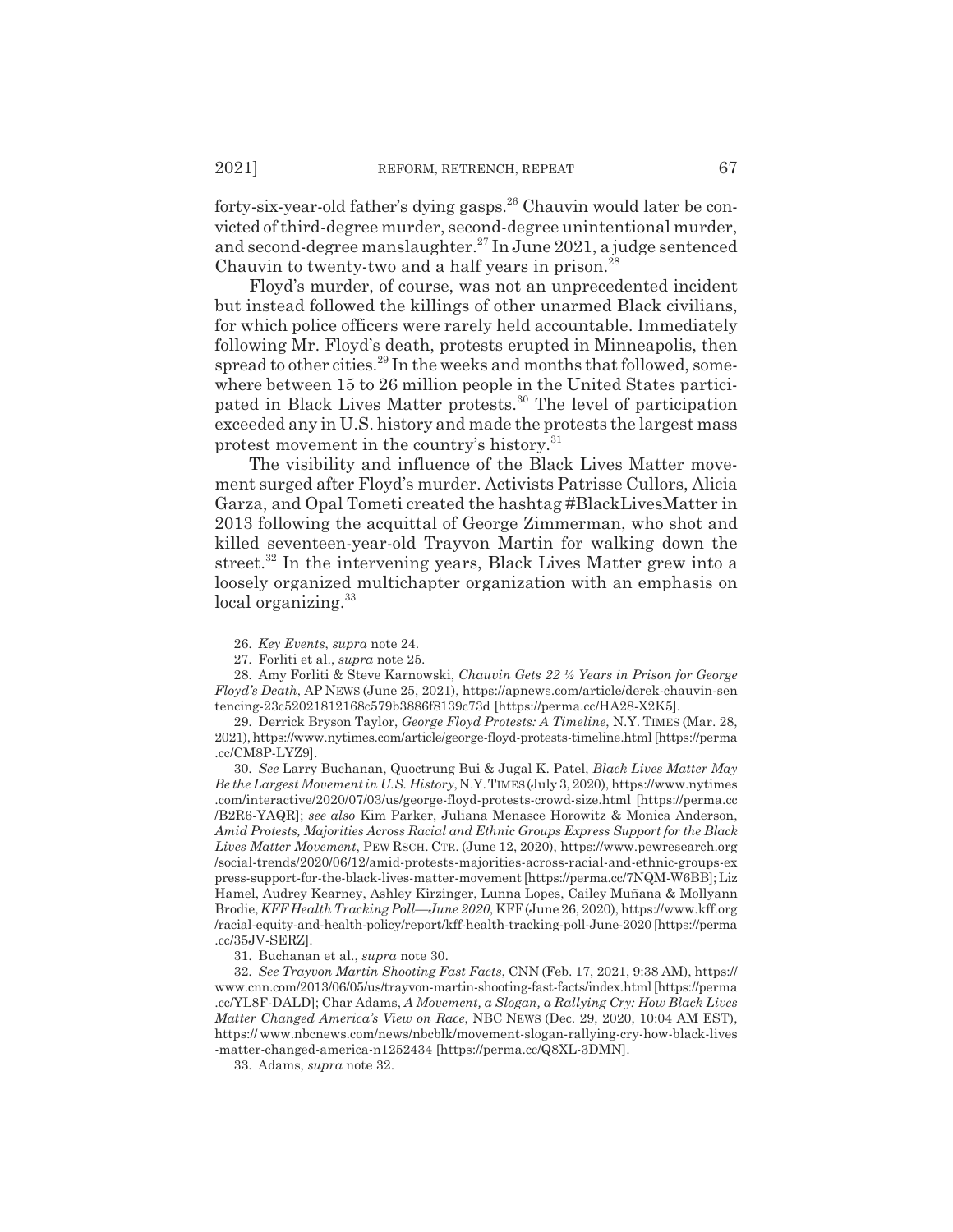The protests sparked by the May 2020 killing of George Floyd forced to the nation's attention its history of police brutality and racism in the criminal justice system. The murder of Mr. Floyd at the hands of a police officer brought into the mainstream that police violence against people of color was widespread, and generally raised consciousness about the systemic nature of racial injustice. In the months following Mr. Floyd's death, polling showed American views on a range of issues related to racial inequality had shifted significantly.<sup>34</sup>

White Americans in particular were more likely than in the past to express the belief that racial discrimination was a serious problem, that Black people disproportionately suffered from excessive police force, and that they supported the Black Lives Matter movement.<sup>35</sup>

Support for addressing racial injustices crossed party lines and included leading members of the Trump administration. Securities and Exchange Commission Chairman Jay Clayton, for example, said that the agency held "diversity dialogues" to help agency employees "grapple with the profound racial disparities in our society."36 Some Republicans—traditionally the party of "law and order"—voiced their support for police reform.<sup>37</sup>

The coronavirus pandemic drew attention to disparities in health care and health outcomes, as Black people and other communities of color disproportionately suffered from the virus itself and the economic disruption caused by it.<sup>38</sup>

36. Paul Kiernan, *Conservative Activist Grabbed Trump's Eye on Diversity Training*, WALL ST. J. (Oct. 9, 2020, 7:18 AM), https://www.wsj.com/articles/conservative-activist -grabbed-trumps-eye-on-diversity-training-11602242287 [https://perma.cc/6XZA-5KDH].

37. Paul Kane, *In Shift, Republicans Talk Openly of Police Reform After George Floyd's Death*, WASH.POST (June 3, 2020), https://www.washingtonpost.com/powerpost/in -shift-key-republicans-talk-openly-of-police-reforms-after-george-floyds-death/2020/06/03 /e6a29454-a5ba-11ea-b619-3f9133bbb482\_story.html [https://perma.cc/C36Z-RJZY].

38. Richard A. Oppel, Jr., Robert Gebeloff, K. K. Rebecca Lai, Will Wright & Mitch Smith, *The Fullest Look Yet at the Racial Inequality of Coronavirus*, N.Y.TIMES (July 5, 2020), https://www.nytimes.com/interactive/2020/07/05/us/coronavirus-latinos-african -americans-cdc-data.html [https://perma.cc/S6ZN-ZV3D]. Black people are 15% of the

<sup>34.</sup> *See* Michael Tesler, *The Floyd Protests Have Changed Public Opinion About Race and Policing*, WASH.POST (June 9, 2020), https://www.washingtonpost.com/politics/2020 /06/09/floyd-protests-have-changed-public-opinion-about-race-policing-heres-data [https://perma.cc/A59L-UQNX].

<sup>35.</sup> Burch et al., *supra* note 7; Nate Cohn & Kevin Quealy, *How Public Opinion Has Moved on Black Lives Matter*, N.Y.TIMES(June 10, 2020), https://www.nytimes.com/inter active/2020/06/10/upshot/black-lives-matter-attitudes.html [https://perma.cc/FQ64-7BTH]. One poll, for example, showed support for the Black Lives Matter movement increasing among registered voters from approximately 45% in May 2020 to approximately 52% just one month later. *See Do You Support or Oppose the Black Lives Matter Movement?*, CIVIQS, https://civiqs.com/results/black\_lives\_matter?annotations=true&uncertainty= true&zoomIn=true&trendline=true [https://perma.cc/KR2Z-DWSM].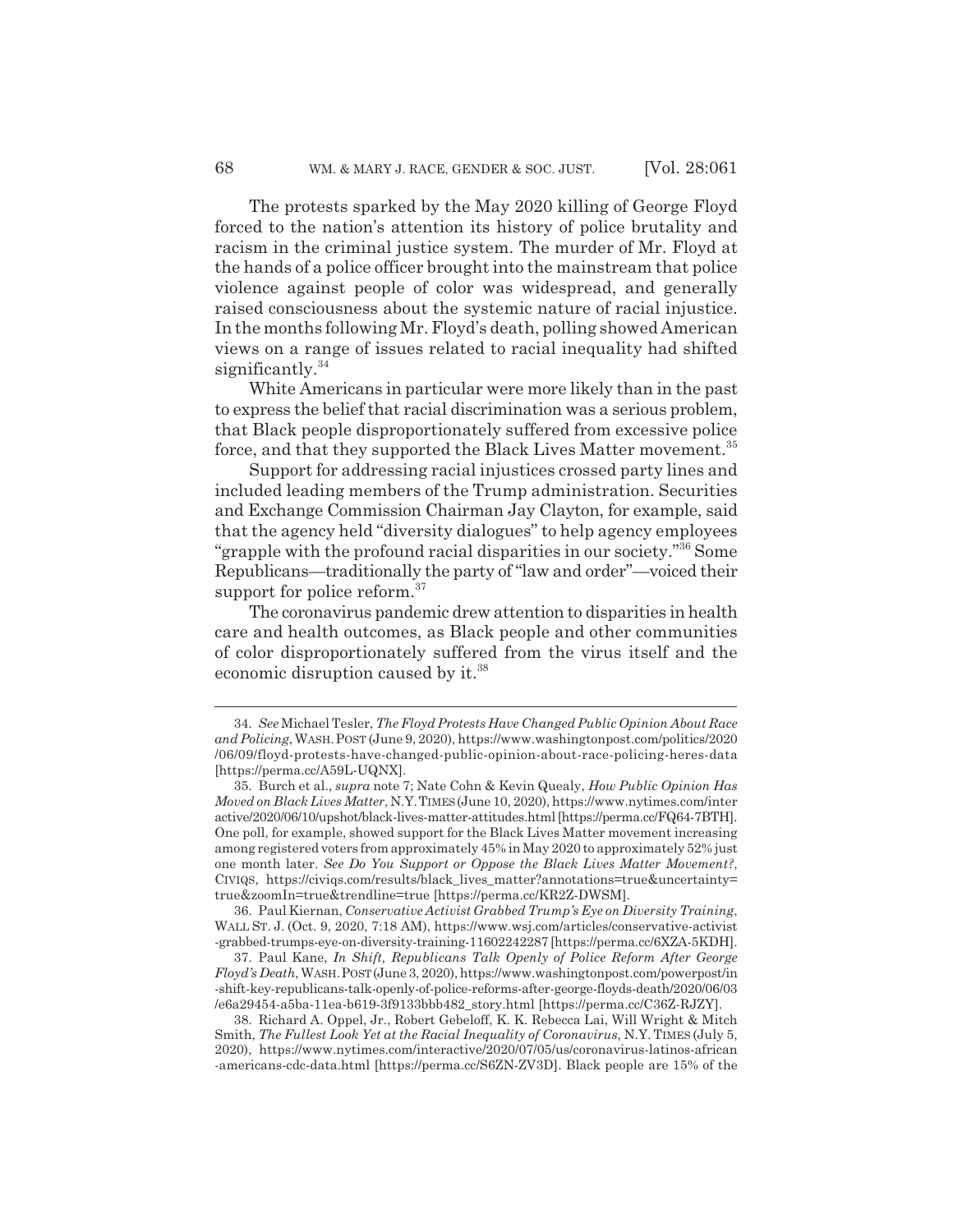In the months that followed, broader conversations about racial injustices and the institutional structures that have long propped them up entered the mainstream. An increasingly prominent theme became the assertion that the institutions of U.S. society perpetuated racial injustice—in other words, that the principal manifestation of racism was systemic, rather than individual in nature.<sup>39</sup> These conversations in turn led to calls for specific reforms of law and policy—including, for example, to shift public funding away from law enforcement and towards other community services and nonpolice interventions, to address racism within workplaces through educational efforts, and to teach all Americans a more complete and accurate history of the nation rather than the whitewashed version that downplays the less illustrious aspects of that history. $40$ 

The initial intense period of grief and protest gave way to calls for racial justice across nearly every aspect of life: communities removed Confederate statues and other symbols glorifying the Confederacy.41 Statements pledging a commitment to racial justice issued from leaders in every quarter including government, higher education, and the private sector.42 Corporations and foundations pledged

39. *See* John Haltiwanger, *The Trump Administration Does Not Believe in Systemic Racism. But It's So Real That Merriam-Webster Is Changing the Definition of Racism to Include It*, INSIDER (June 11, 2020, 10:02 AM), https://www.businessinsider.com/trump -administration-doesnt-believe-in-systemic-racism-its-not-debatable-2020-6 [https://perma .cc/U5FQ-264H]; Halimah Abdullah, *What Do Terms Like Systemic Racism, Microaggression and White Fragility Mean?*, ABCNEWS (June 14, 2020, 4:11 AM), https://abcnews.go .com/Politics/terms-systemic-racism-microaggression-white-fragility/story?id=71195820 [https://perma.cc/ZGY4-7K6M]; Marshall Terrill, *ASU Professor Says Everybody Has Homework to Do When It Comes to Learning about Racism in Society*, ASUNEWS (June 23, 2020), https://news.asu.edu/20200614-discoveries-'systemic-racism'-defined-and-decon structed [https://perma.cc/ZL86-Z2SM].

40. *See* Burch et al., *supra* note 7; *The Long-Term Impact of CRT: Discussing the Nation's Past*, THE FLAG (June 29, 2021), https://theflag.org/the-long-term-impact-of-crt [https://perma.cc/F84L-446A].

41. *2020 Confederate Symbol Removals*, S. POVERTY L. CTR., https://www.splcenter .org/data-projects/2020-confederate-symbol-removals [https://perma.cc/BYY8-D6FD] (last visited Nov. 4, 2021).

42. *See* Gillian Friedman, *Here's What Companies Are Promising to Do to Fight Racism*, N.Y. TIMES (Aug. 23, 2020), https://www.nytimes.com/article/companies-racism-george -floyd-protests.html [https://perma.cc/8GVN-VX7G] (select companies within the private sector); Lindsay McKenzie, *Calls for Change*, INSIDE HIGHER ED. (June 2, 2020), https:// www.insidehighered.com/news/2020/06/02/higher-ed-leaders-address-protests-racial-ten

population but accounted for 39% of COVID-related deaths. *Id.* A number of factors ensured that Black people would contract coronavirus at higher rates, including housing and employment: Black people have the lowest homeownership rates of any racial group and thus live in closer proximity to others, making social distancing more difficult. *Id.* They are over-represented in service sector work, which requires close interaction with people. *Id.* And they are more likely to rely on public transportation. *Id.* Black people also suffer preexisting health conditions that render them more susceptible to becoming seriously ill or dying from the virus, including hypertension, diabetes, and asthma. *Id.* They are more likely to be uninsured, and studies have found that they receive less aggressive treatment by health professionals. *Id.*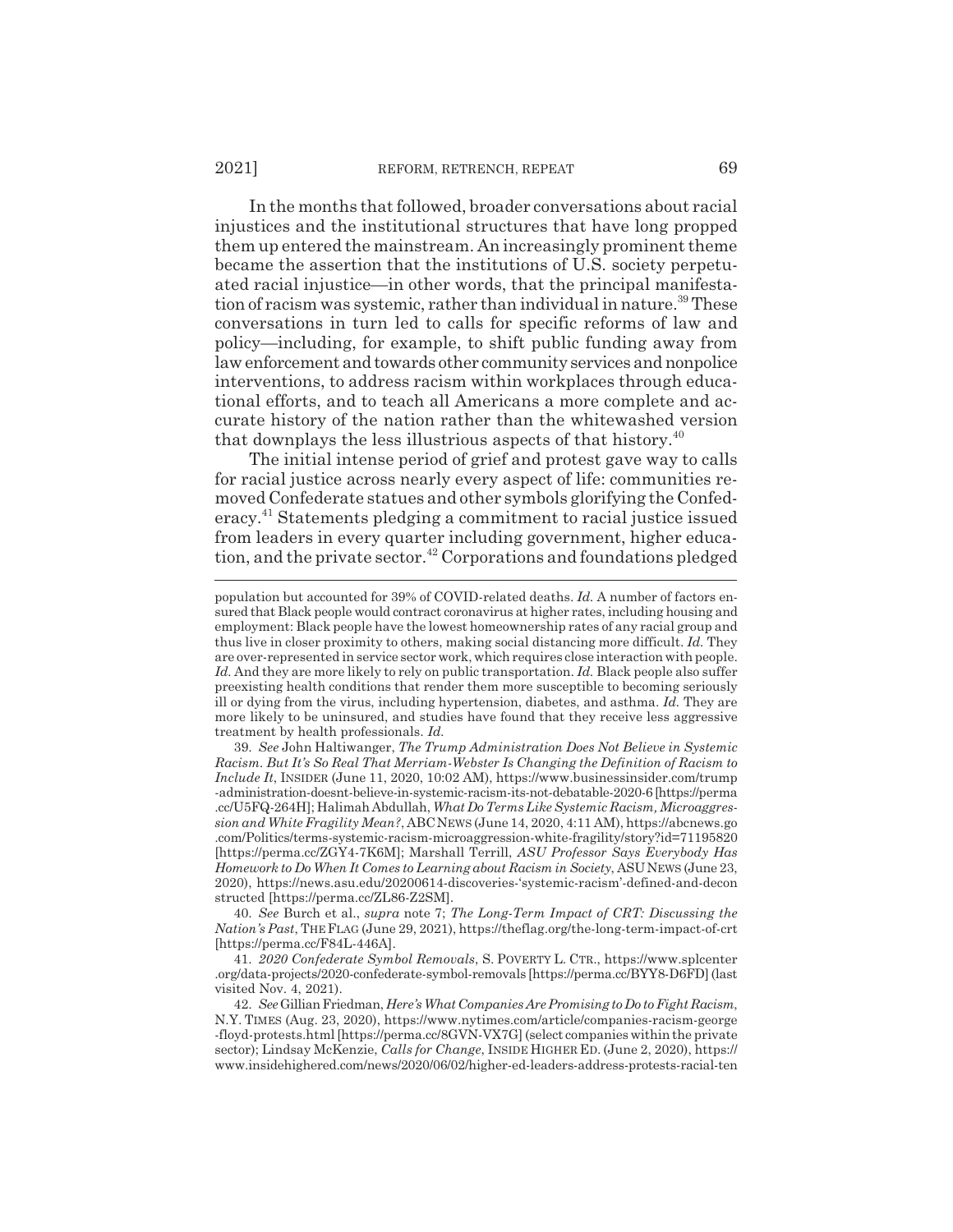billions of dollars to support racial equity efforts.<sup>43</sup> And states and cities introduced and adopted dozens of police reform measures.<sup>44</sup> In the year following Floyd's murder, at least 30 states and Washington D.C. enacted various statewide police reforms, ensuring greater uniformity.45 At least 25 states and DC enacted measures addressing use of force, duty to render aid or to intervene in instances of police misconduct, and/or misconduct reporting and revocation of certification following misconduct.<sup>46</sup> More than a dozen cities, including Los Angeles and Austin, committed to cut police budgets and invest in community services.47 New York City ended qualified immunity—a controversial doctrine protecting government officials from civil suits for its police officers.48

Government entities and private companies also sought to examine and ameliorate racial inequities within their organizations.<sup>49</sup> Companies hired chief diversity officers, reviewed internal policies, developed programs to promote equity, and offered employees trainings on diversity-, equity-, and inclusion-related topics. $50$ 

In the words of one optimistic scholar, "It looks . . . like these protests are achieving what very few do: setting in motion a period of significant, sustained, and widespread social, political change . . . . We appear to be experiencing a social change tipping point."<sup>51</sup>

#### II. THE PROCESS OF RETRENCHMENT

Many Americans have been unreceptive to the claims and aims of the racial justice movement. In particular, they resented claims

sions-and-killing-george-floyd [https://perma.cc/L6WD-B5B6] (select higher education institutions); Eliza Relman, *Joe Biden Calls Black Lives Matter Protests A 'Wake Up Call for Our Nation' and Slams Trump for Tear Gassing Peaceful Demonstrators*, INSIDER (June 2, 2020, 10:20 AM), https://www.businessinsider.com/joe-biden-black-lives-matter -protests-speech-trump-video-2020-6 [https://perma.cc/63D6-VBGD].

<sup>43.</sup> *See Factbox*, *supra* note 5. The extent to which corporations have followed through on their early pledges is unclear. *See* Marco Quiroz-Gutierrez, *American Companies Pledged \$50 Billion to Black Communities. Most of It Hasn't Materialized*, FORTUNE (May 6, 2021, 2:35 PM), https://fortune.com/2021/05/06/us-companies-black-communities -money-50-billion [https://perma.cc/FD8U-Q645]; Andrew Edgecliffe-Johnson & Taylor Nicole Rogers, *Are CEOs Living Up to the Pledges They Made After George Floyd's Murder?*, FIN.TIMES(May 5, 2021), https://www.ft.com/content/67e79b20-bc41-4cb0-992f-a28e3eaa 5695 [https://perma.cc/AG8V-9XN9].

<sup>44.</sup> Burch et al., *supra* note 7.

<sup>45.</sup> Subramanian & Arzy, *supra* note 1.

<sup>46.</sup> *Id.*

<sup>47.</sup> *Id.*

<sup>48.</sup> *See* Press Release, New York City Council, Council Votes to End Qualified Immunity and Seven Other Measures to Reform NYPD (Mar. 25, 2021), https://council.nyc.gov /press/2021/03/25/2079 [https://perma.cc/8LHW-5MXW].

<sup>49.</sup> Norwood, *supra* note 4.

<sup>50.</sup> *See id.*

<sup>51.</sup> *See* Buchanon et al., *supra* note 30.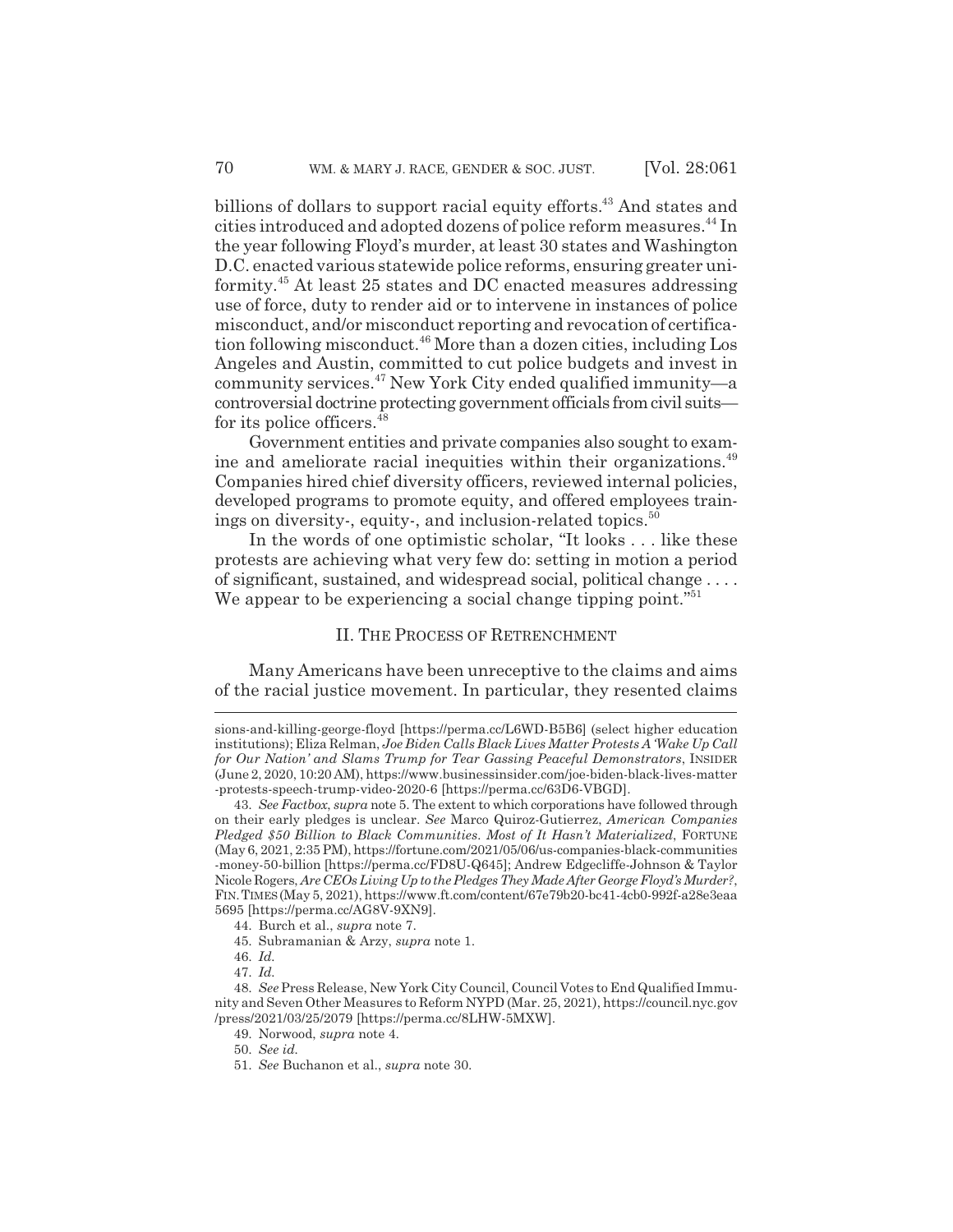that they benefited from "privilege," and denied suggestions that they harbored racist beliefs.<sup>52</sup>

Some people argued that the police were held to unfair standards when in reality their work required them to make split-second decisions under great pressure.<sup>53</sup>

In the weeks after Floyd's murder, high-level officials in then-President Donald's Trump administration defended the police against charges of brutality and racism. Top economic adviser Larry Kudlow stated simply, "I don't believe there is systemic racism in the U.S. I'm not going to go into a long riff on it."<sup>54</sup>

The general response of the Trump administration to calls to address racism in U.S. society was dismissive—despite overwhelming evidence, administration officials denied that systemic racism existed as a U.S. problem. In a June 2020 press conference, Trump emphasized the importance of formal equality and color-blindness, stating that "Equal justice under the law must mean that every American receives equal treatment in every encounter with law enforcement regardless of race, color, gender or creed."55

When reporters asked Trump about his plans to address systemic racism, he effectively conceded that his administration had no intention of tackling issues of race directly. Instead, referring to a strong May 2020 jobs report and improving economy, Trump suggested that a strong economy "is the greatest thing that can happen for race relations."56

As the protests continued into the summer months, moreover, some erupted in violence and looting.57 Images circulated on television

54. Haltiwanger, *supra* note 39.

<sup>52.</sup> *See* Peter DiCaprio, *Why Some White People Don't See White Privilege*, HUFFINGTON POST (July 25, 2017), https://www.huffpost.com/entry/white-prevalence-why-we-whites -don't-see-white-privilege\_b\_5970cb92e4b04dcf308d2aa1 [https://perma.cc/Z6WB-HPBF].

<sup>53.</sup> *See, e.g.*, Patrick Yoes, *Statement of National FOP President: Split-Second Decision Saves A Life, But Not Without Tragedy*, FRATERNALORD. POLICE (Apr. 22, 2021), https:// fop.net/2021/04/statement-of-national-fop-president-split-second-decision-saves-a-life -but-not-without-tragedy [https://perma.cc/J3WQ-SCVH]; Oliver Wickerd, Letter to the Editor, *Police Face Difficult Split-Second Decisions*, THE DAY (Sept. 7, 2020, 12:01 AM), https://www.theday.com/article/20200907/OP02/200909695 [https://perma.cc/QHT8-X2Z5]; John Moravecek, Letter to the Editor, *See for Yourself What It's Like to Make a Split-Second Police Decision*, CHI. SUN-TIMES (Apr. 20, 2021, 1:54 PM), https://chicago.suntimes .com/2021/4/20/22394128/adam-toledo-police-training-fats-chicago-teachers-union-letters -adam-toledo [https://perma.cc/KN9X-YU8F].

<sup>55.</sup> Grace Panetta, *Trump Suggests George Floyd Is 'Looking Down' from Heaven and Appreciating the 'Great Day in Terms of Equality' After an Unexpectedly Strong Jobs Report Was Announced*, INSIDER (June 5, 2020, 11:40 AM), https://www.businessinsider .com/trump-hopes-george-floyd-is-looking-down-and-admiring-us-economy-2020-6 [https://perma.cc/RAR4-UNGT].

<sup>56.</sup> *Id.*

<sup>57.</sup> Roudabeh Kishi, Hampton Stall, Aaron Wolfson & Sam Jones, *A Year of Racial*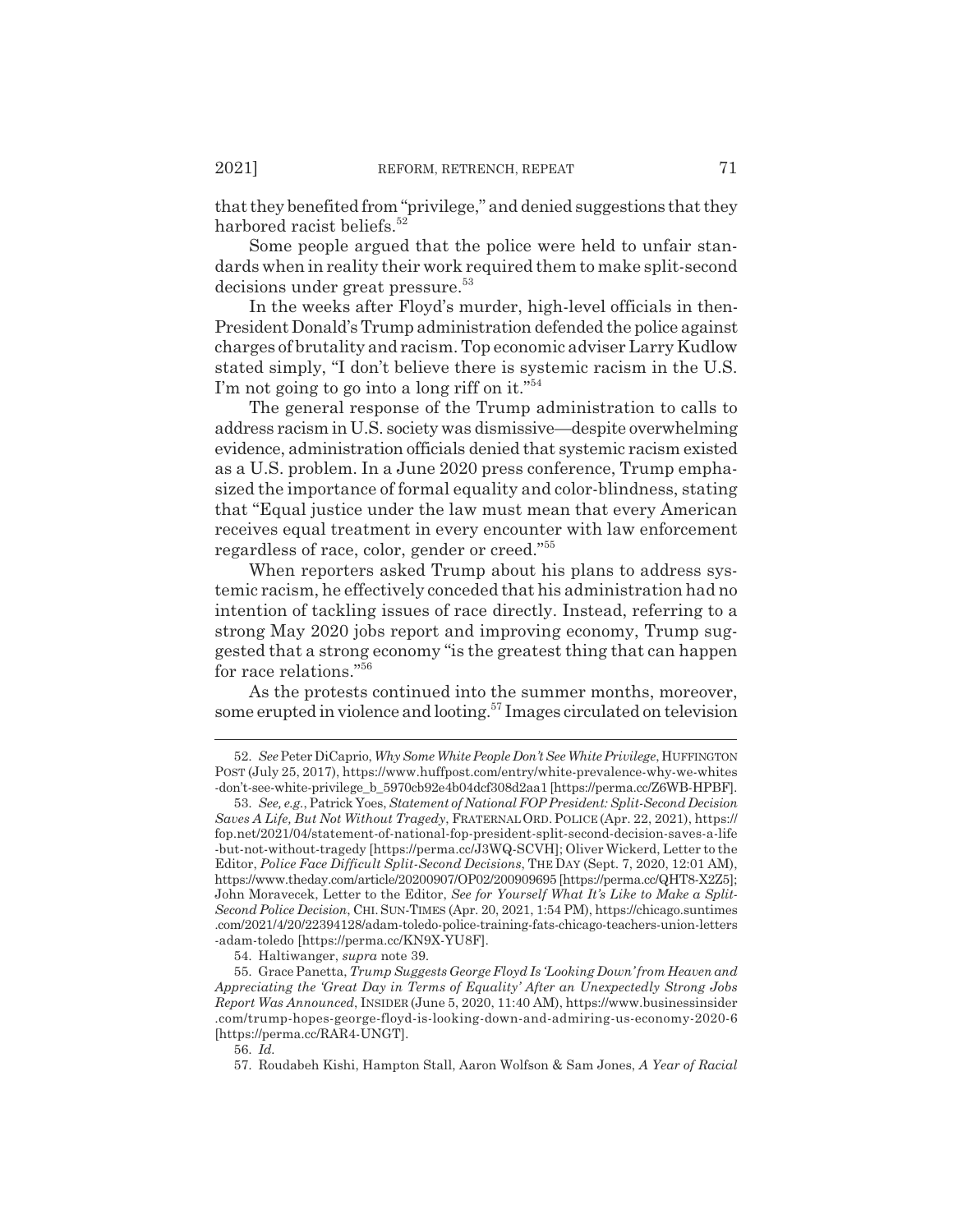and social media.<sup>58</sup> Trump capitalized on footage of chaotic scenes and broadcast them in ads for his reelection campaign.<sup>59</sup> The tactic was effective, and Republican support of the racial justice movement waned.<sup>60</sup> Polls showed growing numbers of white Republicans retreating from their earlier support and denying that racial discrimination posed a problem in society.<sup>61</sup>

# *A. CRT as Villainous Caricature*

The campaign against race in education had an unlikely origin. In July 2020, the *City Journal*, a magazine of the conservative think tank Manhattan Institute, published an article by Christopher F. Rufo that criticized an antibias training offered by the City of Seattle to its white employees.<sup>62</sup> Rufo, then-director of the Center on Wealth and Poverty at the conservative think tank Discovery Institute,<sup>63</sup> had received information about the training—*Interrupting Internalized Racial Superiority and Whiteness*—from a city employee.<sup>64</sup> After obtaining additional documents about the training from Seattle's Office of Civil Rights, which sponsored the session, Rufo authored the article, provocatively titled *Cult Programming in Seattle*. 65 Rufo's article described aspects of the training session, where session leaders "explain[ed] that white people have internalized a sense of racial superiority, which . . . [has] caused 'harm and violence' to people of color."66

*Justice Protests: Key Trends in Demonstrations Supporting the BLM Movement*, ACLED (May 25, 2021), https://acleddata.com/2021/05/25/a-year-of-racial-justice-protests-key -trends-in-demonstrations-supporting-the-blm-movement [https://perma.cc/HB65-WUQX].

<sup>58.</sup> *See* Judy Berman, *Where You Watch the George Floyd Protests Matters. Here's Why*, TIME (June 5, 2020, 8:05 PM), https://time.com/5848555/george-floyd-protests-fox -news [https://perma.cc/JRV8-CKRQ]; Andrew Perrin, *23% of Users in U.S. Say Social Media Led Them to Change Views on an Issue; Some Cite Black Lives Matter*, PEW RSCH. CTR. (Oct. 15, 2020), https://www.pewresearch.org/fact-tank/2020/10/15/23-of-users-in-us -say-social-media-led-them-to-change-views-on-issue-some-cite-black-lives-matter [https://perma.cc/K7XZ-T92F].

<sup>59.</sup> Burch et al., *supra* note 7.

<sup>60.</sup> Adams, *supra* note 32; Burch et al., *supra* note 7.

<sup>61.</sup> Burch et al., *supra* note 7.

<sup>62.</sup> Christopher F. Rufo, *Cult Programming in Seattle*, CITY J. (July 8, 2020), https:// www.city-journal.org/seattle-interrupting-whiteness-training [https://perma.cc/U8ZA -EYZ9].

<sup>63.</sup> *Id.*

<sup>64.</sup> Rufo discussed the genesis of the article in an interview with Benjamin Wallace-Wells. *See* Benjamin Wallace-Wells, *How a Conservative Activist Invented the Conflict Over Critical Race Theory*, NEW YORKER (June 18, 2021), https://www.newyorker.com /news/annals-of-inquiry/how-a-conservative-activist-invented-the-conflict-over-critical -race-theory [https://perma.cc/VE4V-2KTT].

<sup>65.</sup> *Id.*

<sup>66.</sup> *Id.*; Rufo, *supra* 62.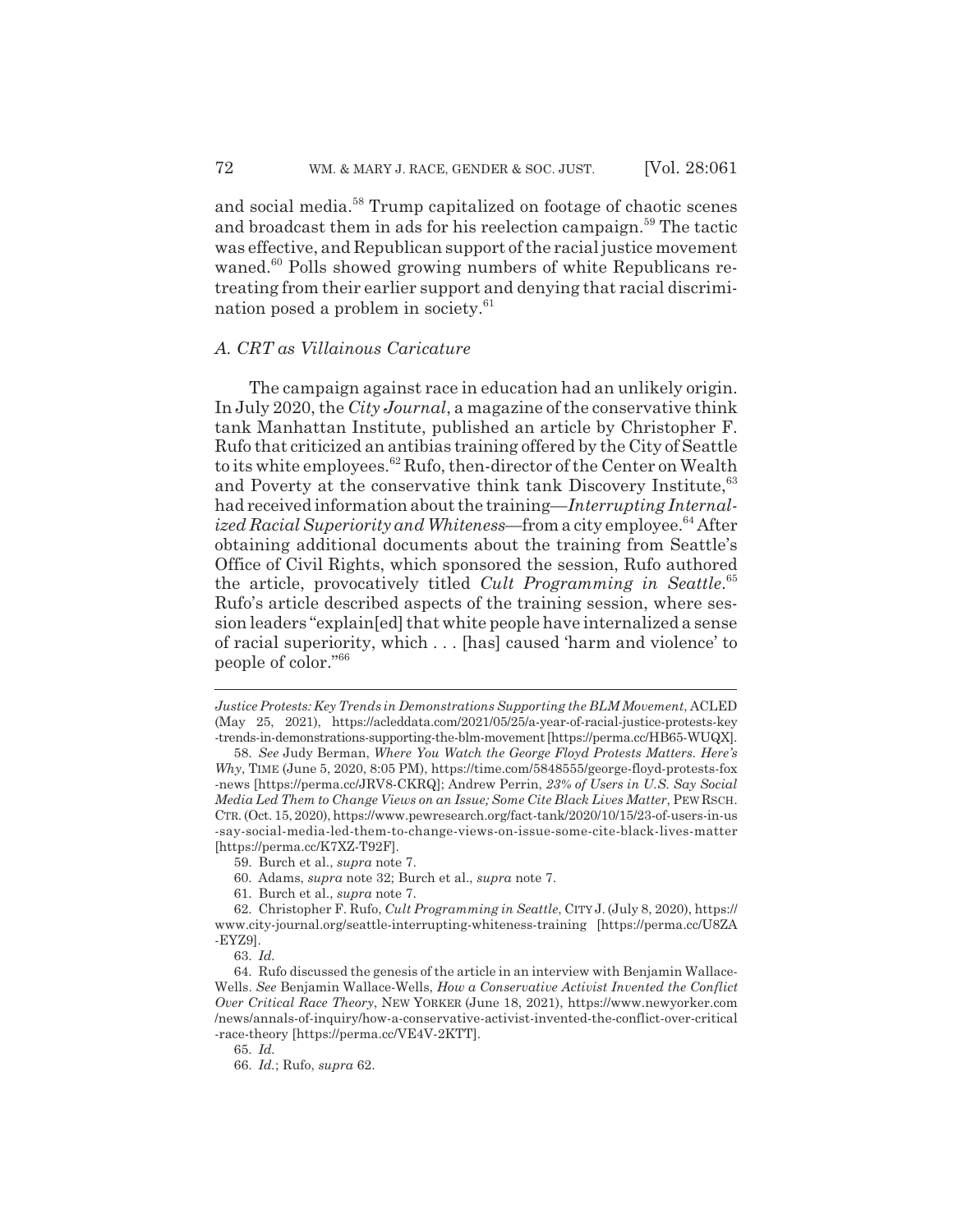Given that supporters of American slavery used white racial superiority to justify the practice, and that many Americans who came of age during Jim Crow segregation, the training session statement seems relatively unremarkable. Presumably because the training made generalizations based on membership in a racial group, however, Rufo drew the otherwise unsubstantiated conclusion that "the city frames the discussion around the idea that black Americans are reducible to the essential quality of 'blackness' and white Americans are reducible to the essential quality of 'whiteness'—that is, the new metaphysics of good and evil."<sup>67</sup>

Rufo's article generated significant attention and prompted more individuals to share with him materials from antiracism trainings and class sessions across the nation.<sup>68</sup> Over the summer months, Rufo published several more articles in *City Journal*. 69

In an interview reported in *The New Yorker* magazine, Rufo recalled that the antiracism training materials that he reviewed frequently cited a number of popular antiracism volumes, including works by Ibram X. Kendi and Robin DiAngelo.<sup>70</sup> At the time, Kendi's *How to be Antiracist* and DiAngelo's *White Fragility* were national bestsellers.<sup>71</sup> In turn, among the sources cited in those works were the writings of critical race scholars, including Derrick Bell and Kimberlé Crenshaw.72 Rufo seized upon CRT for two reasons: First, he believed that the term CRT captured the progressive ideals that

70. Wallace-Wells, *supra* note 64.

72. Wallace-Wells, *supra* note 64.

<sup>67.</sup> Rufo, *supra* note 62.

<sup>68.</sup> *See* Wallace-Wells, *supra* note 64.

<sup>69.</sup> *See* Christopher F. Rufo, *The Courage of Our Convictions*, CITY J. (Apr. 22, 2021), https://www.city-journal.org/how-to-fight-critical-race-theory [https://perma.cc/AP5S -YCC7]; Christopher F. Rufo, *Critical Race Capitalism*, CITY J. (Aug. 25, 2021), https:// www.city-journal.org/verizon-critical-race-theory-training [https://perma.cc/D2PH-DCST]; Christopher F. Rufo, *Going All In*, CITY J. (July 15, 2021), https://www.city-journal.org /nea-to-promote-critical-race-theory-in-schools [https://perma.cc/MZ9L-SSHP]; Christopher F. Rufo, *Critical Race Theory's Chief Marketing Officer*, CITY J. (July 23, 2021), https:// www.city-journal.org/ibram-x-kendi-master-marketer [https://perma.cc/5QF8-V2L3]; Christopher F. Rufo, *The Woke Defense Contractor*, CITY J. (July 6, 2021), https://www .city-journal.org/raytheon-adopts-critical-race-theory [https://perma.cc/HB2F-X8Y8]; Christopher F. Rufo, *The Enablers*, CITY J. (July 10, 2021), https://www.city-journal.org /the-enablers-of-critical-race-theory [https://perma.cc/QYR9-ZL5Q]; Christopher F. Rufo, *Critical Race Fragility*, CITYJ. (Mar. 2, 2021), https://www.city-journal.org/the-left-wont -debate-critical-race-theory [https://perma.cc/9GDJ-95SF]; Christopher F. Rufo, *What Critical Race Theory Has Wrought*, CITY J. (June 16, 2021), https://www.city-journal.org /theoretical-roots-and-practical-consequences-of-critical-race-theory [https://perma.cc /7BCV-SZXQ].

<sup>71.</sup> *See* Barbara VanDenburgh, *Anti-Racist Books Dominate Best-Seller List Amid George Floyd Protests*, USA TODAY (June 10, 2020, 12:12 PM), https://www.usatoday .com/story/entertainment/books/2020/06/10/anti-racist-books-dominate-best-seller-list -white-fragility-how-to-be-an-antiracist-ta-nehisi-coates/5331188002 [https://perma.cc /5JSX-U5EH].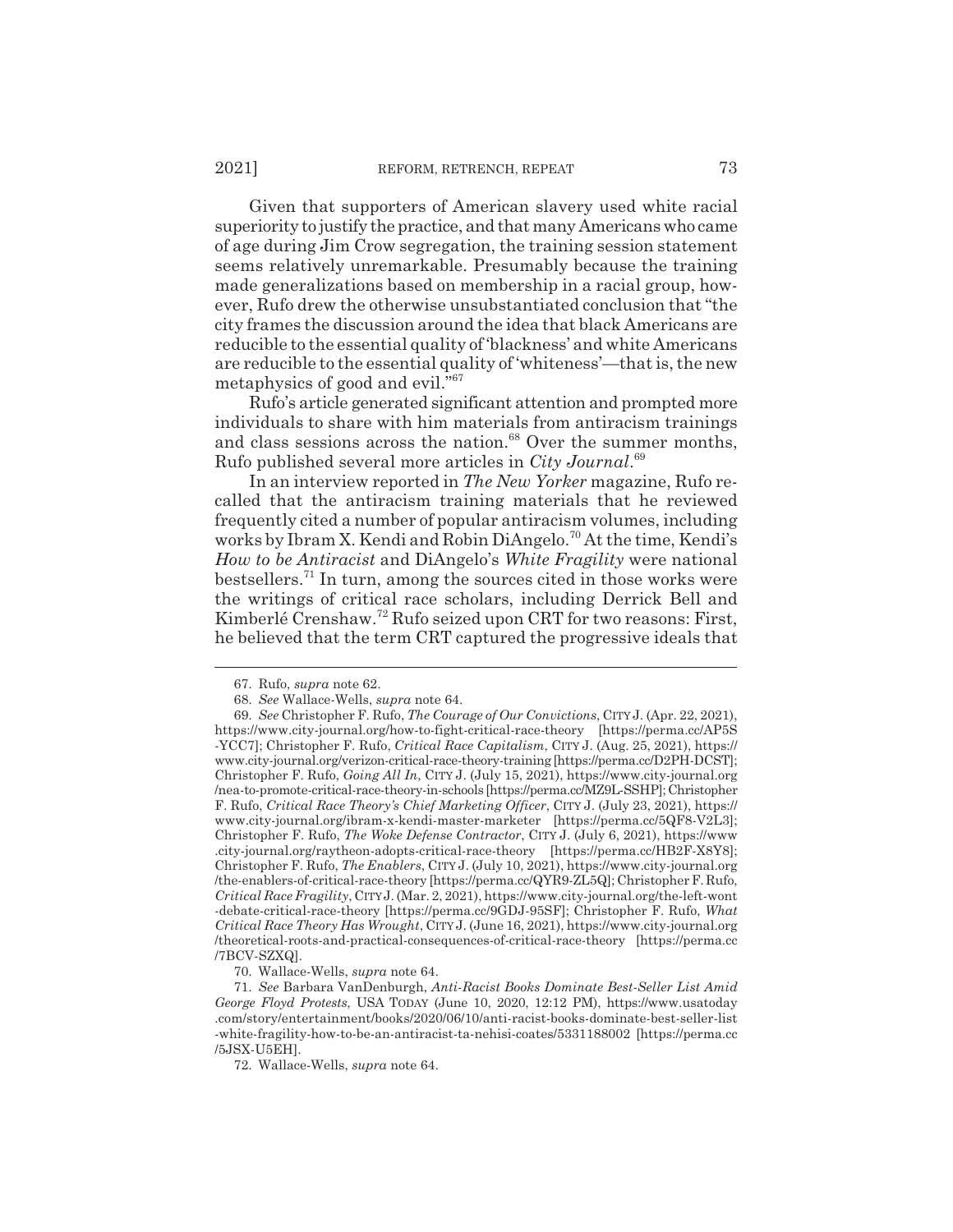conservatives rejected better than any preexisting term or idea such as "woke" or "political correctness."73 Second, it could be used as a politically expedient catch-all phrase to refer to all manner of progressive and antiracist ideas.<sup>74</sup> CRT might thus effectively be marshaled to convince voters in the suburbs (where the Republican Party sought to reestablish political strength) that progressives were embracing a leftist plot to supplant the "categories of bourgeoisie and proletariat with the identity categories of white and black."75 In Rufo's words, "'[c]ritical race theory' is the perfect villain."76 He admitted that the term proved sufficiently capacious that it could be manipulated and recast "to annex the entire range of cultural constructions that are unpopular with Americans."<sup>77</sup>

### *B. Backlash: The Campaign Against Race Education*

Christopher Rufo's articles circulated widely, but it was not until he gained the ear of then-President Trump that they would form the basis of government policy.78 This policy first took the form of a far-reaching but short-lived Executive Order that limited raceor diversity-related education in federal workplaces and the armed services. State legislatures soon took up the mantle and have adopted nearly identical measures that also seek to shut down racerelated education.

#### *1. In the Federal Workplace: Executive Order 13950*

In September 2020, Rufo appeared as a guest on the conservative opinion show broadcast on the Fox News cable channel, *Tucker* Carlson Tonight.<sup>79</sup> Trump was a frequent viewer of the channel.<sup>80</sup> During the segment, Rufo made the following statement:

<sup>73.</sup> *Id.*

<sup>74.</sup> *See* Jake Bittle, *The Fox News Guest Behind the Republican Frenzy Over Critical Race Theory*, NEWREPUB.(June 8, 2021), https://newrepublic.com/article/162617/christo pher-rufo-critical-race-theory-interview [https://perma.cc/BZ3T-8QYA].

<sup>75.</sup> *Id.*

<sup>76.</sup> Wallace-Wells, *supra* note 64.

<sup>77.</sup> Andrew Ujifusa, *Critical Race Theory Puts Educators at Center of a Frustrating Cultural Fight Once Again*, EDUCATIONWEEK (May 26, 2021), https://www.edweek.org /leadership/critical-race-theory-puts-educators-at-center-of-a-frustrating-cultural-fight -once-again/2021/05 [https://perma.cc/JPR9-F8HP].

<sup>78.</sup> *See* Kiernan, *supra* note 36.

<sup>79.</sup> *See* Wallace-Wells, *supra* note 64.

<sup>80.</sup> *See* Carrie Wittmer, *Donald Trump Spends An Excessive Amount Of Time Watching TV—Here Are His Favorite Shows*, INSIDER (Mar. 11, 2017), https://www.busi nessinsider.com/donald-trump-favorite-tv-shows-2017-3#tucker-carlson-tonight-4 [https://perma.cc/M9A4-L6R9].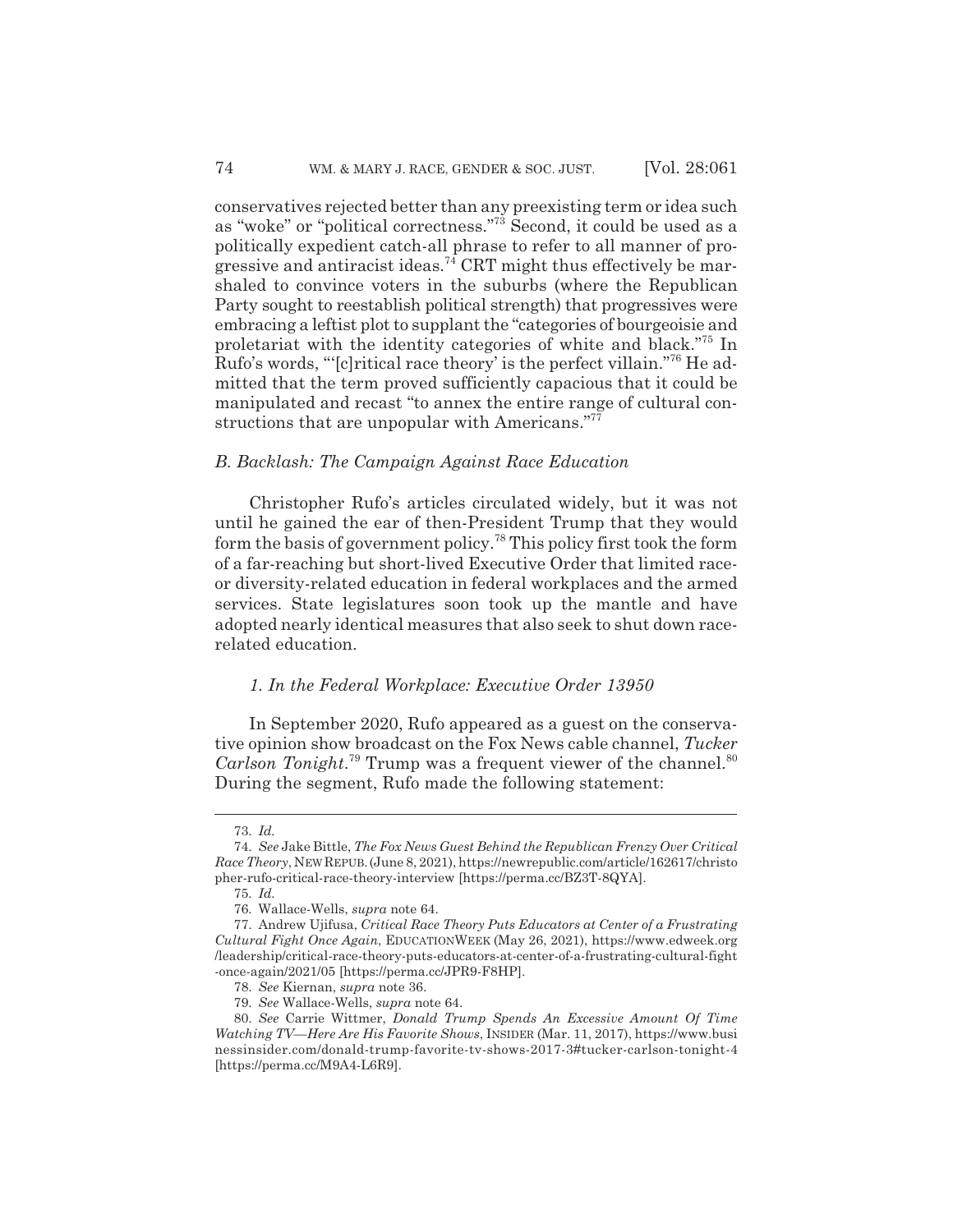[C]ritical race theory . . . has pervaded every aspect of the federal government. . . . Conservatives need to wake up. This is an existential threat to the United States. And the bureaucracy, even under Trump, is being weaponized against core American values. And I'd like to make it explicit: The President and the White House—it's within their authority to immediately issue an executive order to abolish critical-race-theory training from the federal government. And I call on the President to immediately issue this executive order—to stamp out this destructive, divisive, pseudoscientific ideology.<sup>81</sup>

News outlets reported that the morning following the broadcast, Rufo received a phone call from the President's chief of staff, who said that the President had seen the segment and wanted Rufo to share his findings with the White House.<sup>82</sup> Two days later, the White House Office of Management and Budget instructed all federal agencies

to begin to identify all contracts or other agency spending related to any training on 'critical race theory,' 'white privilege,' or any other training or propaganda effort that teaches or suggests . . . that the United States is an inherently racist or evil country or . . . that any race or ethnicity is inherently racist or evil.<sup>83</sup>

Before the month had ended, President Trump had announced a plan to create a "1776 Commission" to promote patriotic education. He declared that "[c]ritical race theory, the 1619 Project, and the crusade against American history is toxic propaganda."84 (*The 1619 Project* is a *New York Times Magazine* initiative that "aims to reframe the country's history by placing the consequences of slavery and the contributions of black Americans at the very center of our national narrative.")<sup>85</sup>

On September 22, the White House issued Executive Order 13950, "to combat offensive and anti-American race and sex stereotyping and scapegoating."86 Taking aim at efforts to combat both gender and racial inequality, the Executive Order asserted that

<sup>81.</sup> Wallace-Wells, *supra* note 64.

<sup>82.</sup> *See* Kiernan, *supra* note 36.

<sup>83.</sup> Kiernan, *supra* note 36 (alteration in original).

<sup>84.</sup> *What Trump Is Saying About 1619 Project, Teaching U.S. History*, PBS NEWS HOUR(Sept. 17, 2020), https://www.pbs.org/newshour/show/what-trump-is-saying-about -1619-project-teaching-u-s-history [https://perma.cc/UY9P-RDZ5].

<sup>85.</sup> *The 1619 Project*, N.Y. TIMES MAG. (Aug. 16, 2021), https://www.nytimes.com/in teractive/2019/08/14/magazine/1619-america-slavery.html [https://perma.cc/C8K3-92R7].

<sup>86.</sup> Combating Race and Sex Stereotyping, 85 Fed. Reg. 188, 60683 (Sept. 22, 2020).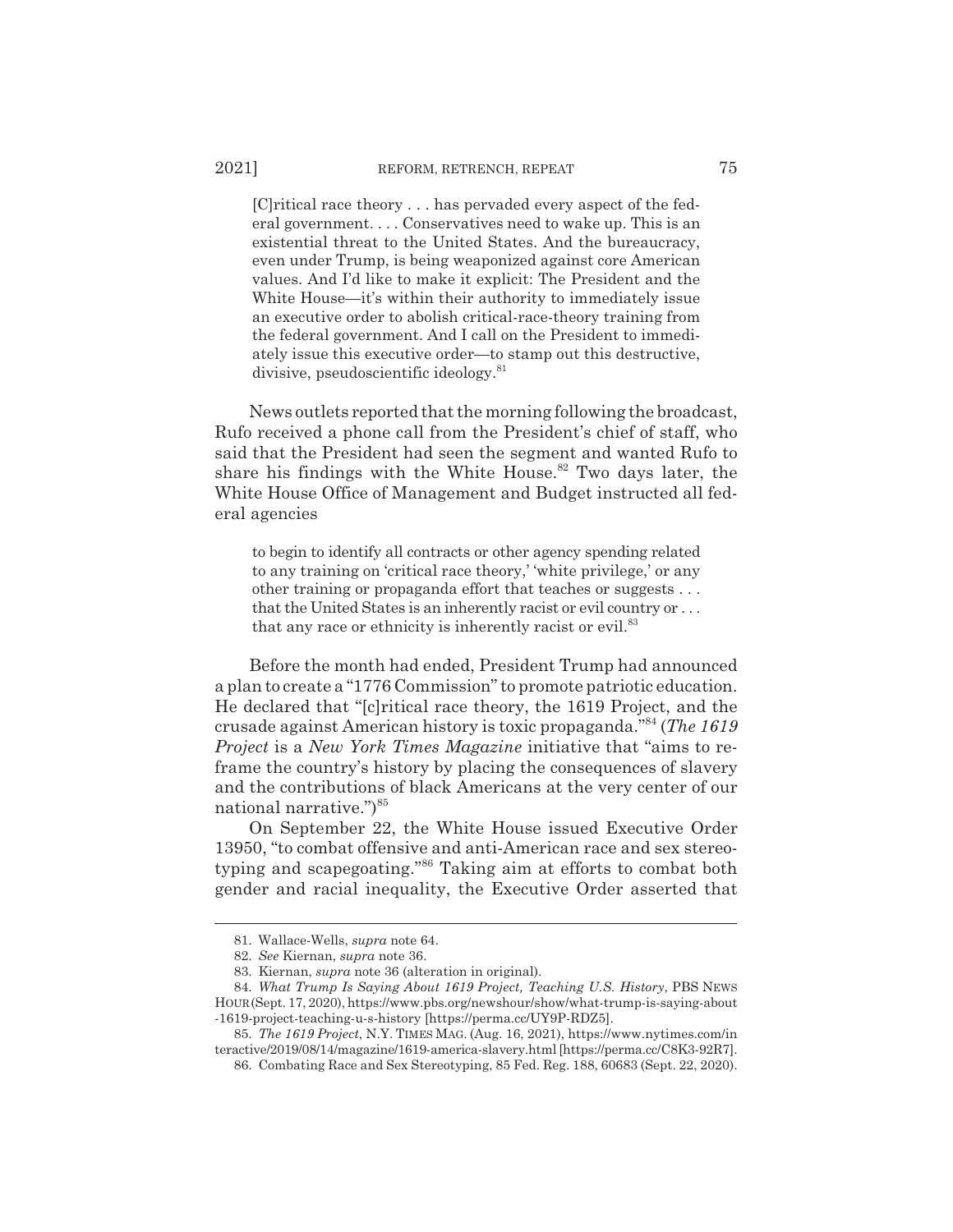certain ideologies falsely claim that "America is an irredeemably racist and sexist country" and that training materials and instructors are "teaching that men and members of certain races, as well as our most venerable institutions, are inherently sexist and racist."<sup>87</sup>

To address these perceived wrongs, the order prohibited the U.S. Armed Forces, federal agencies, and government contractors from using in trainings materials that included "divisive concepts" such as that "an individual, by virtue of his or her race or sex, bears responsibility for actions committed in the past by other members of the same race or sex."88

Journalist Paul Kiernan, in an article published in the *Wall Street Journal*, pointed out that the Executive Order repeated misleading examples cited by Rufo. The Order claimed, for example, that a Treasury Department seminar had "demand[ed] that white staff members 'struggle to own their racism,'" citing a document from the seminar allegedly provided by a whistle-blower.<sup>89</sup> Kiernan found that the seminar document, however, contains no such demand, but that it instead included in an appended list of suggested resources a You-Tube video in which Robin DiAngelo "talks about how White people struggle to own their racism."90 In an interview, Howard Ross, the diversity consultant whose firm created the documents for the Treasury seminar, said that the goal of the trainings was to "teach[] empathy and creat[e] a culture of belonging," and that the trainings "don't demonize any particular group."91

Executive Order 13950 caused significant disruptions, and many diversity programs stopped altogether.<sup>92</sup> It remained in effect for only a few months, however—in December 2020, a district court issued a national injunction halting its enforcement as applied to government contractors and federal grant recipients.<sup>93</sup> Newly elected President Joseph Biden then revoked Executive Order 13950 altogether in a January 2021 Order.<sup>94</sup>

<sup>87.</sup> *See Executive Order on Combating Race and Sex Stereotyping*, TRUMP WHITE HOUSE:L.&JUST. (Sept. 22, 2020), https://trumpwhitehouse.archives.gov/presidential-ac tions/executive-order-combating-race-sex-stereotyping [https://perma.cc/Q6LM-MBP9]. 88. *Id.*

<sup>89.</sup> Kiernan, *supra* note 36.

<sup>90.</sup> *Id.*

<sup>91.</sup> *Id.*

<sup>92.</sup> Tom Spiggle, *Why Biden's Repeal of the Anti-Bias Training Ban Was So Important for Federal Employees*, FORBES (Feb. 3, 2021, 1:40 PM), https://www.forbes.com/sites /tomspiggle/2021/02/03/why-bidens-repeal-of-the-anti-bias-training-ban-was-so-im portant-for-federal-employees/?sh=398c8b9525b6 [https://perma.cc/782W-HDGP].

<sup>93.</sup> Santa Cruz Lesbian and Gay Cmty. Ctr. v. Trump, 508 F. Supp. 3d 521, 521–50 (N.D. Cal. 2020).

<sup>94.</sup> Exec. Order No. 13985, 86 Fed. Reg. 7009 (Jan. 20, 2021).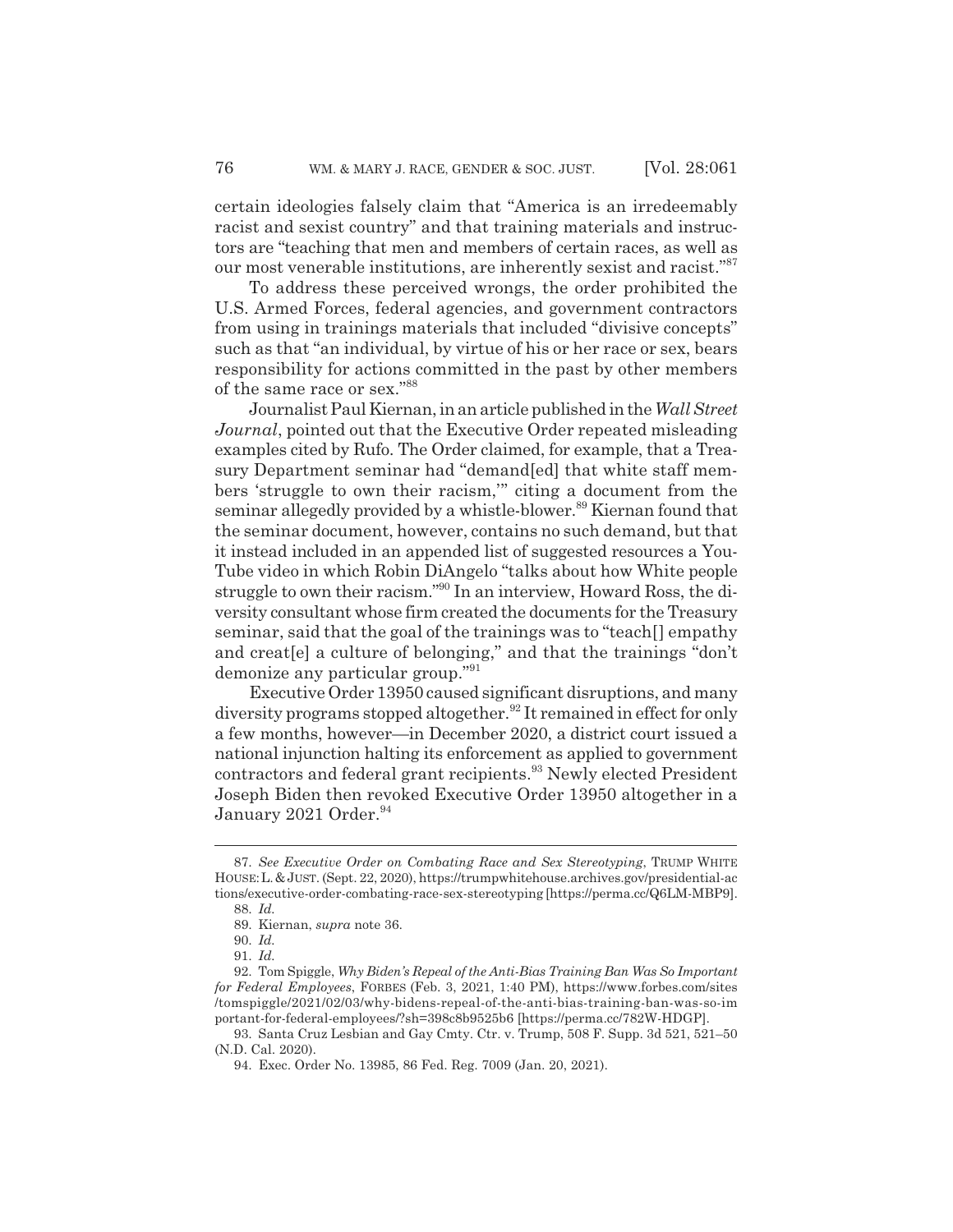#### *2. In the States: Race Education in Public Schools*

In the months that followed the issuance of Executive Order 13950, eight states have enacted legislation restricting all manner of race-related education in public elementary and secondary schools, as well as colleges and universities.<sup>95</sup> Bills are pending both in Congress<sup>96</sup> and another fourteen states.<sup>97</sup> In other states, mandatory measures have come from school board pronouncements and binding opinions issued by state attorneys general.<sup>98</sup>

Most of the bills contain nearly identical provisions taken from model legislation authored by Stanley Kurtz, a senior fellow at the conservative Ethics and Public Policy Center.<sup>99</sup> Rufo, whose television appearance prompted the issuance of Executive Order 13950, also consulted with state legislatures on at least 10 of the bills.<sup>100</sup>

96. *See, e.g.*, Fight Radicalization of Elementary Education Act, H.R. 3157, 117th Cong. 1st Sess. (2021) (proposed to amend the Elementary and Secondary Education Act of 1965 by prohibiting federal employees from providing incentives for states or schools to teach ideas related to CRT); Protect Equality and Civics Education (PEACE) Act, H.R. 3137, 117th Cong. 1st Sess. (2021) (proposes withholding funding from efforts "related to the teaching of Critical Race Theory under any grant, contract, or cooperative agreement.").

97. As of July 26, 2021, the following states have bills pending: H.B. 11, 2022 Leg., Reg. Sess. (Ala. 2022) (prefiled); S.B. 1532, 55th Leg., 1st Sess. (Ariz. 2021); B. Request 60, 2022 Gen. Assemb., Reg. Sess. (Ky. 2022) (prefiled); B. Request 69, 2022 Gen. Assemb., Reg. Sess. (Ky. 2022) (prefiled); H.B. 564, 47th Leg., Reg. Sess. (La. 2021); S.B. 460, 101st Leg., Reg. Sess. (Mich. 2021); H.B. 544, 167th Gen. Ct., Reg. Sess. (N.H. 2021); H.B. 324, 2021 Leg., Reg. Sess. (N.C. 2021); H.B. 322, 134th Gen. Assemb., Reg. Sess. (Ohio 2021); H.B. 1532, 2021 Leg., Reg. Sess. (Pa. 2021); H.B. 6070, 2021 Leg., Reg. Sess. (R.I. 2021); H.B. 4325, 124th Leg., Reg. Sess. (S.C. 2021); S.B. 3, 87th Leg., Reg. Sess. (Tex. 2021); H.R. Res. 901A, 64th Leg., 1st Spec. Sess. (Utah 2021); S.B. 618, 2021 Leg., Reg. Sess. (W. Va. 2021); H.B. 2595, 2021 Leg., Reg. Sess. (W. Va. 2021); S.B. 411, 105th Leg., Reg. Sess. (Wis. 2021).

98. Ray & Gibbons, *supra* note 95.

99. Stanley Kurtz, *The Partisanship Out of Civics Act*, NAT'L ASS'N SCHOLARS (Feb. 15, 2021), https://www.nas.org/blogs/article/the-partisanship-out-of-civics-act [https:// perma.cc/EE3U-6S9S]; *see also* Stanley Kurtz, *The Partisanship Out of Civics Act: A Proposal*, NAT'L REV. (Feb. 16, 2021, 7:31 AM), https://www.nationalreview.com/corner /the-partisanship-out-of-civics-act-a-proposal [https://perma.cc/RPP2-MXBB]. The Ethics & Public Policy Center describes itself as "Washington, D.C.'s premier institute working to apply the riches of the Judeo-Christian tradition to contemporary questions of law, culture, and politics." *About*, ETHICS & PUB. POL'Y CTR., https://eppc.org/about [https:// perma.cc/KT6D-YNGS] (last visited Nov. 4, 2021). It lists among its 2021 priorities "[p]ushing back against the extreme progressive agenda while building a 2024 consensus for conservatives." *Id.*

100. Jake Bittle, *Critical Failure: How a Filmmaker Created the Frenzy Over 'Critical*

<sup>95.</sup> As of July 26, 2021, the following states have enacted legislation: H.B. 2898, 55th Leg., 1st Sess. (Ariz. 2021); S.B. 627, 93rd Gen. Assemb., Reg. Sess. (Ark. 2021); H.B. 377, 66th Leg., 1st Sess. (Idaho 2021); H. File 802, 89th Gen. Assemb., Reg. Sess. (Iowa 2021); H.B. 1775, 58th Leg., 1st Sess. (Okla. 2021); H. 400 (S.C. 2021); S.B. 623, 112th Gen. Assemb., Reg. Sess. (Tenn. 2021); H.B. 3979, 87th Leg., Reg. Sess. (Tex. 2021). *See also* Rashawn Ray & Alexandra Gibbons, *Why Are States Banning Critical Race Theory?*, BROOKINGS (Aug. 2021), https://www.brookings.edu/blog/fixgov/2021/07/02/why-are-states -banning-critical-race-theory [https://perma.cc/PRW8-XTL2].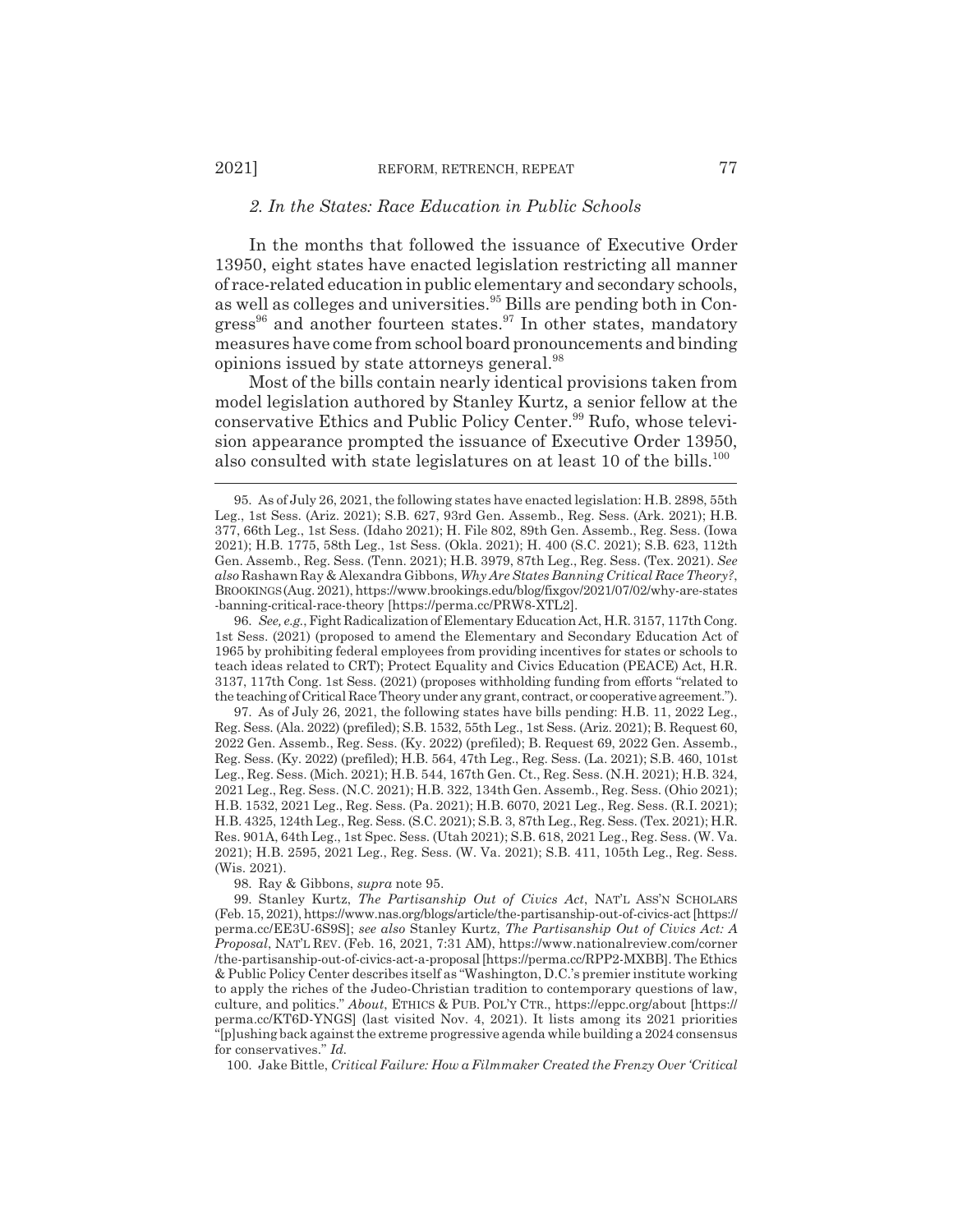Tennessee's statute is typical and instructive, reproducing language from the model statute. It states that schools may not "include or promote the following concepts"<sup>101</sup>:

- (1) One (1) race or sex is inherently superior to another race or sex;
- (2) An individual, by virtue of the individual's race or sex, is inherently privileged, racist, sexist, or oppressive, whether consciously or subconsciously;
- (3) An individual should be discriminated against or receive adverse treatment because of the individual's race or sex;
- (4) An individual's moral character is determined by the individual's race or sex;
- (5) An individual, by virtue of the individual's race or sex, bears responsibility for actions committed in the past by other members of the same race or sex;
- (6) An individual should feel discomfort, guilt, anguish, or another form of psychological distress solely because of the individual's race or sex;
- (7) A meritocracy is inherently racist or sexist, or designed by a particular race or sex to oppress members of another race or sex;
- (8) This state or the United States is fundamentally or irredeemably racist or sexist;
- (9) Promoting or advocating the violent overthrow of the United States government;
- (10) Promoting division between, or resentment of, a race, sex, religion, creed, nonviolent political affiliation, social class, or class of people;
- (11) Ascribing character traits, values, moral or ethical codes, privileges, or beliefs to a race or sex, or to an individual because of the individual's race or sex;
- (12) The rule of law does not exist, but instead is a series of power relationships and struggles among racial or other groups;
- (13) All Americans are not created equal and are not endowed by their Creator with certain unalienable rights, including, life, liberty, and the pursuit of happiness; or
- (14) Governments should deny to any person within the government's jurisdiction the equal protection of the law.<sup>102</sup>

*Race Theory'*, NEWREPUBLIC (2021), https://newrepublic.com/article/162617/christopher -rufo-critical-race-theory-interview [https://perma.cc/BZ3T-8QYA].

<sup>101.</sup> Pub. Ch. 493, S.B. 623, 112th Gen. Assemb., amending Tenn. Code Ann. § 49-5  $-108(c)$ , §  $51(a)$  (Tenn. 2021).

<sup>102.</sup> Pub. Ch. 493, S.B. 623, 112th Gen. Assemb., amending Tenn. Code Ann. § 49-5  $-108(c)$ , §  $51(a)$  (Tenn. 2021).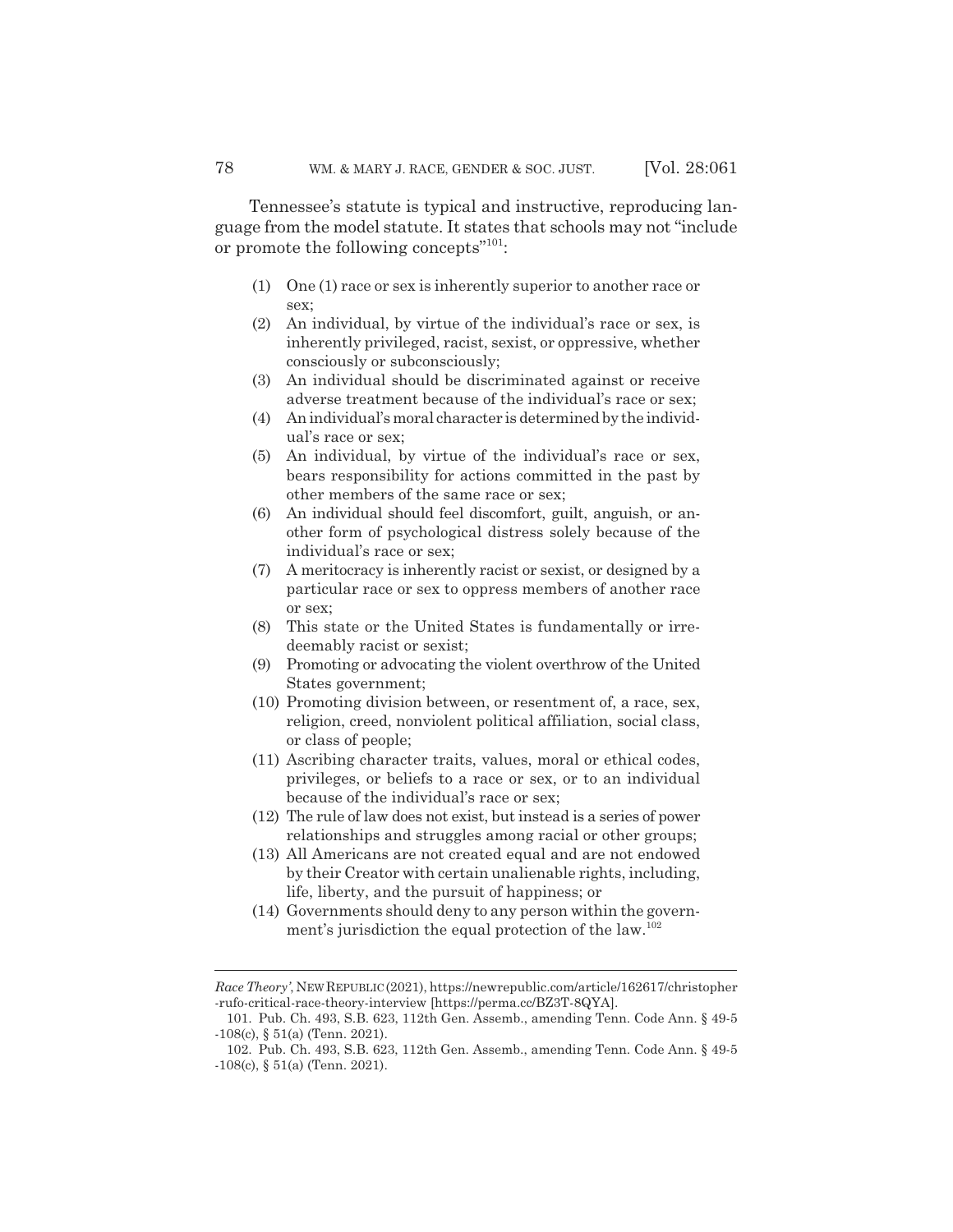Teachers have said that some of the statutes' provisions misrepresent what is taught in classes. In Oklahoma, whose statute is nearly identical to the Tennessee statute, eighth-grade U.S. history teacher Betty Collins stated that when social studies teachers discuss the racist aspects of U.S. history with students, "Nobody is teaching, 'You, white male, . . . you should feel guilty for the way that you're born."103 Collins, who is white, explained that teaching about racism in U.S. history "doesn't mean that any one person is to blame . . . But it does mean that we as a culture and we as a society have a responsibility to make sure that in further laws and further systems, that is erased."104

The Tennessee statute goes on to state, however, that educators are permitted to provide "*impartial discussion* of controversial aspects of history . . . [and of] the historical oppression of a particular group of people based on race, ethnicity, class, nationality, religion, or geographic region."105

The language suggests that educators are permitted to teach, for example, the history of the enslavement of Africans and their descendants, and the post-Emancipation adoption of Black Codes and Jim Crow. They must do so, however, in a manner that is "impartial" and does not cause students to feel discomfort.

Collins nonetheless is concerned about continuing to teach aspects of U.S. history that she has included in classes in the past.<sup>106</sup> For example, she typically assigns the narratives of formerly enslaved people recorded by the Federal Writers Project in the 1930s.107 In an interview, Collins explained that the narratives deeply affect many students, and some have cried during the discussions.<sup>108</sup> The purpose of the assignment, however, is to deepen their understanding of history and help foster empathy. In light of the statute, however, Collins expressed worry that she could face discipline or retaliation if a student were to become upset or report feeling discomfort.<sup>109</sup>

Texas's statute constrains educators even further. Reporters who interviewed more than two dozen Texas teachers reported they

<sup>103.</sup> Sarah Schwartz, *Four States Have Placed Legal Limits on How Teachers Can Discuss Race. More May Follow*, EDUCATIONWEEK (May 17, 2021), https://www.edweek .org/policy-politics/four-states-have-placed-legal-limits-on-how-teachers-can-discuss-race -more-may-follow/2021/05 [https://perma.cc/74WB-32ZQ].

<sup>104.</sup> *Id.*

<sup>105.</sup> Pub. Ch. 493, S.B. 623, 112th Gen. Assemb. at § 51(b) (emphasis added).

<sup>106.</sup> Schwartz, *supra* note 103.

<sup>107.</sup> *Id.*

<sup>108.</sup> *Id.*

<sup>109.</sup> *Id.*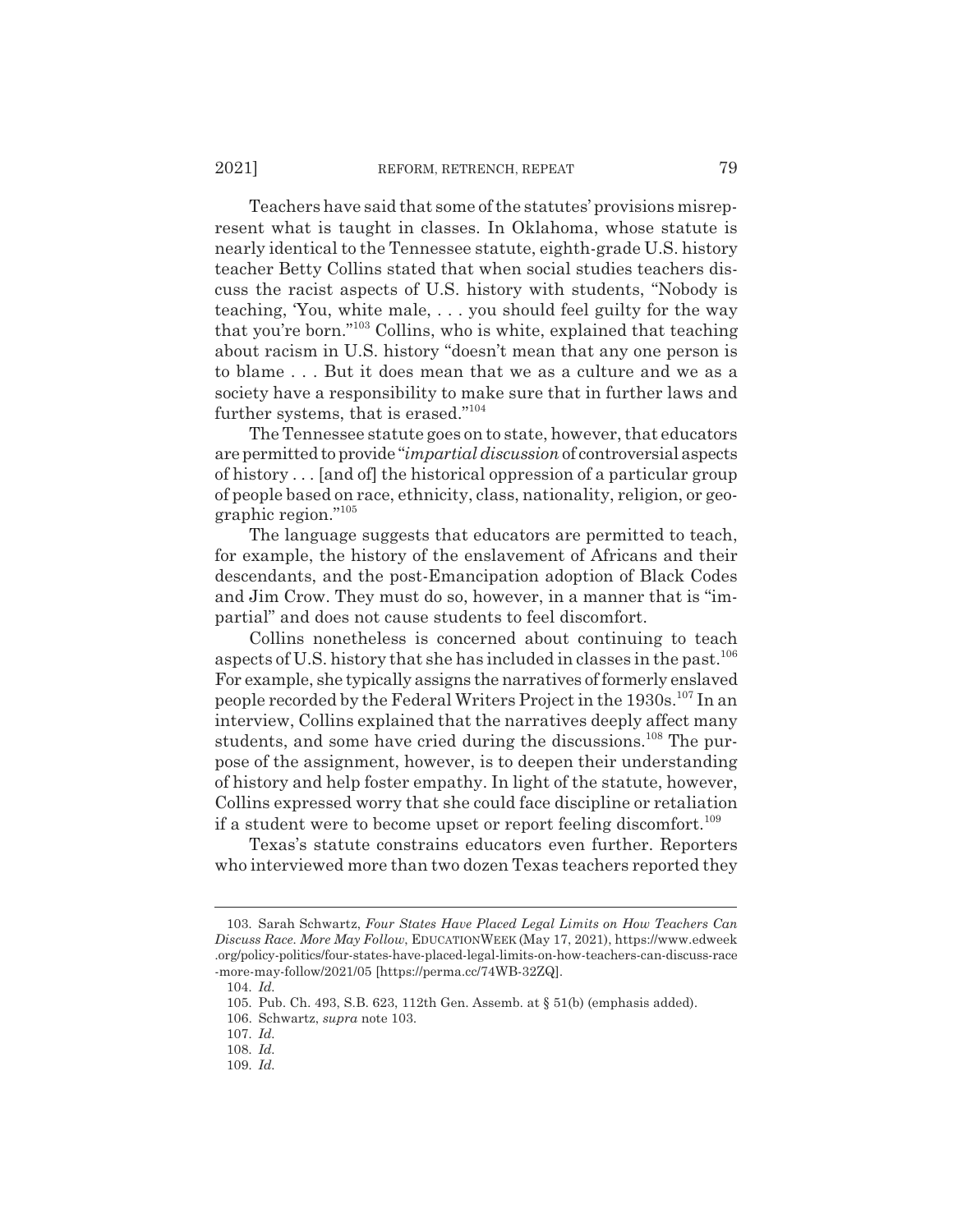"overwhelmingly" denounced the new law.<sup>110</sup> It provides, for example, that when a teacher introduces "current events or widely debated and currently controversial issue of public policy or social affairs," the teacher "shall . . . strive to explore such issues from diverse and contending perspectives without giving deference to any one perspective."111

Texas teachers have criticized the requirement, noting that there are situations where giving equal weight to all perspectives would be inappropriate.112 Andrew Robinson, an eighth-grade U.S. history teacher in Dallas, recalled that when the Capitol insurrection occurred in January 2021, he paused his regular lesson to show his class the events as they unfolded on television.<sup>113</sup> He explained that the law would have interfered with his teaching about the insurrection: "Once the election is over and there is a winner, and the [losing party is] saying that our democracy is fake, that the winner wasn't really a winner—at that point, I feel like staying neutral is wrong, I feel like no, there's not two sides to the truth."114

Some of the provisions prohibit teaching concepts that were unlikely to have been part of any curriculum—for example, that "one race, ethnic group or sex is inherently morally or intellectually superior to another," or that "an individual's moral character is determined by the individual's race, ethnicity or sex."115 It is possible that the inclusion of these provisions was principally rhetorical; by prohibiting teaching such concepts, the provisions imply that such concepts were in fact being taught to public schoolchildren.

A number of states have adopted similar provisions prohibiting workplace education efforts. Arizona's statute prohibits the use of public monies for trainings that "present[] any form of blame or judgment on the basis of race, ethnicity or sex."116 It goes on to define "blame or judgment" to include many of the concepts listed in the Tennessee and other statutes—for example, that "[a]n individual, by virtue of the individual's race, ethnicity or sex, is inherently racist, sexist, or oppressive, whether consciously or unconsciously" and "an

<sup>110.</sup> Isabella Zou & Jason Kao, *Texas Teachers Say GOP's New Social Studies Law Will Hinder How an Entire Generation Understands Race, History and Current Events*, TEXASTRIB.(Aug. 3, 2021, 5:00 AM), https://www.texastribune.org/2021/08/03/texas-criti cal-race-theory-social-studies-teachers [https://perma.cc/9DJ2-T3XG].

<sup>111.</sup> H.B. 3979, 87th Leg., Reg. Sess. (Tex. 2021).

<sup>112.</sup> Zou & Kao, *supra* note 110.

<sup>113.</sup> *Id.*

<sup>114.</sup> *Id.*

<sup>115.</sup> AZ H.B. 2898, amending Ariz. Rev. Stat. Title 15, ch. 7, art. 1 15-717.02(B)(1), (B)(4) (2021).

<sup>116.</sup> AZ H.B. 2898, amending Ariz. Rev. Stat. Title 15, ch. 7, art. 1 15-717.02(A) (2021).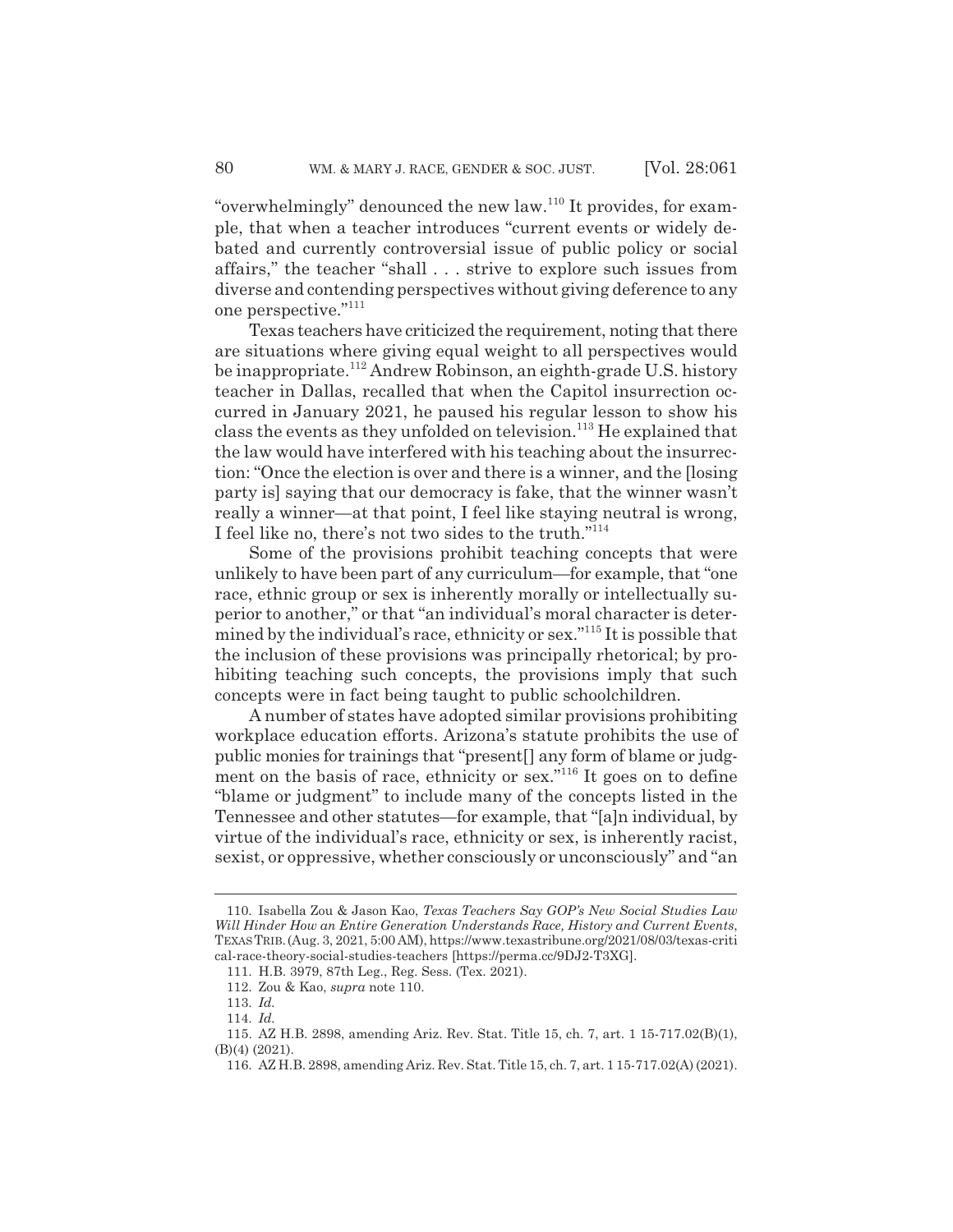individual, by virtue of the individual's race, ethnicity or sex, bears responsibility for actions committed by other members of the same race, ethnic group or sex."<sup>117</sup>

To date, however, only Idaho's statute explicitly mentions critical race theory. The statute states that "tenets . . . often found in 'critical race theory' . . . exacerbate and inflame divisions on the basis of sex, race, . . . or other criteria in ways contrary to the unity of the nation and the well-being of the state of Idaho and its citizens."118

### III. CRITICAL RACE THEORY: EVOLUTION AND CONTINUED SALIENCE

Critical Race Theory (CRT) emerged in the 1980s, evolving in reaction to Critical Legal Studies (CLS), an intellectual movement that itself had emerged only in the previous decade. The following parts describe the evolution of CRT and outline the core principles shared by scholars writing in that tradition.

# *A. Immediate Intellectual Precursors*

A direct line can be drawn from classical legal formalism to Critical Race Theory.

# *1. Legal Formalism*

Legal formalism is the classical conception of legal decisionmaking, as both descriptive and normative theory. In a rough sense, formalism is how much of the public imagines legal decision-making. Formalism posits that judges can—and should—render decisions by mechanically applying preexisting legal principles to the facts of the case before them. Thus, judges can reach the correct decision by drawing exclusively on the law—not on nonlegal moral or political considerations or preferences. Legal principles are identifiable and lead to a single correct result in any given case. Thus judges' decision-making processes could be "scientific, apolitical, principled, objective, logical, and rational."119

This formulation is admittedly a simplified one in that it elides the importance of determining both (1) what the applicable rule of law is and (2) what the legally significant facts are—both of which

<sup>117.</sup> H.B. 2906, 55th Legis., 1st Reg. Sess., § 41-1494, amending Ariz. Rev. Stat. Title 41, ch. 9, Sec. 4, ch. 427 (2021).

<sup>118.</sup> H.B. 377, 66th Leg., 1st Sess. (Idaho 2021).

<sup>119.</sup> Joseph William Singer, *Legal Realism Now*, 76 CAL. L. REV. 465, 499 (1988).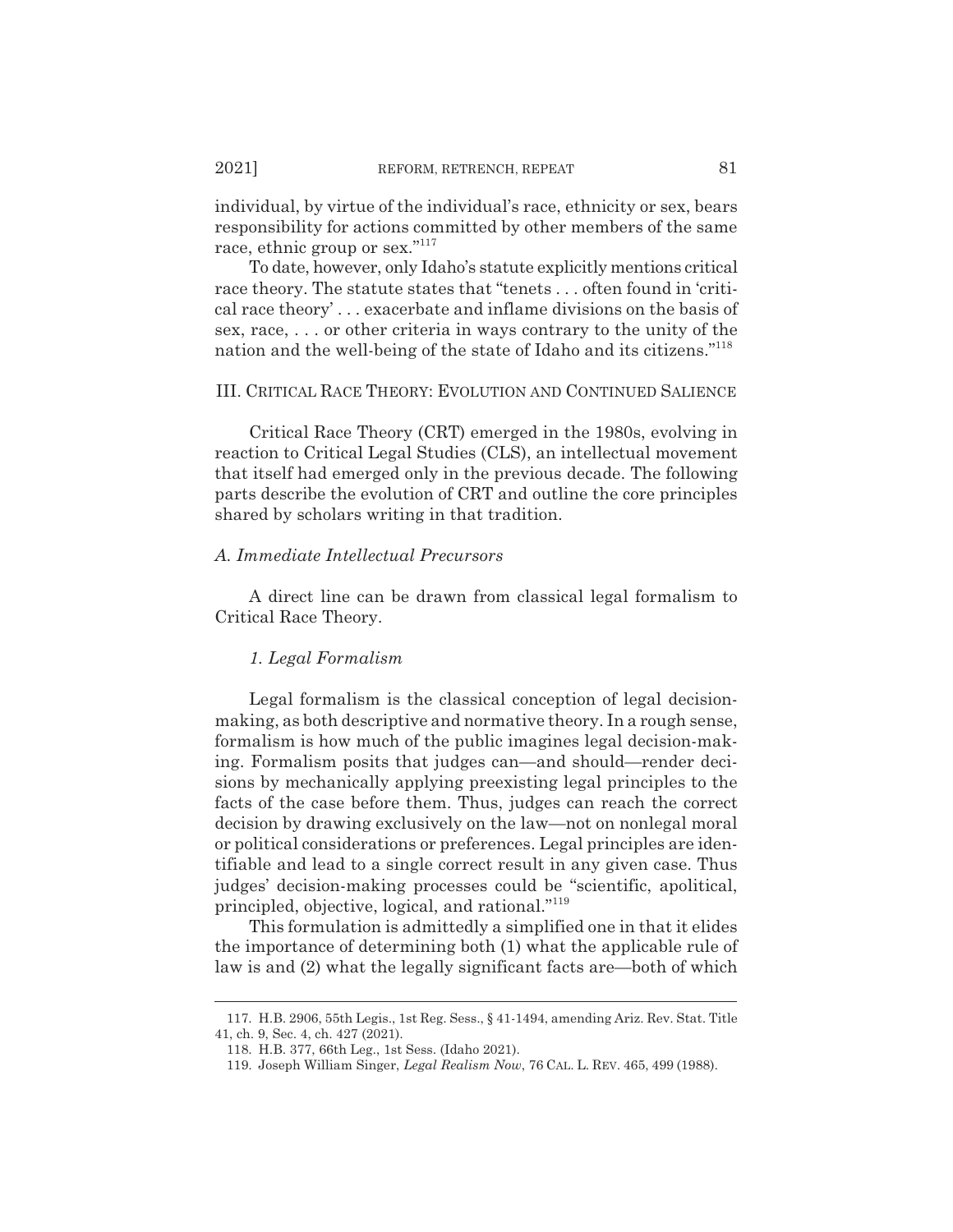are necessary and complex judicial tasks.<sup>120</sup> The simplified formulation nonetheless serves to illustrate the core tenet of formalism: the rule of law, not judicial political ideology or preference, should determine the outcome of cases.

In the formalistic ideal, then, the outcome of any dispute turns on the law and the facts of the case. Not infrequently, however, judges' political and moral commitments do predict how they will decide cases. The predictable alignment of votes of U.S. Supreme Court justices is only the most visible example. The practice of judging thus falls short of the formalist ideal, leading some scholars to argue that the ideal is unattainable.<sup>121</sup>

# *2. Legal Realism*

American Legal Realists advanced a descriptive account of what they claim judges *actually* do when deciding cases. First, they argued that rather than leading to a unique outcome, legal principles and reasoning are indeterminate and can be marshaled to justify multiple outcomes. In order to reach decisions, then, Realists argued that judges drew on nonlegal norms—fairness, efficiency, etc.<sup>122</sup> The gist of the Realists' account of legal decision-making is that judges can—and do—draw on a whole range of extralegal influences to reach decisions. Thus judges' "own unstated (and often subconscious) psychological, sociological, and economic assumptions," would influence their decisions, but judges would then "rationalize [these] decisions by invoking legal rules and principles."123

Realists thus urged judges to abandon the pretense that they simply deduced the right answer to legal disputes. Because how they applied the law ordered society, judges should endeavor to reach outcomes that advanced the best ordering of society and social policy. Thus, "judges should consciously and frankly engage in . . . social science analysis so that they could make better policy."<sup>124</sup>

This last aspect of Realist thought was thus a constructive, reform-oriented—and ultimately influential—one. Realists proposed that sociology and political science could provide organizing concepts

<sup>120.</sup> Brian Leiter, *Legal Formalism and Legal Realism: What Is the Issue?*, 16 LEGAL THEORY 111, 111–12 (2010).

<sup>121.</sup> *See* BRIAN Z. TAMANAHA, BEYOND THE FORMALIST-REALIST DIVIDE: THE ROLE OF POLITICS IN JUDGING 1, 1–3 (2010).

<sup>122.</sup> Leiter, *supra* note 120, at 119.

<sup>123.</sup> Richard Michael Fischl, Essay, *Some Realism About Critical Legal Studies*, 41 UNIV. MIAMI L. REV. 505, 520 (1987).

<sup>124.</sup> *Id.* at 20.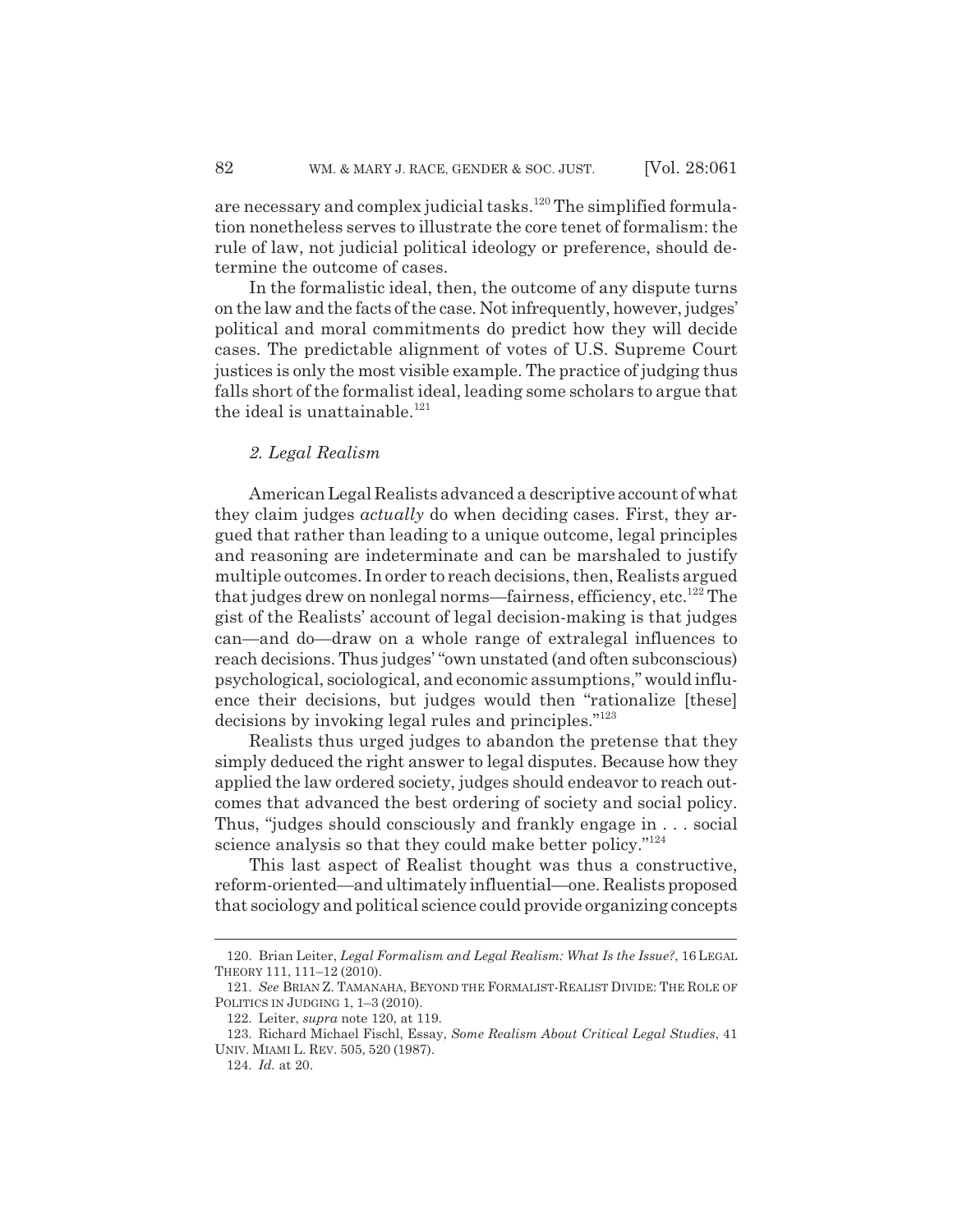for understanding the operation of the legal system.<sup>125</sup> In other words, legal decision-makers (not just judges but also legislators and attorneys rendering legal advice) should engage in systematic policy analysis to reach socially optimal decisions.

Realists advanced a three-step process for decision-making: the first step requires identifying the individual interests at issue in a given controversy and analyzing how different decisions would affect those interests.126

Second, while Realists urged abandoning many abstract legal concepts as the purported bases for decisions, they suggested that decisions could aim to advance a small number of fundamental values or abstract social interests, such as the advancement of individual freedom and material well-being.127 Thus, advancing these broadly shared social commitments could serve as the proper ends for policy.<sup>128</sup>

Once decision-makers have identified the specific interests at stake and their relation to broader social values, they might properly engage in the final step in the Realists' decision-making paradigm—balancing the respective interests to reach the most desirable outcome.<sup>129</sup>

For current (or former) law students, the three-part test summarized above is likely familiar. Indeed, this sort of policy analysis continues to provide a framework for legal thinking today.

### *3. Critical Legal Studies*

In an introduction to a symposium on Critical Legal Studies (CLS), Professor Mark Tushnet characterized CLS as "the heir to legal realism."130 CLS emerged as an academic movement in the late 1970s.131 Like the Realists, CLS scholars (or Crits) aim to expose what law and legal actors actually do. The Crits aligned with the Realists' critique of classical formalism. But whereas the Realists had tended to focus their critiques on specific legal principles or dogmas, such as "liberty of contract" or "property rights," the Crits undertook a holistic critique of law and traditional legal thought. Crits aimed to expose the unspoken assumptions and values of dominant legal

<sup>125.</sup> Mark Tushnet, *Critical Legal Studies: An Introduction to its Origins and Underpinnings*, 36 J. LEGAL EDUC. 505, 507 (1986).

<sup>126.</sup> *Id.*

<sup>127.</sup> *Id.*

<sup>128.</sup> *Id.*

<sup>129.</sup> *Id.*

<sup>130.</sup> Mark V. Tushnet, *Perspectives on Critical Legal Studies: Introduction*, 52 GEO. WASH. L. REV. 239, 239 (1984).

<sup>131.</sup> Gary Minda, *The Jurisprudential Movements of the 1980s*, 50 OHIO ST. L.J. 599, 614–15 (1989).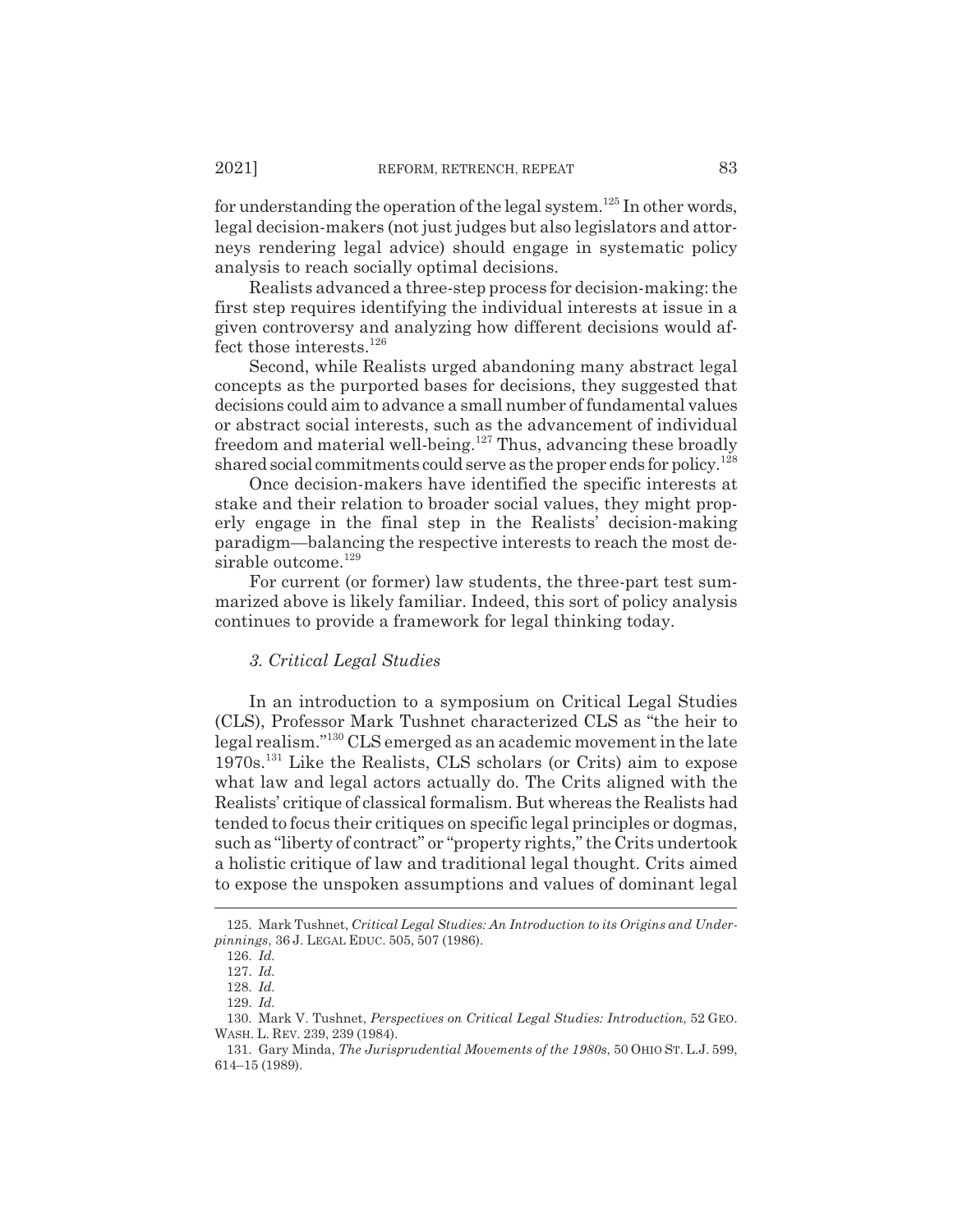discourse. CLS argued that the law itself, as a system of structuring society, played a critical role in maintaining an inequitable social order.<sup>132</sup> And to Crits' thinking, "the law naturalized the social order, operating so that even the most subordinated individuals believed that the way that society was organized was inevitable and, at a basic level, fair."133

The core tenet of CLS is thus that formal legal tradition, while cloaked in a discourse of neutrality, actually serves to justify and perpetuate dominant systems of privilege.134 A CLS Conference statement asserted that CLS seeks "to explore the manner in which legal doctrine and legal education and the practices of legal institutions work to buttress and support a pervasive system of oppressive, inegalitarian relations."135 Because Crits stemmed from the political left and constituted a broad critique of social structure, it comprised not only an intellectual but also a political movement.<sup>136</sup>

Like the Realists before them, Crits directly challenged the formalists' claim that applying preexisting legal principles to "like cases" constrained outcomes. Instead, as Professor Martha Minow explained, CLS argued "both that legal principles and doctrines are open-textured and capable of yielding contradictory results, and that legal decisions express [a] . . . legal culture contingent on historical preferences for selected assumptions and values."137 Crits marshalled historical and socioeconomic analysis to demonstrate how traditional legal structures and doctrines operated to benefit certain social classes and economic interests (such as the wealthy and corporations).<sup>138</sup>

Crits also drew on the insights and methods of progressive historians, who argued that the course of American history was better explained by studying interest groups in society than by studying the evolution of the political landscape. Legal historian Morton Horwitz, for example, studied pre–Civil War judicial opinions and found that judges rendered decisions that advanced the interests of corporations and industry.139 Previous studies had similarly found that legislative

<sup>132.</sup> KHIARA M. BRIDGES, CRITICAL RACE THEORY:APRIMER 25–26 (2019); Tushnet*, supra* note 125, at 505.

<sup>133.</sup> BRIDGES, *supra* note 132, at 26.

<sup>134.</sup> Minda, *supra* note 131, at 614–15. For a chronicling of the dominant methodologies of CLS, see Duncan Kennedy, *Critical Theory, Structuralism and Contemporary Legal Scholarship*, 21 NEW ENG. L. REV. 209 (1985–86).

<sup>135.</sup> Peter Fitzpatrick & Alan Hunt, *Critical Legal Studies: Introduction*, 14 J.L. & SOC'Y 1, 1–2 (1987) (quoting Statement of the Critical Legal Conference).

<sup>136.</sup> Minda, *supra* note 131, at 614–15.

<sup>137.</sup> Martha Minow, *Law Turning Outward*, 73 TELOS 79, 83 (1986).

<sup>138.</sup> *Id.* at 84–85.

<sup>139.</sup> MORTON HORWITZ, THE TRANSFORMATION OF AMERICAN LAW, 1780–1860 1, 23 (1977).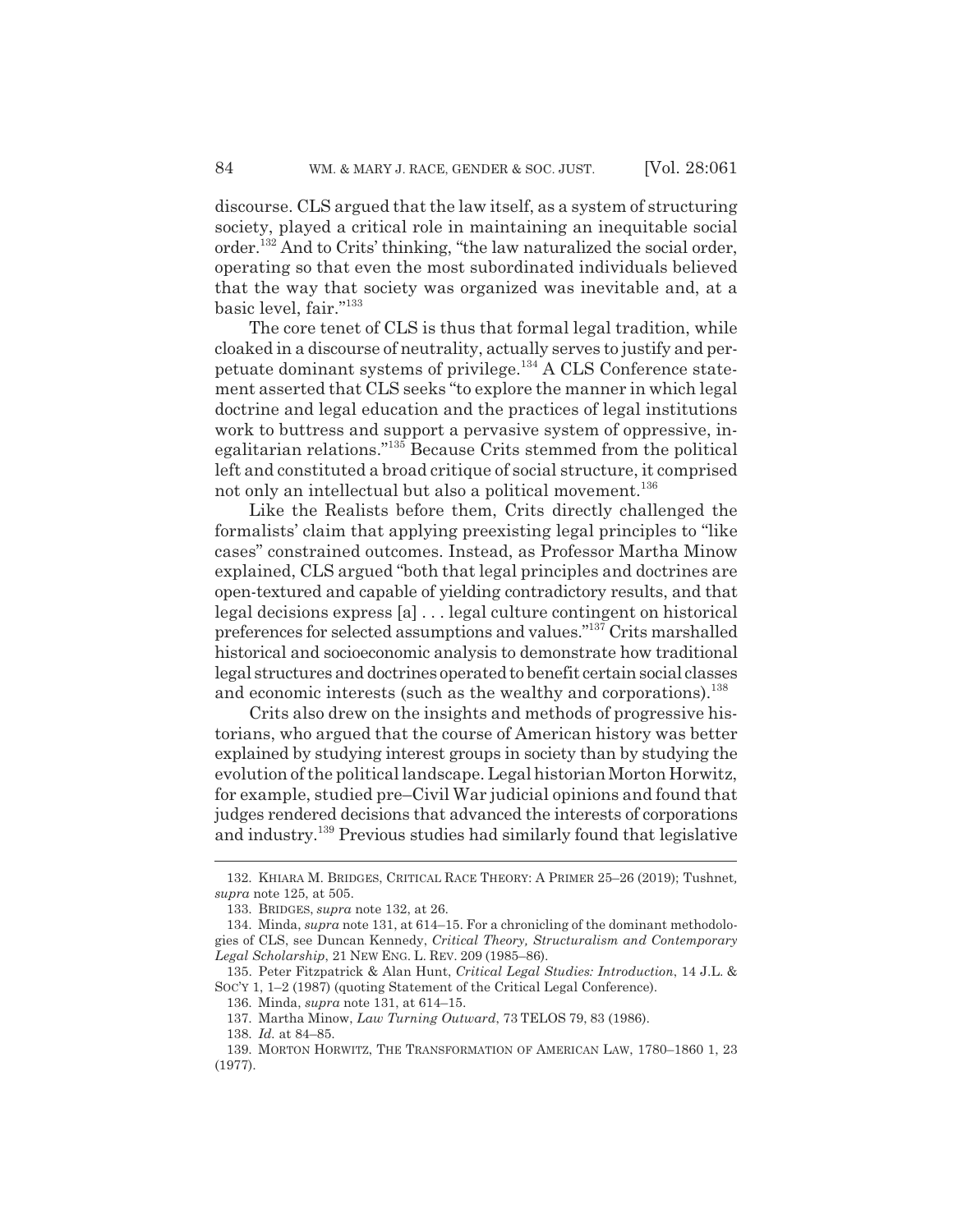enactments of the period promoted industrialization.<sup>140</sup> Historians lauded Horwitz's work, and awarded his study the prestigious Bancroft Prize.<sup>141</sup> The legal academy, on the other hand, was much less receptive to the critical approach.<sup>142</sup> Why?

For legal scholars, it was unremarkable that special interests would shape *legislation*—such was the nature of politics. But to suggest that *judges* would render decisions in a manner that advanced special interests was to imply that judges were not much different than legislators. And if that were the case, then a fundamental distinction between law and politics evaporated. Instead, law, just like politics, was susceptible of being interpreted and deployed to serve powerful interests in what Crits came to refer to as an "illegitimate hierarchy" that operated as an ordering institution in society.<sup>143</sup>

The Crits' interest in exposing the ways in which law perpetuated social injustice resonated with the scholars of color who would become the first Critical Race Theorists. But while CLS thus sought to expose the social power imbalances to which law contributed, Crits generally had little interest in analyzing law's role in perpetuating power imbalances between racial groups.144 Moreover, CLS tended to deny the law's potential utility in redressing social injustice.

Scholars of color, however, while clear-eyed about the law's power to subordinate, also understood law's redemptive potential.<sup>145</sup> In response to Crits' dismissing the goal of winning legal rights, for example, Patricia Williams explained that "[f]or the historically disempowered, the conferring of rights is symbolic of all the denied aspects of humanity . . . . The concept of rights, both positive and negative is the marker of our citizenship."146

The Crits' wholesale rejection of the pragmatic promise of law and focus on pure critique alienated scholars of color. Another founding critical race theorist, Richard Delgado, explained the increasingly apparent divide:

<sup>140.</sup> *See, e.g.*, LOUIS HARTZ, ECONOMIC POLICY AND DEMOCRATIC THOUGHT: PENNSYLVANIA, 1776–1860 188–89 (1948); OSCAR & MARY HANDLIN, COMMONWEALTH: A STUDY OF THE ROLE OF GOVERNMENT IN THE AMERICAN ECONOMY: MASSACHUSETTS, 1774–1861 53–54 (1947).

<sup>141.</sup> Tushnet, *supra* note 125, at 506.

<sup>142.</sup> *Id.*

<sup>143.</sup> *Id.* at 507.

<sup>144.</sup> BRIDGES, *supra* note 132, at 29.

<sup>145.</sup> Angela P. Harris, *Foreword: The Jurisprudence of Reconstruction*, 82CAL.L.REV. 741, 743 (1994); Mari J. Matsuda, *When the First Quail Calls: Multiple Consciousness as Jurisprudential Method*, 11 WOMEN'S RTS. L. REP. 297, 298 (1989).

<sup>146.</sup> Patricia J. Williams, *Alchemical Notes: Reconstructing Rights from Deconstructed Ideals*, 22 HARV. C.R.-C.L. L. REV. 401, 416, 431 (1987).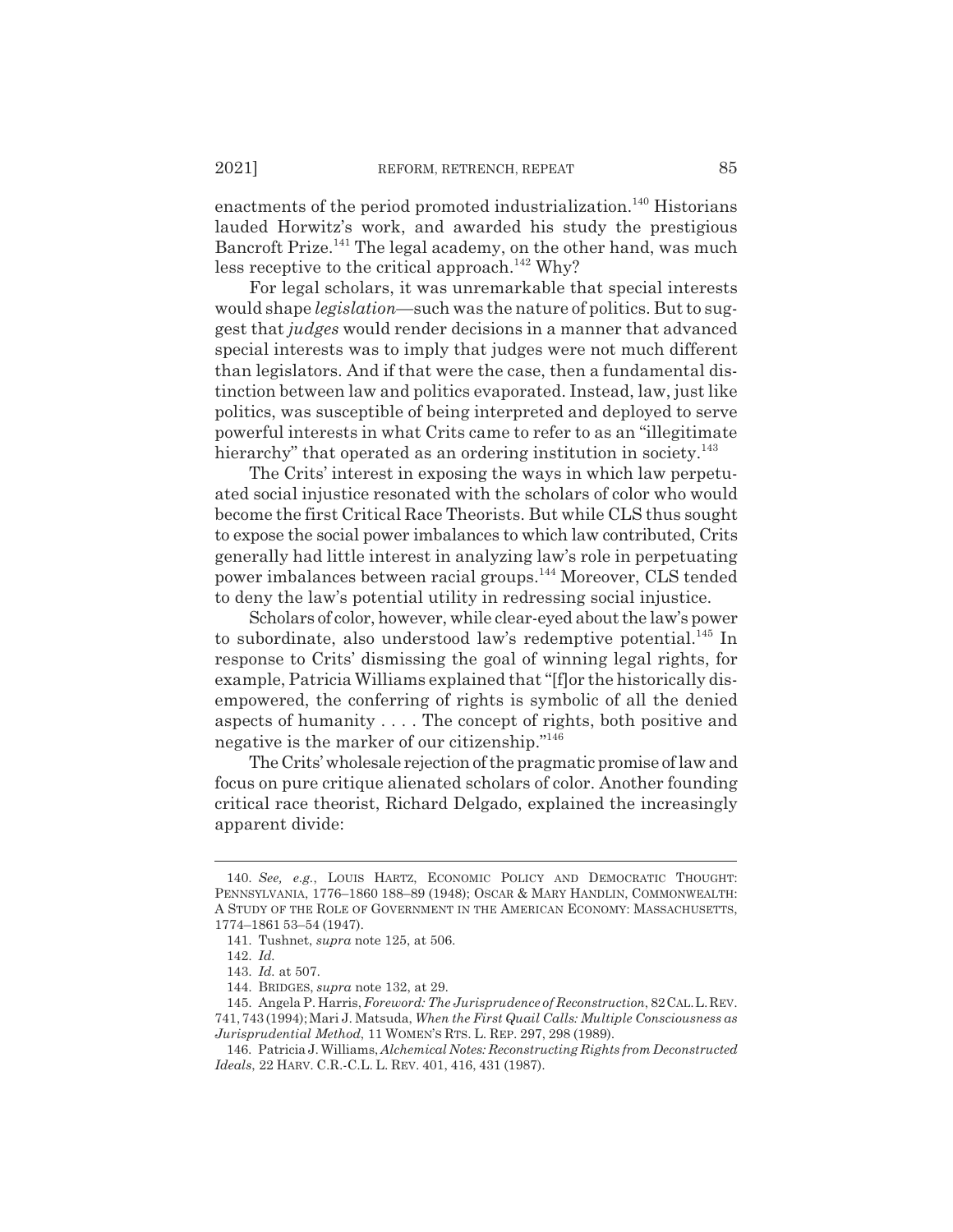Racism will not go away simply because Crits show that legalisms are indeterminate, that rights are alienating and legitimizing, and that law is a reflection of the interests of the ruling class. Whatever utility these concepts may have in other settings ... they have limited application in helping to understand, much less cure, racism.<sup>147</sup>

The Crits were not altogether unwilling to engage with scholars of color. The organizers of their annual conference made race and racism the topic of their 1987 event and invited several race theorists to present papers. Nonetheless, the Crits—overwhelmingly white and male—were skeptical about an analytical framework centered around the concept of race.<sup>148</sup> It was apparent to the incipient critical race theorists that, if they were to generate a sustained analysis of the relationship between law and racial subordination, CLS would not be the home for such a project. They would have to establish a home of their own.

#### *B. The Emergence of CRT*

In 1988, Kimberlé Crenshaw critiqued the Crits, writing that "racism is a central ideological underpinning of American society. Critical scholars who focus on legal consciousness alone thus fail to address one of the most crucial ideological components of the dominant order."149 The following year, twenty-four scholars of color committed to the critical study of race, law, and justice convened a summer workshop at the University of Wisconsin in what came to be regarded as a coalescing of Critical Race Theorists as an academic group and CRT as intellectual movement.<sup>150</sup> Crenshaw coined the term "Critical Race Theory" soon after the gathering, explaining that she sought to "signify the specific political and intellectual location of the project through 'critical,' the substantive focus through 'race,' and the desire to develop a coherent account of race and law through the term 'theory.'"151

<sup>147.</sup> Richard Delgado, *The Ethereal Scholar: Does Critical Legal Studies Have What Minorities Want?*, 22 HARV. C.R.-C.L. L. REV. 301, 309 (1987).

<sup>148.</sup> *See Introduction*, *in* CRITICAL RACE THEORY: THE KEY WRITINGS THAT FORMED THE MOVEMENT xxvii–xviii (Kimberlé Crenshaw, Neil Gotanda, Gary Peller & Kendall Thomas eds., 1995).

<sup>149.</sup> Kimberlé Williams Crenshaw, *Race, Reform, and Retrenchment: Transformation and Legitimation in Antidiscrimination Law*, 101 HARV. L. REV. 1331, 1336 (1988).

<sup>150.</sup> Kimberlé Williams Crenshaw, *The First Decade: Critical Reflections, or "A Foot in the Closing Door*,*"* 49 UCLA L. REV. 1343, 1361–62 (2002); *see also* Linda S. Greene, *Critical Race Theory: Origins*, *Permutations*, *and Current Queries*, 2021WIS.L.REV.259, 259 (2021).

<sup>151.</sup> Crenshaw, *supra* note 149, at 1361.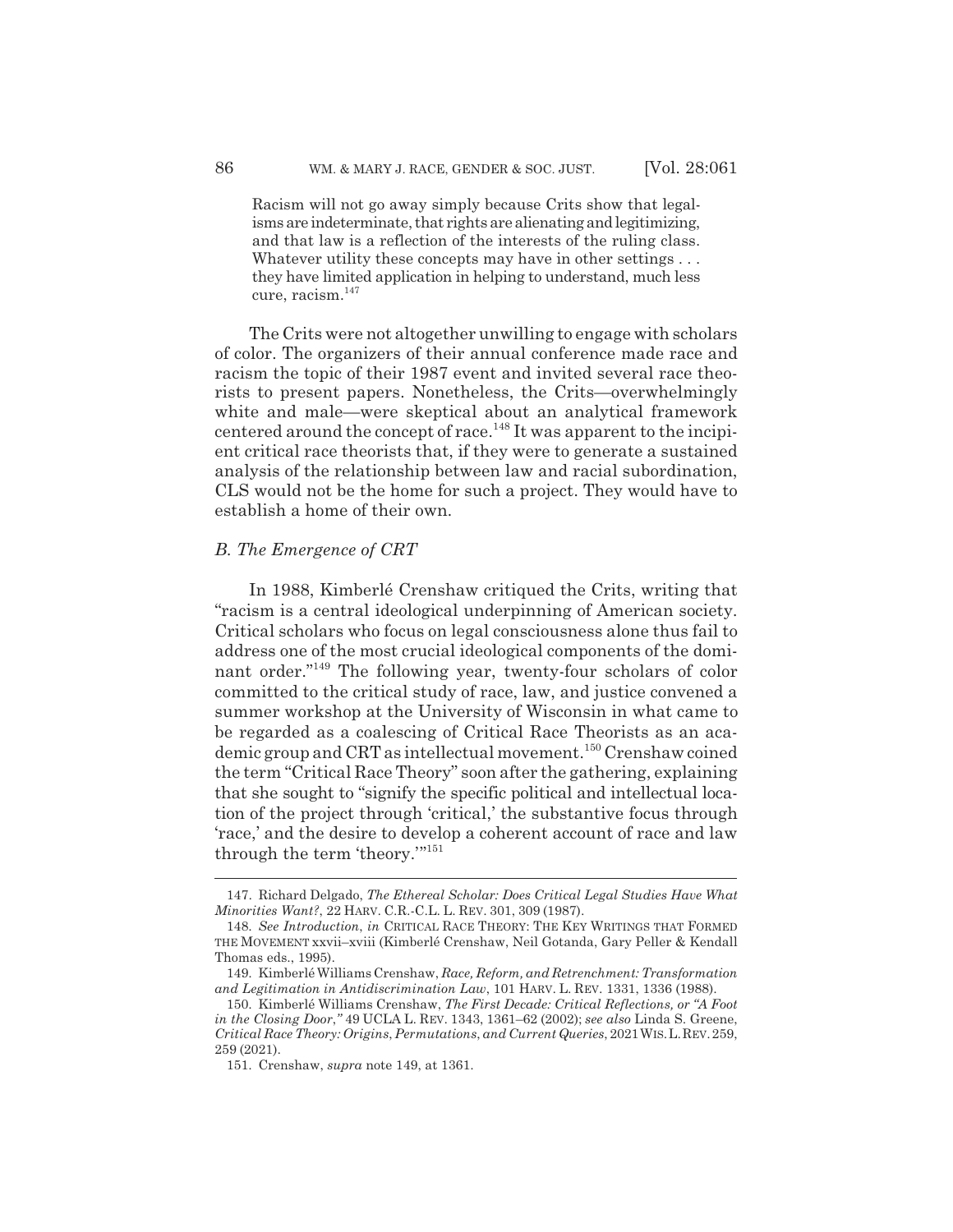CRT is not a "theory" in the narrower, scientific sense of the word—a singular "hypothesis assumed for the sake of argument or investigation."152 The scholars thinking and writing critically about race might instead, in the words of Jerome McCristal Culp, be united only by a shared "belief in an opposition to oppression."153

CRT *is* a theory in the broader sense, however—"a plausible . . . general principle or body of principles offered to explain phenomena."154 The "phenomenon" that CRT attempts to expose and explain is the persistent presence of Black and other people of color at the bottom of nearly every aspect of social life and measure of social well-being more than a century after the abolition of slavery, and decades after the passage of civil rights legislation. CRT explores how racial disparities are produced and maintained, having been inherited from a time when racism was explicit.

CRT scholarship generally embraces a number of foundational commitments, or premises $^{155}$ :

First, race is socially constructed.<sup>156</sup> As critical race scholar Ian Haney López writes:

Yes, small groups of humans when in relative reproductive isolation, for either geographical or cultural reasons, tend to share physical similarities. But this is not the same thing as saying that the overarching categories of white, black, brown, yellow, red, and so on reflect basic biological divisions. Humanity has been sundered into races not by nature but by historically contingent, culturally specific beliefs and practices.157

There are no biologically definitive differences between individuals of different races. To be sure, individuals inherit different physical characteristics from their parents, including skin pigmentation, hair texture, etc. But these are no more biologically defining than a

<sup>152.</sup> *Theory Definition*, MERRIAM-WEBSTER, https://www.merriam-webster.com/diction ary/theory [https://perma.cc/6EQP-2CJP] (last visited Nov. 4, 2021).

<sup>153.</sup> Jerome McCristal Culp, Jr., *To the Bone: Race and White Privilege*, 83 MINN. L. REV. 1637, 1638 (1999).

<sup>154.</sup> *Theory Definition*, *supra* note 152.

<sup>155.</sup> *See* BRIDGES, *supra* note 132, at 9–15 (summarizing four tenets of CRT, while noting that scholars have described CRT as embracing anywhere from two to eight foundational tenets); Devon W. Carbado & Daria Roithmayr, *Critical Race Theory Meets Social Science*, 10 ANN. REV. L. & SOC. SCI. 149, 151 (listing "ten empirical arguments that represent CRT commitments").

<sup>156.</sup> *See* Ian F. Haney López, *The Social Construction of Race: Some Observations on Illusion, Fabrication, and Choice*, 29 HARV. C.R.-C.L. L. REV. 1, 17 (1994).

<sup>157.</sup> Ian F. Haney López, *Is the "Post" in Post-Racial the "Blind" in Colorblind?*, 32 CARDOZO L. REV. 807, 823 (2011).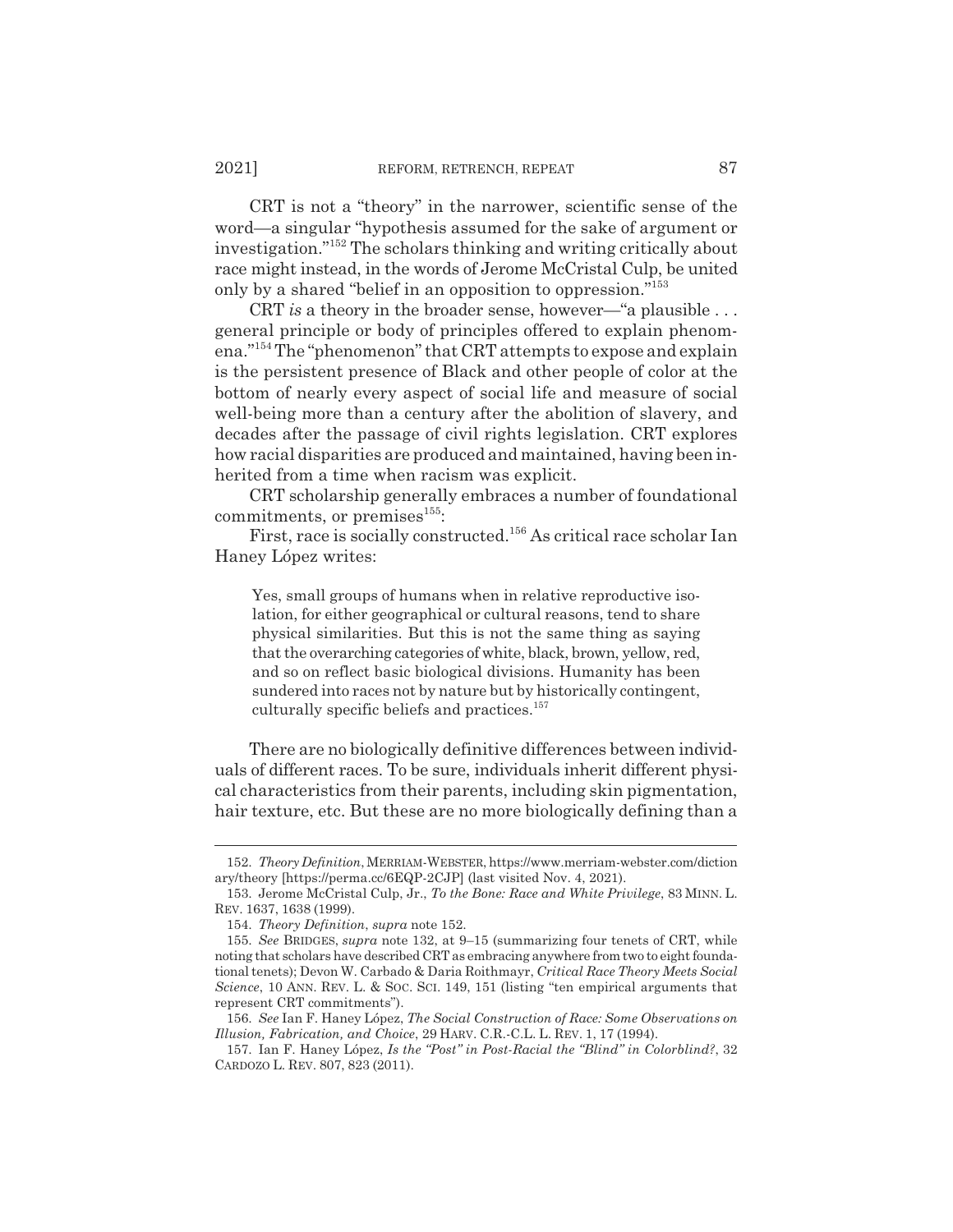myriad other inherited characteristics—height, eye color, blood type, etc. Yet societies assign meaning to phenotypes. Social norms identify individuals with pale skin and straight hair as "white," first creating race, and then making it matter.

The historical treatment of European immigrants to the United States provides further evidence that the notion of "races" is constructed and thus contingent. Despite their phenotypic similarities, immigrants from Germany, Ireland, and Italy were not considered to be "white."158 They faced discrimination in employment, housing, and education.159 In other words, despite race not being a biological reality, the attribution of racial categories was an undeniable social fact. Over time, as these immigrants and their offspring acquired the language and culture of their new homeland and consciously associated with the dominant race, they too came to be seen as "white."160

A second premise of critical race scholarship is that racism is not an aberrational or occasional aspect of U.S. society. Instead, racism permeates society.<sup>161</sup> It is a feature of that society, not a bug, and public and private institutions and laws largely operate to perpetuate that status quo.

An important corollary to the premise that racism permeates society is that the commonly understood definition of racism prejudiced actions of individuals holding beliefs—is but one form of how racism manifests, and the less consequential.

To the contrary, critical race scholarship understands that laws and institutions can create and perpetuate racism, even absent racist intent of individuals operating within those institutions. In this way, racism is institutionalized, rather than individualized. Moreover, when institutions operate across society, individuals do not experience discrete acts of racism—instead, their lives are affected across time and space by systemwide, or systemic racism.

Finally, a third foundation of CRT is that, in addition to being an explanatory, descriptive endeavor that seeks to explain the pervasiveness of racial inequality, it is also a political project. Critical race scholars hope and intend for their work to advance the goal of racial justice.

The above summary sketches some of the basic claims of CRT. It doesn't address other important tenets and commitments of the

<sup>158.</sup> James R. Barrett & David Roediger, *How White People Became White*, *in* CRITI-CAL WHITE STUDIES: LOOKING BEHIND THE MIRROR 401, 403 (Richard Delgado & Jean Stefancic eds. 1996).

<sup>159.</sup> *Id.*

<sup>160.</sup> *Id.*

<sup>161.</sup> *See* BRIDGES, *supra* note 132, at 9–15.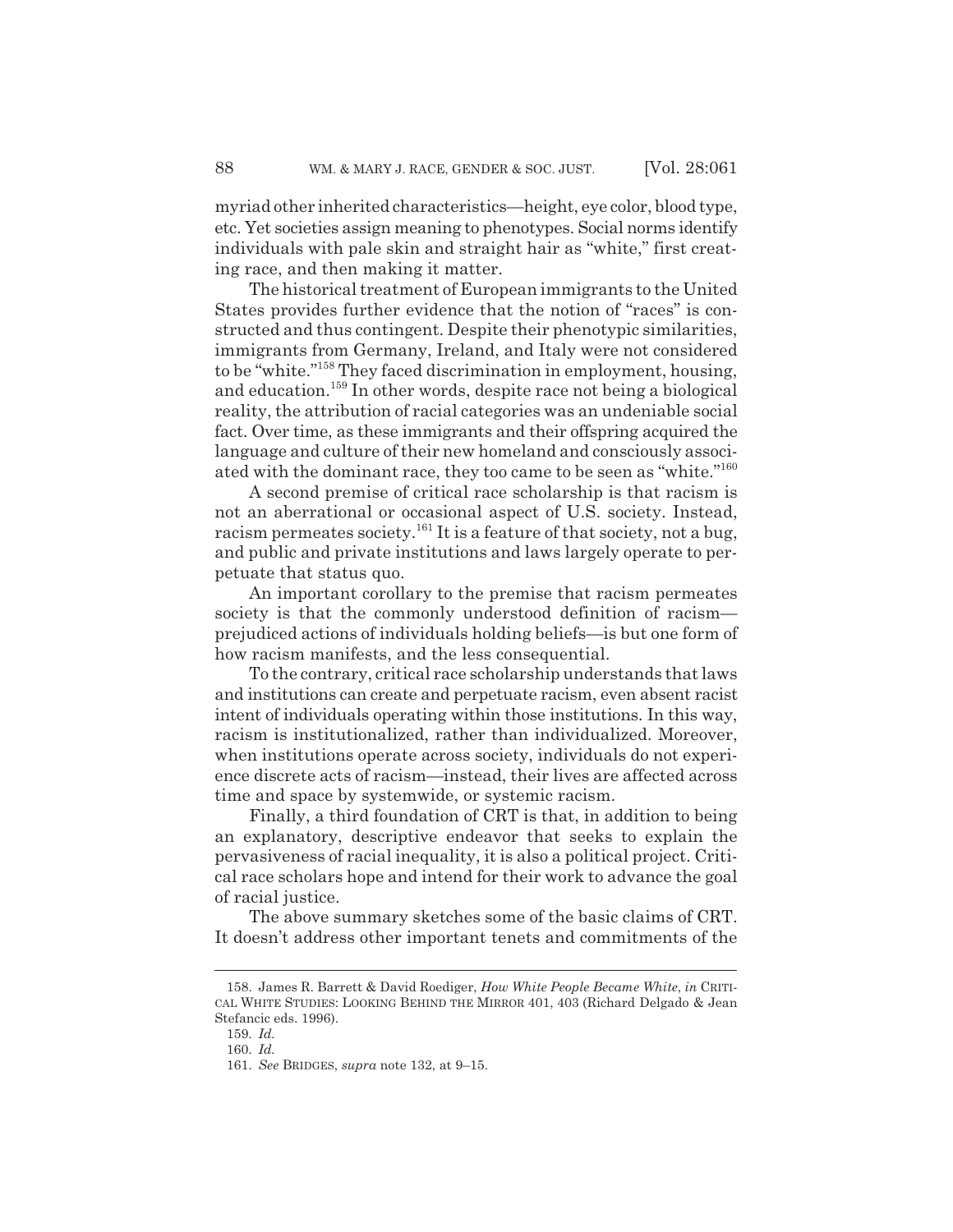discipline, for example, methodologies, including storytelling,  $^{162}$  or the importance of centering the voices of people of color.<sup>163</sup>

Critiques of CRT have emerged, even among those otherwise sympathetic to the fundamental project. Early critiques, for example, argued that that CRT focused on the Black experience and centered on a Black/white binary. In doing so, it failed to capture the racial subordination of non-Black people of color. Thus, other identityfocused critiques have since emerged that center the experiences of other marginalized groups, including APACrit, LatCrit, ClassCrit, DisCrit, QueerCrit, and TribalCrit.<sup>164</sup>

# IV. THE CAMPAIGN AGAINST RACE EDUCATION THROUGH THE LENS OF CRT

How might CRT contribute to our understanding of the campaign against race education? We can broadly view efforts to resist the racial justice movement as the sort of race-specific retrenchment and backlash first noted by Crenshaw in 1988 in her 1988 *Harvard Law Review* article.165 More than three decades later, asked in an interview to discuss the campaign against CRT, Crenshaw noted that it was consistent with the historical pattern: "Reform itself creates its own backlash, which reconstitutes the problem. . . ."166

This Part describes the most significant instances of the race reform/retrenchment dialectic over the course of U.S. history. It shows that the arguments against reform have been remarkably consistent since the mid-twentieth century. These arguments are grounded on the mistaken belief that a handful of legal pronouncements—that all races should receive equal treatment—could dismantle an entire social structure built upon centuries of racial oppression and exploitation. This Part next identifies through a CRT lens the dominant tropes of the current retrenchment.

<sup>162.</sup> Derrick A. Bell, *Who's Afraid of Critical Race Theory?*, 1995 UNIV. ILL. L. REV. 893, 899 ("Critical race theory writing and lecturing is characterized by frequent use of the first person, storytelling, narrative, allegory, interdisciplinary treatment of law, and the unapologetic use of creativity.").

<sup>163.</sup> *Id.* at 898 ([C]ritical race theory is a body of legal scholarship . . . a majority of whose members are both existentially people of color and ideologically committed to the struggle against racism."). For an early, sustained critique of CRT, see Randall L. Kennedy, *Racial Critiques of Legal Academia,* 192HARV.L.REV.1745,1745–1819(1989).

<sup>164.</sup> BRIDGES, *supra* note 132, at 101.

<sup>165.</sup> Crenshaw, *supra* note 149, at 1331.

<sup>166.</sup> Wallace-Wells, *supra* note 64.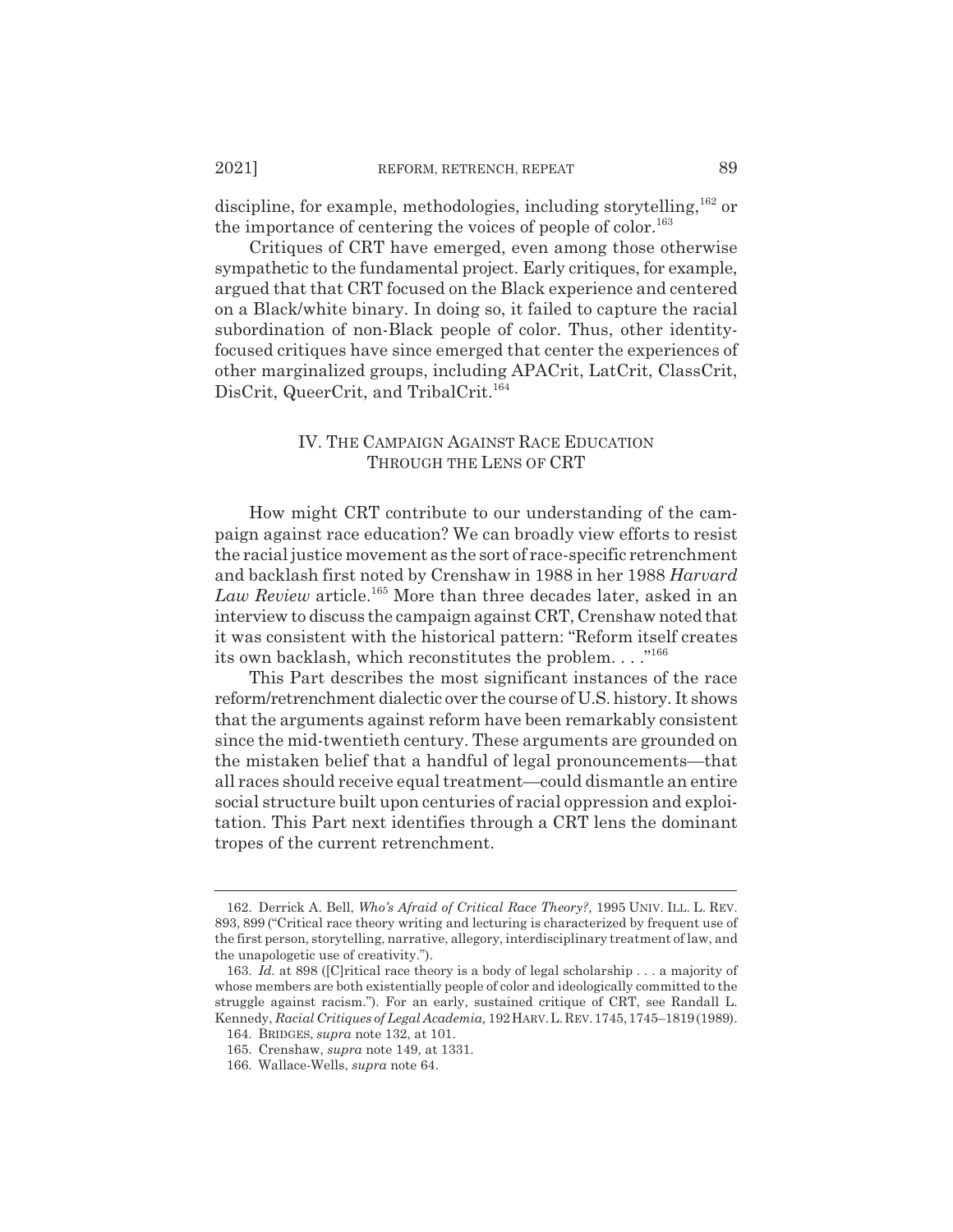#### *A. The History and Politics of Retrenchment*

Critical race scholars have pointed out the halting nature of racial progress over the course of U.S. history. Indeed, critical race scholar Devon Carbado identifies as one of CRT's "core ideas" its rejection of the "narrative that characterizes mainstream civil rights discourse namely, that the history of race relations in the United States is a history of linear uplift and improvement."<sup>167</sup> Instead, throughout the nation's history, racial progress has almost invariably been followed by racial retrenchment:

The end of legalized slavery and passage of the Reconstruction Amendments, for example, were major reforms. The retrenchment that limited their potential (and reversed some of the progress they had enabled) were the enactment of the Black Codes and the inception of legalized Jim Crow segregation.<sup>168</sup> The U.S. Supreme Court's decision in *Brown* was a reform that signaled the end of legal Jim Crow.169 The retrenchment was the Supreme Court's own retreat in *Brown II.* Its "with all deliberate speed" decree essentially sanctioned resistance and delayed the actual integration of schools for up to a decade.170 A "massive resistance" campaign shut down public schools and used taxpayer dollars to finance segregated white private schools and ensured that for years after *Brown*, many schools remained segregated.<sup>171</sup>

The passage of the landmark Civil Rights Act of 1964 and Voting Rights Act of 1965 were far-reaching reforms that promised equal treatment in accommodations, employment, education, and the franchise. The effects of the resulting retrenchment—the so-called "Southern Strategy" that included intentionally harnessing racial grievances to gain political support, the War on Drugs, and the

<sup>167.</sup> Carbado, *supra* note 18, at 1607.

<sup>168.</sup> *Id.* at 1607–08.

<sup>169.</sup> Brown v. Board of Ed. I, 347 U.S. 483, 489–96 (1954).

<sup>170.</sup> Brown v. Board of Ed. II, 349 U.S. 294, 301 (1955).

<sup>171.</sup> Griffin v. Cnty. Sch. Bd. of Prince Edward Cnty., 377 U.S. 218, 218, 221–23, 233–34 (1964). In Virginia, for example, the General Assembly created a program of "tuition grants" to enable students to attend a private school of their choice, thus providing state support for all-white schools founded to evade integrating public schools. *The Closing of Prince Edward County's Schools*, VA. MUSEUM HIST. & CULTURE, https://virginiahistory .org/learn/historical-book/chapter/closing-prince-edward-countys-schools [https://perma .cc/5JZR-8UY6] (last visited Nov. 4, 2021). Prince Edward County closed all public schools, and the only schools available in the County were private academies funded by the state tuition grants and County tax credits. *See id.* Not until the Supreme Court's 1964 decision in *Griffin v. County School Board of Prince Edward County* holding that the County's actions were unconstitutional did the County comply with the mandate of *Brown. Id.*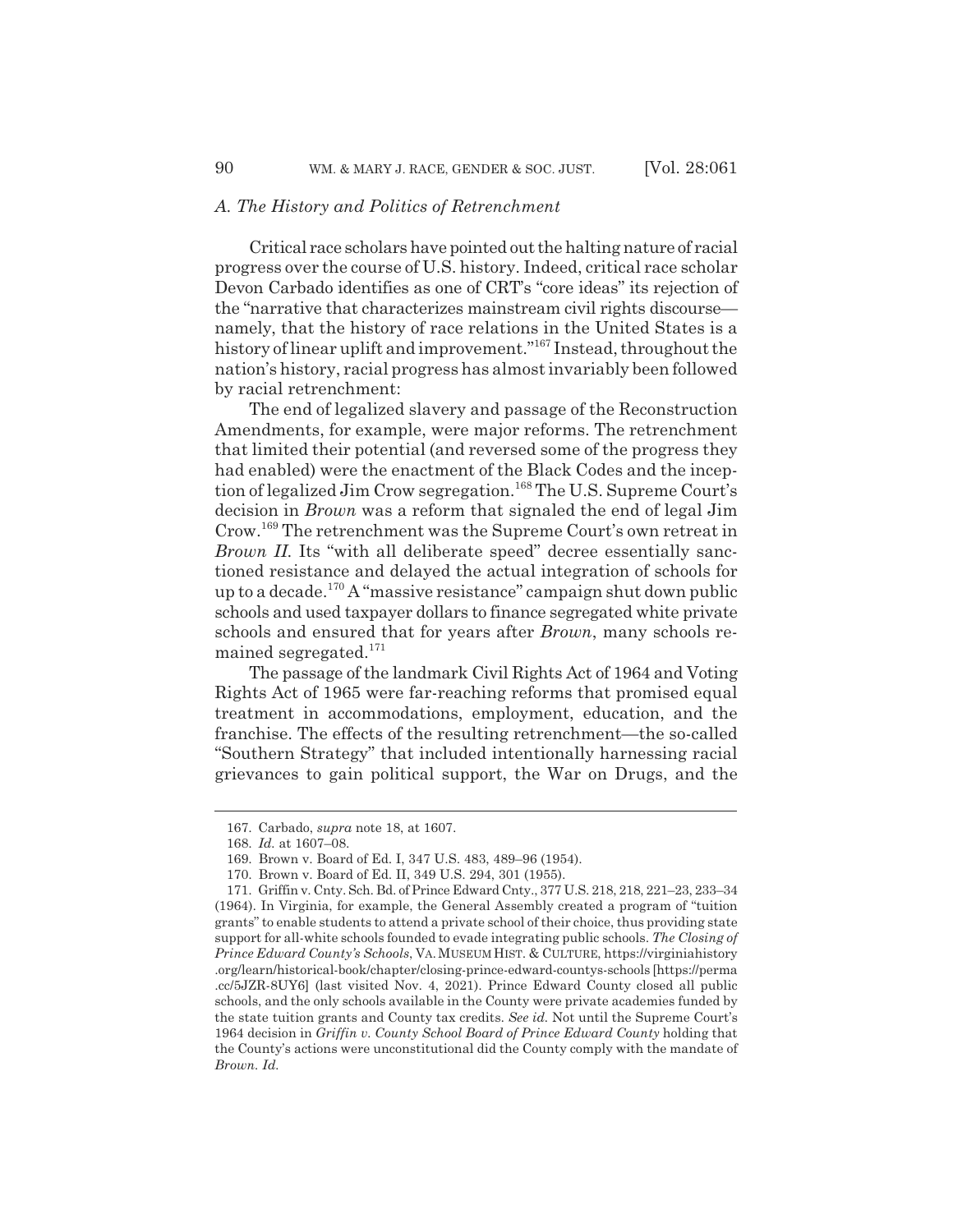political and legal repurposing of the principle of "color-blindness" to block race-conscious remediation efforts—continue into the present.172 As a result, current antidiscrimination law displays hostility to race-conscious remediation as a tool to ameliorate persistent racial inequity.

While the racial justice movement that began in spring 2020 has not (yet) led to political or legal action on the scale of the Civil Rights Act or *Brown*, it did rapidly focus national attention on matters of race. Police brutality, systemic racism, and unconscious bias became part of mainstream discourse. People sought to become educated on matters of race. Books like Ibram X. Kendi's *How to Be an Antiracist* and Robin DiAngelo's *White Fragility* became national bestsellers. The retrenchment has responded accordingly—taking aim at efforts to better educate Americans on matters of race.

### *B. The Tropes of Retrenchment*

This section analyzes, through the lens of CRT, the dominant tropes of Retrenchment: denial of systemic racism; white innocence; formal equality and color-blindness; race consciousness as racism; and the belief that the founding ideal of the United States is equality, not white supremacy.

#### *1. Systemic Racism Denial*

Some dispute the existence of systemic racism. Some might interpret "systemic" racism to refer to "widespread individual" racism. Recent comments suggest this interpretation:

Acting secretary of Homeland Security Chad Wolf stated, "I do not think that we have a systemic racism problem with law enforcement officers across this country."173 Attorney General William Barr said, "I think there's racism in the United States still but I don't think that the law enforcement system is systemically racist."174 National security adviser Robert O'Brien stated in an interview, "I don't think there's systemic racism. I think 99.9% of our law enforcement officers are great Americans."175 O'Brien then conceded that there

<sup>172.</sup> *See* Carbado, *supra* note 18, at 1607–08; James Boyd, *Nixon's Southern Strategy: 'It's All in the Charts'*, N.Y. TIMES (May 17, 1970), at 215.

<sup>173.</sup> Adam Kelsey, *Acting DHS Secretary Claims No 'Systemic Racism Problem' in Law Enforcement, Drawing Rebuke from Potential VP Candidate Demings*, ABC NEWS (June 7, 2020, 10:33 AM), https://abcnews.go.com/Politics/acting-dhs-secretary-claims-sys temic-racism-problem-law/story?id=71110601 [https://perma.cc/L4R8-GSQZ].

<sup>174.</sup> Haltiwanger, *supra* note 39.

<sup>175.</sup> Devan Cole & Sarah Westwood, *National Security Adviser: 'I Don't Think There's*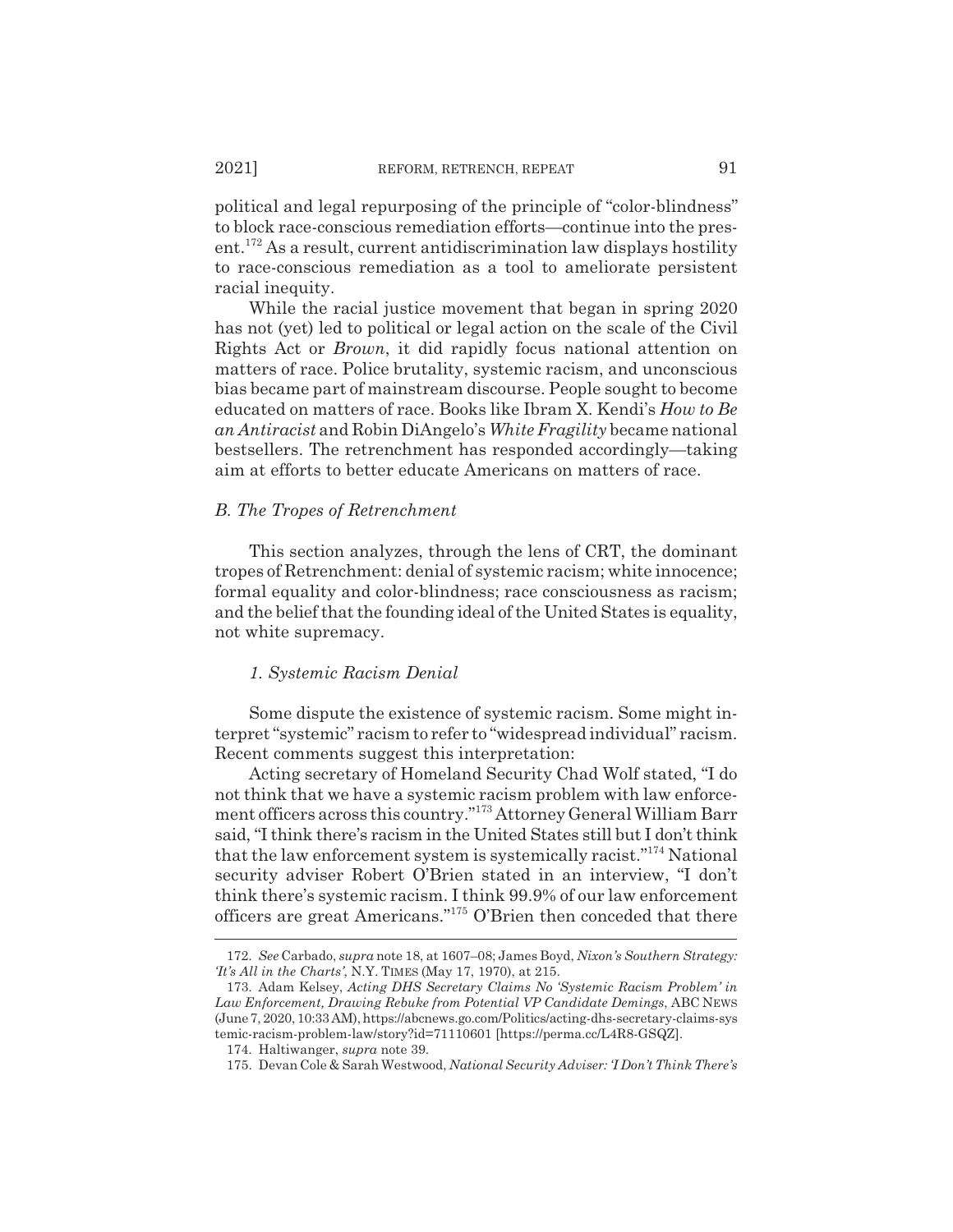are "some bad apples in there. There are some bad cops who are racist. There are cops that maybe don't have the right straining.  $[sic]$ <sup>"176</sup>

These understandings are related to (though not identical to) the suggestion that white people are unaware of the embedded nature of racism in society. In other words, "while most whites see racism as an occasional unfortunate interruption to the institutional and individual commitments to the values of equal opportunity and equal treatment, most blacks see racism as a daily routine by which the lives of black people are systematically and institutionally devalued."<sup>177</sup>

One of the core insights of CRT is that the institutions across U.S. society benefit white people at the expense of people of color. And these institutions can do so even if those that operate within them do not themselves harbor racist intent. In other words, there can be racism even in the absence of racists.

To give just one example of how systemic racism operates, let us turn to the racial wealth gap. The typical white family has a net worth of just over \$170 thousand.<sup>178</sup> The typical Black family has a net worth of \$17 thousand.179 What explains the disparity? There is no single factor, but instead a patchwork of factors play a role in creating the wealth gap.

After emancipation, most Black workers remained in the South, working as sharecroppers, agricultural laborers, or domestic servants.180 Industrialization and labor shortages during World War I lured them North in what would be called the "Great Migration."181 Despite fitful efforts by the newly established Labor Department, Black workers suffered discrimination and unequal pay.182 The 1938 Fair Labor Standards Act did little to improve conditions for women and minority workers, as it excluded from coverage domestic servants and agricultural laborers—the occupations in which Black men and women were concentrated.<sup>183</sup> Local administrators of federal programs

*Systemic Racism' in US Police Forces*, CNN (May 31, 2020, 11:39 AM), https://www.cnn .com/2020/05/31/politics/robert-obrien-systemic-racism-george-floyd-cnntv/index.html [https://perma.cc/B7LQ-THYG].

<sup>176.</sup> *Id.*

<sup>177.</sup> Adeno Addis, *Recycling in Hell*, 67 TUL. L. REV. 2253, 2255 (1993).

<sup>178.</sup> Kriston McIntosh, Emily Moss, Ryan Nunn & Jay Shambaugh, *Examining the Black-White Wealth Gap*, BROOKINGS(Feb. 27, 2020), https://www.brookings.edu/blog/up -front/2020/02/27/examining-the-black-white-wealth-gap [https://perma.cc/2FDK-C22F].

<sup>179.</sup> McIntosh et al., *supra* note 178.

<sup>180.</sup> Eileen Boris & Michael Honey, *Gender, Race, and the Policies of the Labor Department*, MONTHLY LAB. REV. 26, 26 (Feb. 1988), https://www.bls.gov/opub/mlr/1988 /02/art4full.pdf [https://perma.cc/3VUA-RZ2S].

<sup>181.</sup> *Id.*

<sup>182.</sup> *Id.* at 27–28. Black women, too, "earned less than white women and worked longer hours at the least desirable occupations." *Id.* at 27.

<sup>183.</sup> *Id.* at 28.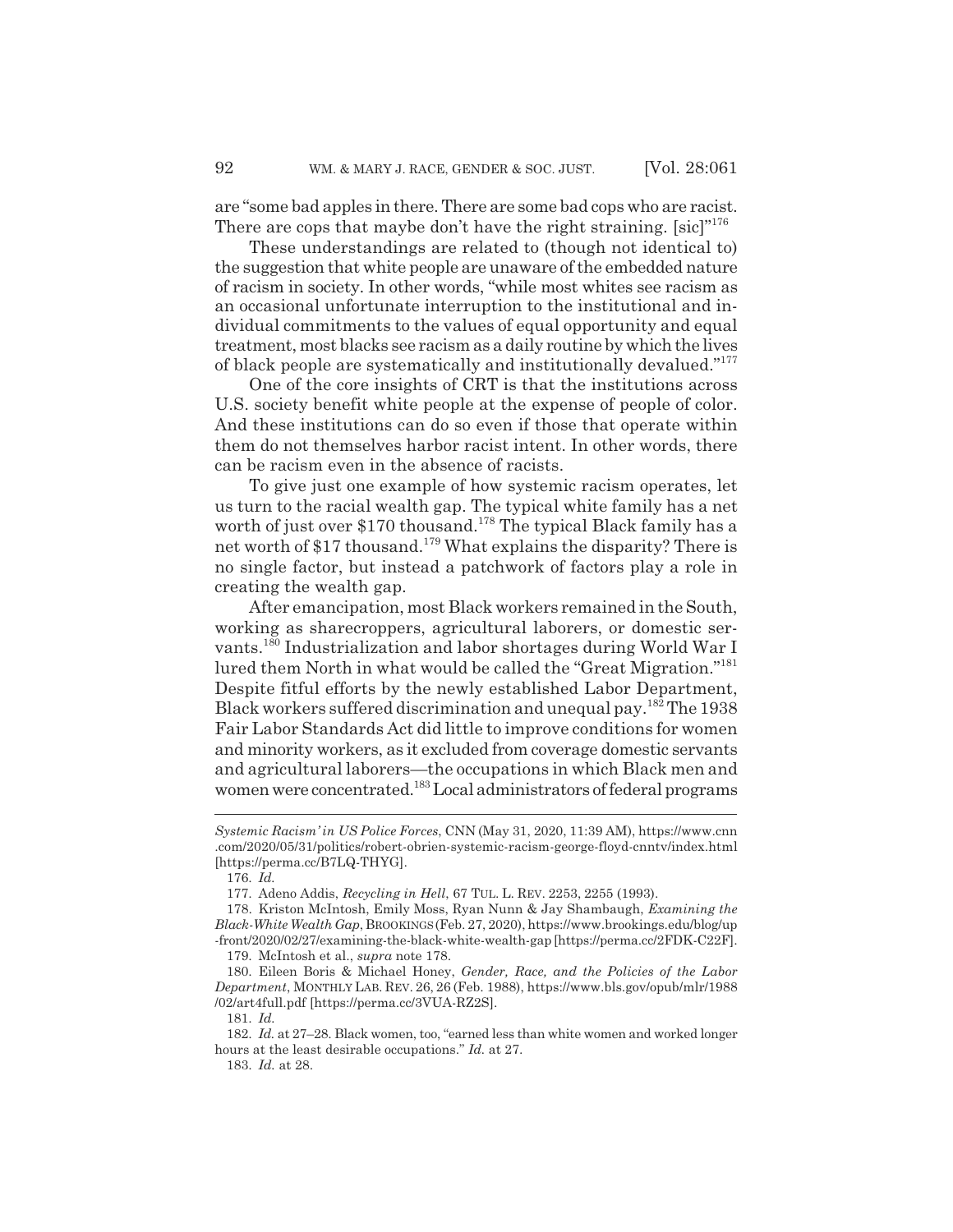discriminated against Black workers (and Chicanos in the Southwest), hiring whites before Blacks, assigning Black workers to the lowest-level jobs, supporting wage differentials, and often excluding Black and Chicanos from work altogether.<sup>184</sup>

The 1944 GI Bill helped provide government-guaranteed housing loans to buy homes in the newly developed suburbs.<sup>185</sup> Those homes rose in value over the decades, creating significant household wealth for white families during the postwar era.<sup>186</sup> Black veterans, however, were unable to utilize the housing provisions of the GI Bill; banks generally refused to make loans for mortgages in black neighborhoods, and the Fair Housing Administration refused to subsidize loans in those same neighborhoods.187 Deed covenants and informal racism excluded Black families from the suburbs.<sup>188</sup> While white families moved to the suburbs (in part to avoid living in mixed-race neighborhoods), Black households became increasingly concentrated in city centers.189

The legacy of this history contributes to wealth inequality today because unequal monetary inheritances make up a great deal of current wealth, passed down generation to generation.<sup>190</sup> Moreover, despite the passage of the 1968 Fair Housing Act outlawing racial discrimination in the sale or rental of housing, statistical studies demonstrate that inequality in housing persists.<sup>191</sup> Black and Latine<sup>192</sup>

189. *Id.* As white, wealthier households moved away from urban centers and school districts, the local tax revenue moved away as well. *Id.* The resulting inequality in school quality across districts—the result of local, decentralized school funding systems contributed to racial inequality in economic opportunity, in another example of raceneutral policy generating racial inequality. *Id.*

190. McIntosh et al., *supra* note 178.

191. Drew Desilver & Kristen Bialik, *Blacks and Hispanics Face Extra Challenges in Getting Home Loans*, PEW RSCH. CTR. (Jan. 10, 2017), https://www.pewresearch.org/fact -tank/2017/01/10/blacks-and-hispanics-face-extra-challenges-in-getting-home-loans [https://perma.cc/MLP7-C7K8].

<sup>184.</sup> *Id.*

<sup>185.</sup> David Callahan, *How the GI Bill Left Out African Americans*, DEMOSBLOG(Nov. 11, 2013), https://www.demos.org/blog/how-gi-bill-left-out-african-americans [https://perma .cc/P5G6-XCYN].

<sup>186.</sup> *Id.*

<sup>187.</sup> *Id.*; Ta-Nehisi Coates, *The Case for Reparations*, ATLANTIC (June 2014), https:// www.theatlantic.com/magazine/archive/2014/06/the-case-for-reparations/361631 [https:// perma.cc/3QX5-VQPJ].

<sup>188.</sup> Bradley L. Hardy, Trevon D. Logan & John Parman, *The Historical Role of Race and Policy for Regional Inequality*, THE HAMILTON PROJECT—BROOKINGS 8 (Sept. 2018), https://www.hamiltonproject.org/assets/files/PBP\_HardyLoganParman\_1009.pdf [https://perma.cc/3VEL-WWWZ].

<sup>192.</sup> Latine is used as a non-gendered, more inclusive term to describe communities of Latin American descent. Latine avoids an "English-language modification to Spanishlanguage grammar." *See* Jose A. Del Real, *'Latinx' Hasn't Even Caught on Among Latinos. It Never Will.*, WASH. POST. (Dec. 18, 2020, 10:31 AM), https://www.washingtonpost.com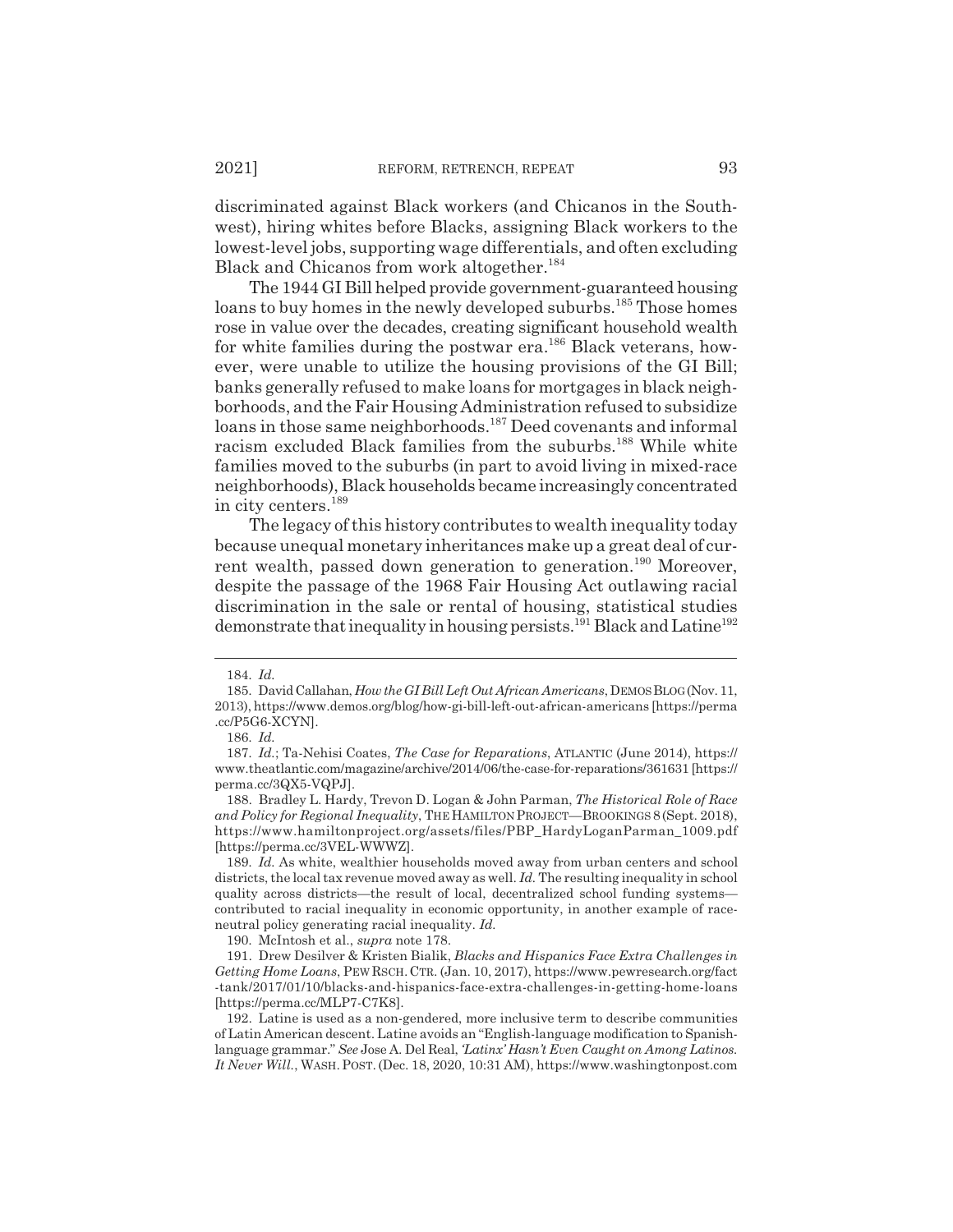households are far less likely to own their own homes than are white households (41.3% and 47%, respectively, compared to 71.9% for whites).<sup>193</sup> Black and Latine homebuyers have a more difficult time getting approved for conventional mortgages, and tend to pay higher interest rates.194 And studies of resumes identical with respect to qualifications but differing in terms of the applicants' perceived race revealed that white job applicants are more likely to be called for interviews than equally qualified Black applicants.<sup>195</sup>

The above recounting demonstrates that no single act or racist actor can account for the racial wealth gap. It nonetheless exists and persists.

#### *2. White Innocence*

Notable among the statutes enacted seek to prevent the teaching "concepts" that anyone should feel "discomfort, guilt, anguish, or any other form of psychological distress on account of the individual's race or sex."196 What explains the perceived need to include this provision in legislation?

The author of the Texas anti-CRT statute, State Representative Steve Toth, said that the bill responded to parents' complaints that students were being "indoctrinated."197 But it also responded to how they were being made to *feel.* "We've heard, 'You should feel guilty for what [white people have] done.' We have heard, 'You're people of privilege, and you should feel guilty for that privilege.'"198 It was unclear from the context who was communicating those messages, as well as who was hearing them.

First, race talk makes many uncomfortable in large part because prior to 2020 systemic racism was not included in the mainstream, white-dominated national discussion. Because whiteness is the norm, white people tend not to think of themselves in racial terms but instead as individuals who occupy a "racelessness," being aware of their race only rarely. Second, some white people feel personally—and unfairly—accused of being guilty of various claims. The enacted statutes, as well as statements by opponents of race education, focus on what critical scholars of race have termed "white innocence."199

<sup>/</sup>outlook/latinx-latinos-unpopular-gender-term/2020/12/18/bf177c5c-3b41-11eb-9276-ae0 ca72729be\_story.html [https://perma.cc/R7B7-TPVR].

<sup>193.</sup> Desilver & Bialik, *supra* note 191.

<sup>194.</sup> *Id.*

<sup>195.</sup> Hardy et al., *supra* note 188, at 10.

<sup>196.</sup> Tex. Educ. Code Ann. § 28.002(h-3)(4)(B)(vii) (West).

<sup>197.</sup> Zou & Kao, *supra* note 110.

<sup>198.</sup> *Id.*

<sup>199.</sup> David Simson, *Whiteness as Innocence*, 96 DENVER L. REV. 635, 644 (2019).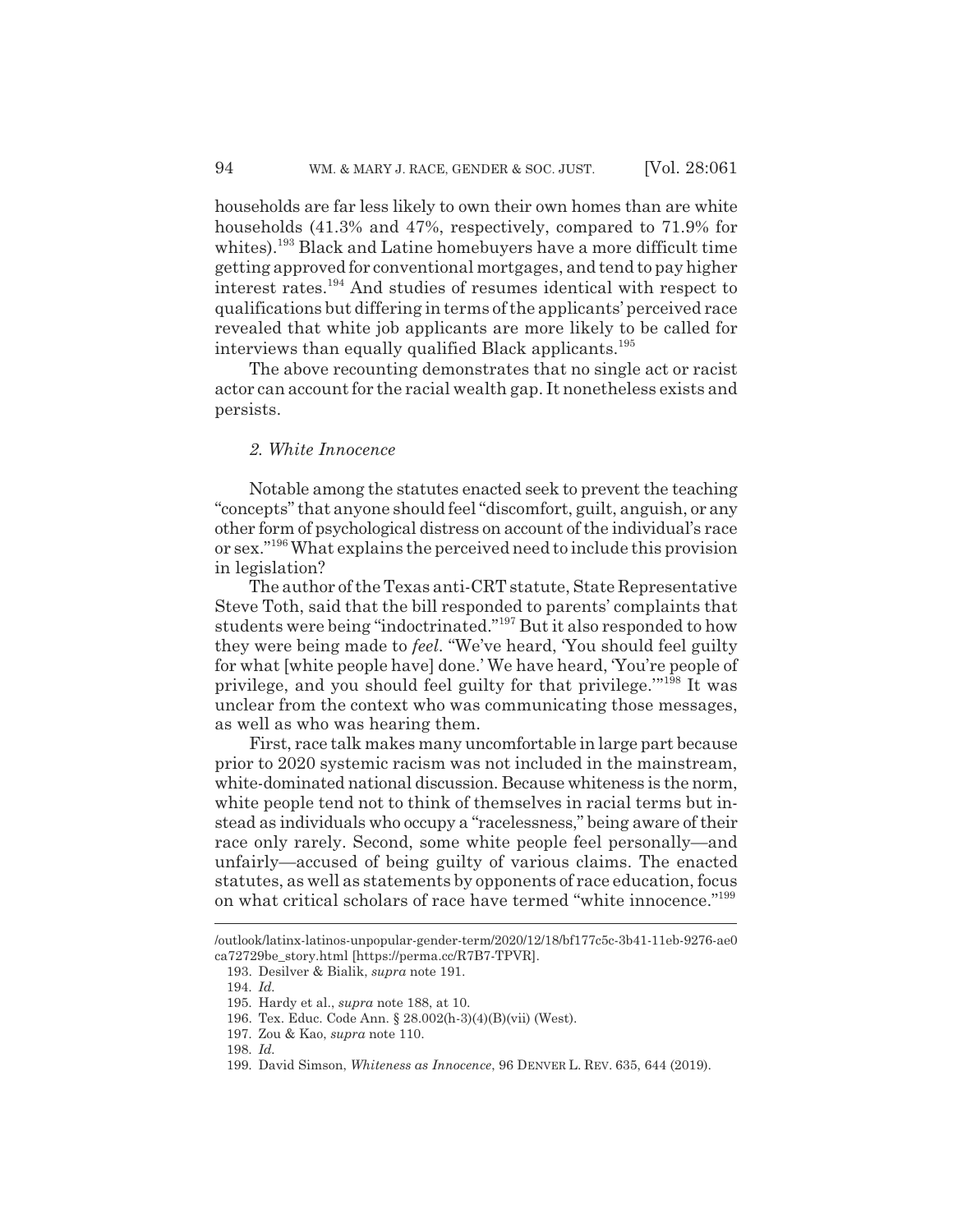In addition to skepticism about the claims of the racial justice movement, many people resented that what they felt was a hyperfocus on race-related issues and recurring conversations about race and racism. One company held a virtual town hall for employees to discuss racial inequality and the aftermath of Floyd's killing, for example, and some workers expressed frustration using a chat feature during the meeting.<sup>200</sup> One employee said that "[a]s a non-minority, all this talk makes me feel like I am supposed to feel guilty of my skin color. I feel like I should let someone less qualified fill my position."201 The employee concluded, apparently without irony, that "[i]t appears that I am a prisoner of my birth." $202$ 

Another criticized the company's efforts to increase diversity in hiring, contending that "giving any racial group privilege over others in a zero-sum game would not get any support," and inviting others to share their "thoughts on hurting others while giving privileges with the rosy name called diversity?"203

There are arguably three types of white innocence: (1) innocence of the charge that they have received unearned benefits by virtue of being white—in other words, that they are the beneficiaries of "white privilege"; (2) that they are innocent of having participated in the nation's history of racial oppression and discrimination and therefore not responsible for the disparate outcomes that history might have caused;204 and (3) that they themselves are innocent of charges that they harbor racist sentiments, either consciously or unconsciously.205

"White privilege" refers to both psychic and material benefits statistically associated with being white.<sup>206</sup> Material benefits refers to the tangible ways in which white people are simply more likely to do better—to have better life outcomes—than people of color.

205. *Id.* at 644–45.

<sup>200.</sup> Maxwell Tani, *LinkedIn Staffers Go All-Lives-Matter During 'Dumpster Fire' Meeting on Racism*, DAILY BEAST (last updated June 5, 2020 3:54 AM), https://www.the dailybeast.com/linkedin-staffers-go-all-lives-matter-during-dumpster-fire-meeting-on-ra cism [https://perma.cc/3XRL-H729].

<sup>201.</sup> *Id.*

<sup>202.</sup> *Id.*

<sup>203.</sup> *Id.*

<sup>204.</sup> Simson, *supra* note 199, at 644. Simson groups the second and third types of innocence claims together, since they both connote freedom from responsibility—"not being an active participant in the country's widespread and ongoing history of racial discrimination, therefore not sharing responsibility for its individual outcomes." *Id.* I have separated them, since they tend to serve different purposes. The claim of being innocent of responsibility for past discrimination, for example, has been used to argue against remedial measures like reparations or affirmative action. The claim of being innocent of racist sentiments or actions has been used to reject implications of either intentional or unconscious/unexamined racism.

<sup>206.</sup> BRIDGES, *supra* note 132, at 198–200.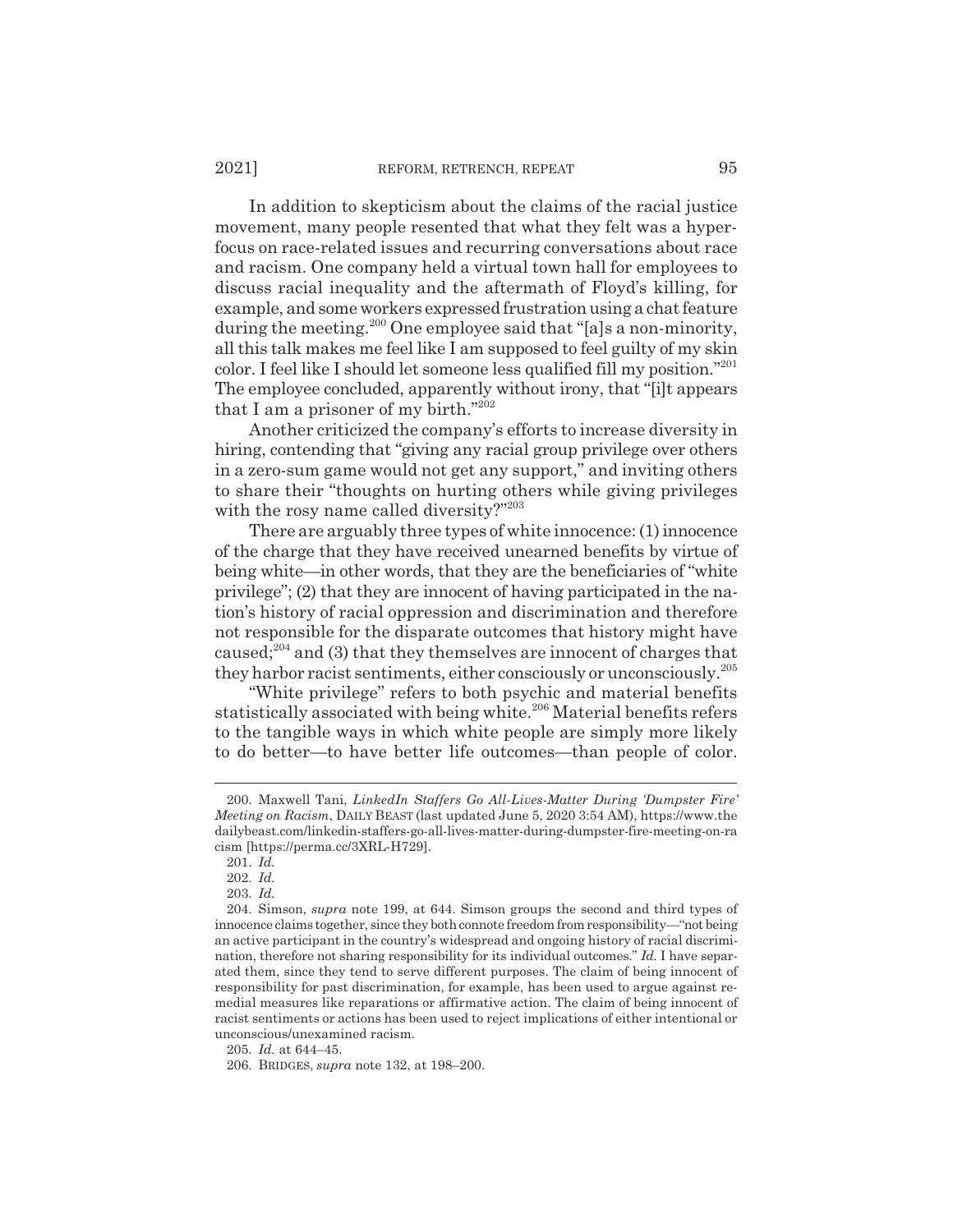Thus, compared to whites, Black people have "less education, less wealth, poorer health and shorter lifespans."207 Disparities exist between whites and non-Black people of color as well:

African-Americans, Hispanics, and Latinx people are more likely than white Americans to be killed by police while unarmed; more likely to be stopped, searched, arrested and incarcerated; less likely to be hired by employers; less likely to be educated by prestigious institutions; and less likely to be protected by adequate healthcare.<sup>208</sup>

Many white people claim innocence of the charge that they benefit from "white privilege." Some might view that they, or white people in general, legitimately possess greater resources and privileges by virtue of a well-functioning, competitive system. For others, this may reflect a misunderstanding of the term. On its face, "privilege" might suggest wealth or high status, or ease.<sup>209</sup> Many white people, of course, do not feel that their lives are easy, or they might observe that there are people of color who are more educated or better off than they are.

The idea of racial privilege, however, does not suggest that any individual white person will necessarily benefit from structural advantages that are embedded in our social institutions or that any individual white person has an easy, obstacle-free life. Instead, it suggests that they are more likely to benefit from societal advantages and more likely to have better life outcomes than people of color.

The critical concept of white privilege also includes a psychic benefit that white people derive by virtue of their race. Whiteness is the societal norm; as Khiara Bridges describes, it "is the site from which all things are measured and from which everything else deviates."210 Students learn the nation's history, for example, from a perspective that centers the experiences and accomplishments of white people. Peggy McIntosh, whose essay popularized the term "white privilege," wrote that "[w]hen I am told about our national heritage . . . I am shown that people of my color made it what it is."<sup>211</sup>

<sup>207.</sup> *The Race Gap: Black/White*, REUTERS GRAPHICS, https://graphics.reuters.com /GLOBAL-RACE/USA/nmopajawjva/#0 [https://perma.cc/LDY4-2KMS] (last visited Nov. 4, 2021).

<sup>208.</sup> Jeremy Dunham & Holly Lawford-Smith, *Offsetting Race Privilege*, 11 J. ETHICS & SOC. PHIL. 1, 2 (2017).

<sup>209.</sup> *Privilege*, MERRIAM-WEBSTER, https://www.merriam-webster.com/dictionary/privi lege [https://perma.cc/9PNB-26N4] (last visited Nov. 4, 2021). Merriam-Webster defines privilege as "a peculiar benefit, advantage, or favor, . . . especially . . . attached specifically to a position or an office" or "to accord a higher value or superior position to." *Id.*

<sup>210.</sup> BRIDGES, *supra* note 132, at 197.

<sup>211.</sup> Peggy McIntosh, *White Privilege: Unpacking the Invisible Knapsack*, PEACE & FREEDOM MAG. (July/Aug. 1989), at 10.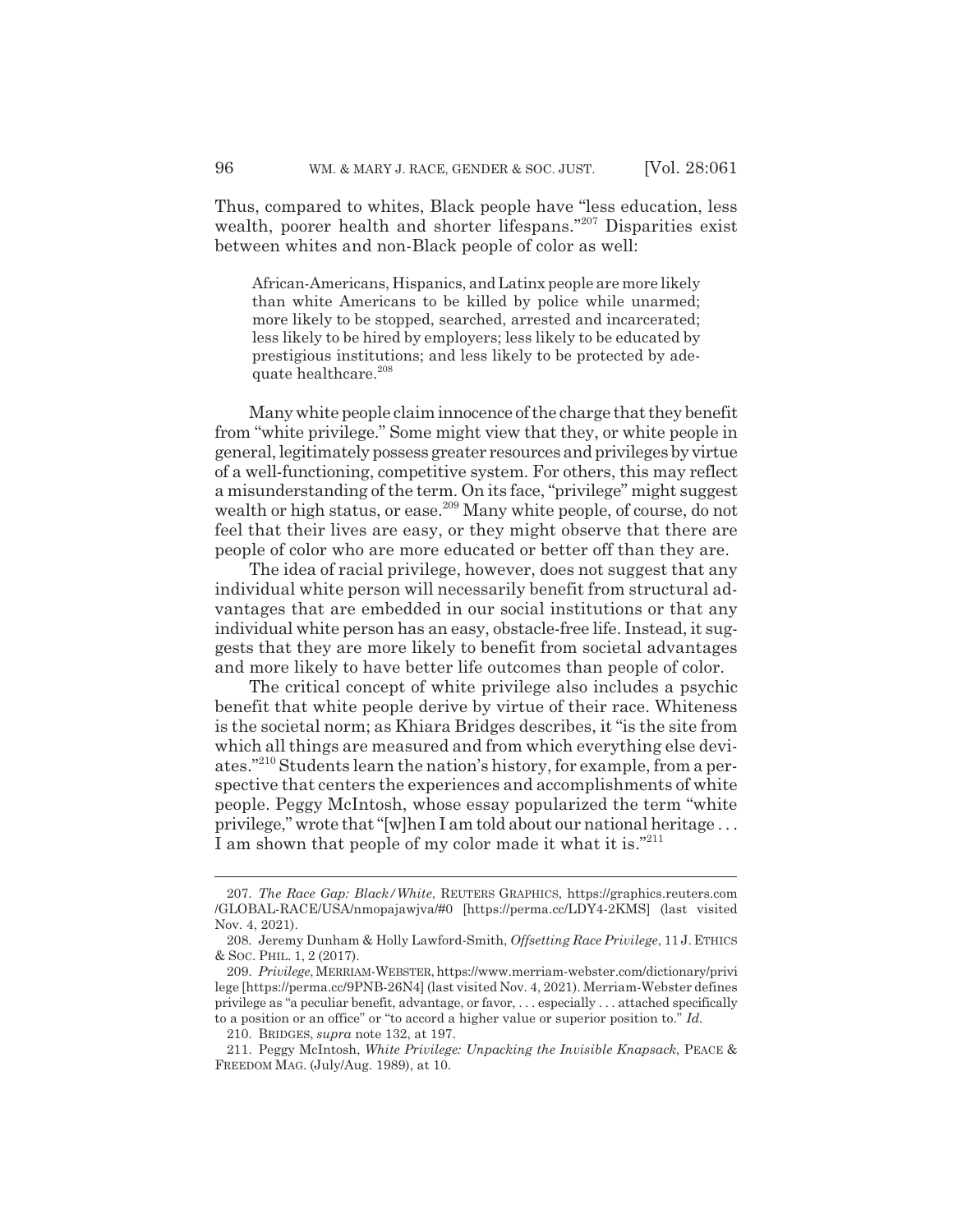Indeed, characteristically white physical features establish the norm in the professional workplace. Braids, Afros, or dreadlocks styles that differ from the white norm—have been viewed as unprofessional and prohibited in workplaces.<sup>212</sup>

UCLA Psychologist Tiffany N. Brannon and coauthors observe that efforts to foster inclusion among marginalized group members can be perceived as threatening to dominant group members and can inspire backlash. They identified three sources of backlash: "(1) perceived or actual restriction of independence or autonomy, (2) preference for the status quo and colorblindness, and (3) beliefs that racial and other social equalities have been reached and thus persistent inequalities are not present or are just (reflecting individual factors and not structural problems)."213

# *3. Formal Equality and Color-Blindness*

*Brown* and subsequently enacted civil rights laws eliminated formal barriers to equality.<sup>214</sup> While the most explicit barriers, however, the doctrines of formal equality and color-blindness ironically erected new ones. Indeed, the resulting "race neutrality of the legal system creates the illusion that racism is no longer the primary factor responsible for the condition of the Black underclass."215

Despite the existence of racial disparities across nearly all aspects of social life, formal equality has enabled those who oppose efforts to achieve the goal of substantive equality to argue that the goal has already been reached. Thus, the existence of formal equality enabled Missouri State Senator Rick Brattin, in sponsoring a state bill to prohibit educating about race and racism, to ask with apparent incredulity, "What inequities do we deal with today? Everybody has equal opportunity."216

<sup>212.</sup> *See* Angela Onwuachi-Willig, *Another Hair Piece: Exploring New Strands of Analysis Under Title VII*, 98 GEO. L.J. 1079, 1086 (2010); Paulette M. Caldwell, *A Hair Piece: Perspectives on the Intersection of Race and Gender*, 1991 DUKE L.J. 365, 366 (1991). Carbado discusses backlash to race reform efforts and also examines research in the social sciences on DEI efforts in particular. Carbado & Roithmayr, *supra* note 155, at 158. To be clear, social science research has been used in the past to buttress claims of racial inferiority, leading some critical theorists to retain skepticism of sorts of "disciplinary methodology that purports to describe social facts about race as objective, politically neutral, and unmediated by contemporary social projects." *Id.*

<sup>213.</sup> Tiffany N. Brannon, Evelyn R. Carter, Lisel Alice Murdock-Perriera & Gerald D. Higgenbotham, *From Backlash to Inclusion for All: Instituting Diversity Efforts to Maximize Benefits Across Group Lines*, 12 SOC. ISSUES & POL'Y REV. 57, 66 (2018).

<sup>214.</sup> Crenshaw, *supra* note 149, at 1378.

<sup>215.</sup> *Id.* at 1383.

<sup>216.</sup> Sarah Schwartz, *8 States Debate Bills to Restrict How Teachers Discuss Racism,*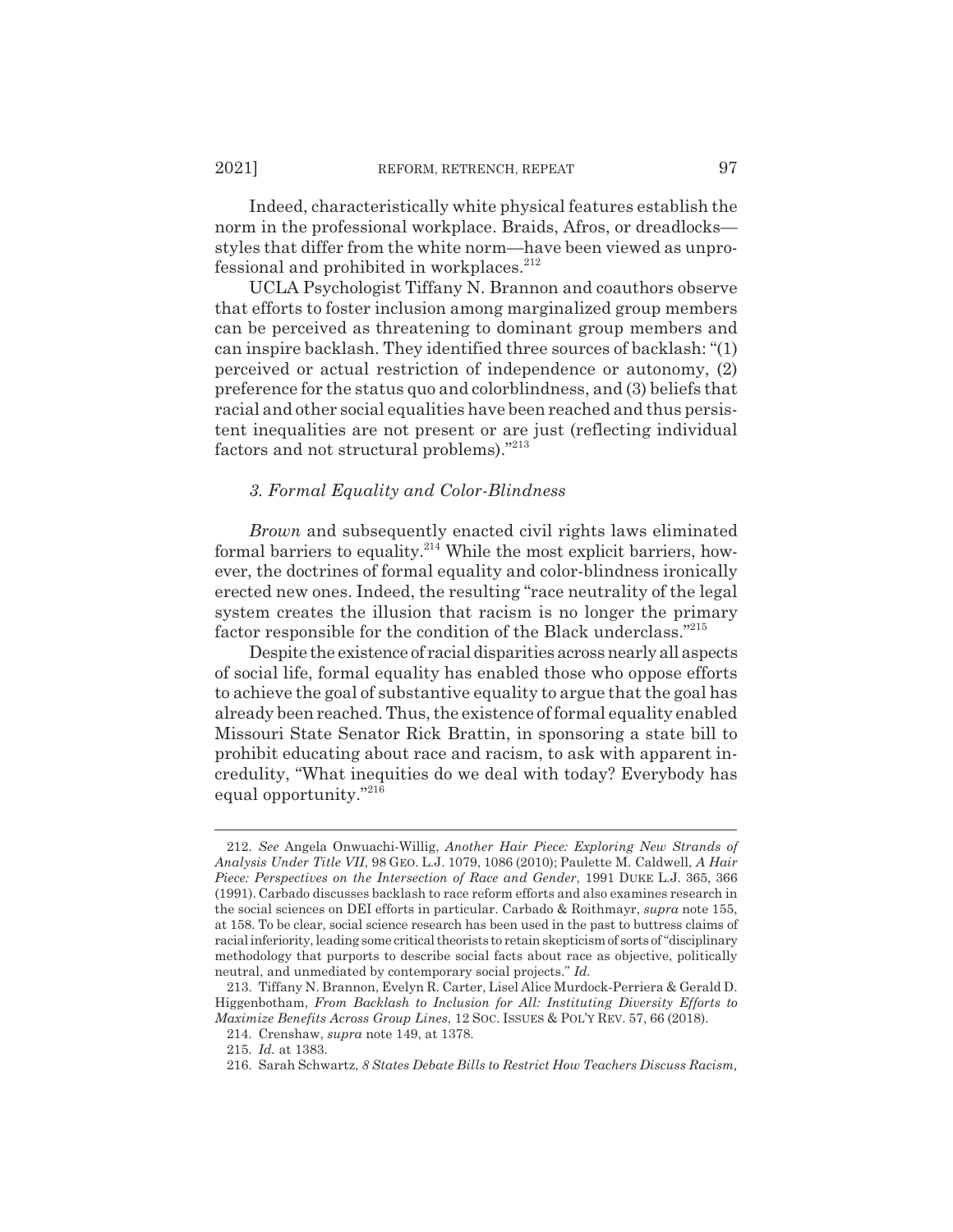Formal equality and the doctrine of color-blindness in turn permit those who resist reform to go further, advancing the claim that any race consciousness is pernicious racism.

Justice John Marshall Harlan articulated what was an aspirational ideal of color-blindness in his lone dissent in *Plessy v. Ferguson*, the case in which the U.S. Supreme Court announced the doctrine of "separate but equal" that would rationalize decades of Jim Crow segregation and racial oppression.<sup>217</sup> Harlan declared that " $[0]$ ur Constitution is color-blind, and neither knows nor tolerates classes among citizens."<sup>218</sup> Civil Rights activists in the twentieth century also championed the ideal of color-blindness to challenge the pervasive race-based degradation sanctioned by *Plessy*. In his 1947 brief challenging the exclusion of Black students from Oklahoma's law schools, Thurgood Marshall, as counsel for the NAACP Legal Defense and Educational Fund, echoed Harlan's dissent, arguing that "[c]lassifications and distinctions based on race or color have no moral or legal validity in our society. They are contrary to our constitution and laws."219

The Supreme Court rejected *Plessy*'s "separate but equal" doctrine in *Brown v. Board of Education*, which held unconstitutional racial segregation in public education.<sup>220</sup> Professor Reva Siegel explains that many today embrace as the core tenet of *Brown* the "anticlassification" principle—"the constitutional principle that government may not classify on the basis of race."221 Siegel explains that modern equal protection law post-*Brown* has largely expressed an anticlassification commitment.<sup>222</sup> That commitment may also have salience for those who value individualism as the fundamental value of the equal protection tradition.

Neither *Brown* nor the adoption of formal equality, however, led to the dismantling of segregation, or the achievement of substantive equality. Instead, as critical race theorist Ian Haney López notes, "[s]egregation readily continued in the presence of formal racial neutrality."223

222. *Id.*

*Sexism*, EDUCATIONWEEK (Apr. 15, 2021), https://www.edweek.org/policy-politics/8-states -debate-bills-to-restrict-how-teachers-discuss-racism-sexism/2021/04 [https://perma.cc /JC5C-VEBB].

<sup>217.</sup> Plessy v. Ferguson, 163 U.S. 537, 559 (1896) (Harlan, J., dissenting). 218. *Id.*

<sup>219.</sup> Brief for Petitioner at 27, Sipuel v. Bd. of Regents of the Univ. of Okla., 332 U.S. 631 (1948) (No. 369), 1947 WL.

<sup>220.</sup> Brown v. Board of Ed., 347 U.S. 483, 494–95 (1954).

<sup>221.</sup> Reva B. Siegel, *Equality Talk: Antisubordination and Anticlassification Values in Constitutional Struggles Over* Brown, 117 HARV. L. REV. 1470, 1470 (2004).

<sup>223.</sup> López, *supra* note 157, at 810.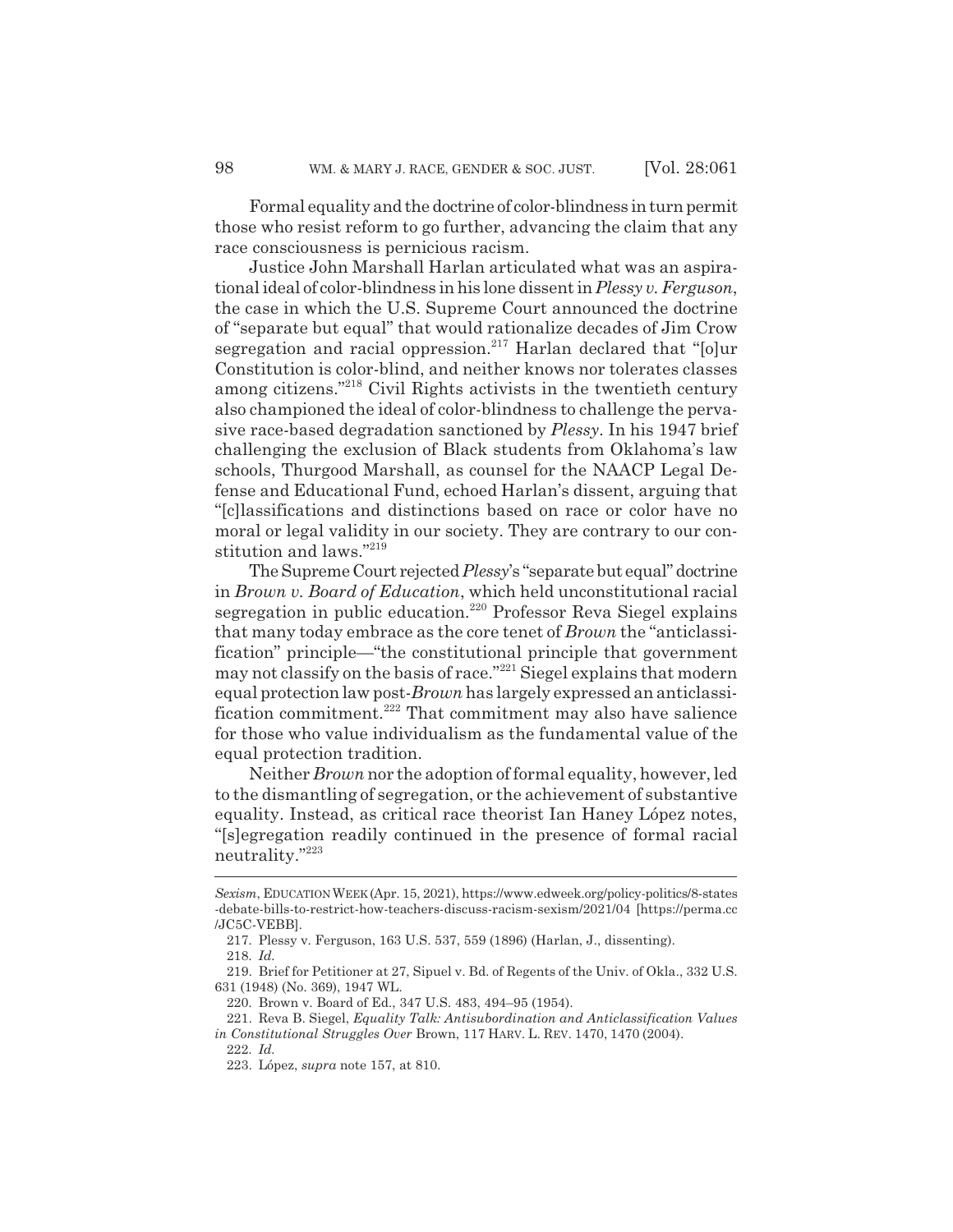How did segregation continue despite the legal invalidation of Jim Crow? As López explains, "colorblindness as a remedy promised tepid change, for it required only an end to explicitly segregationist laws, not actual remediation of the harms wrought by racial oppression."224 A South Carolina court took note of the limits of color-blindness a year after the Supreme Court decided *Brown*, reasoning that "[t]he Constitution, in other words, does not require integration. It merely forbids discrimination. It does not forbid such segregation as occurs as the result of voluntary action. It merely forbids the use of governmental power to enforce segregation."225 Thus, writes López, "the opponents of integration became the new patrons of colorblindness."226

The Supreme Court initially rejected states' efforts to limit the reach of *Brown.* North Carolina in 1969, for example, passed a law providing that "[n]o student shall be assigned or compelled to attend any school on account of race, creed, color or national origin."227 The law sought, of course, to prevent the assigning of students to schools so as to achieve racial integration. The Supreme Court unanimously struck down the law, reasoning that

[T]he statute exploits an apparently neutral form to control school assignment plans by directing that they be 'color blind'; that requirement, against the background of segregation, would render illusory the promise of *Brown v. Board of Education* . . . To forbid, at this stage, all assignments made on the basis of race would deprive school authorities of the one tool absolutely essential to fulfillment of their constitutional obligation to eliminate existing dual school systems.<sup>228</sup>

Thus, it was appropriate—and necessary—to take race into account in order to remediate the racial harm of segregation and achieve racial integration. Nonetheless, the use of color-blindness had shifted, in the words of López, "from emancipatory to reactionary."229

Reliance on color-blindness as a tool for social progress waned. Congress passed a number of significant civil right acts in the 1960s that took aim at racial hierarchies entrenched in education, the workplace, and housing.<sup>230</sup>

<sup>224.</sup> *Id.*

<sup>225.</sup> Briggs v. Elliott, 132 F. Supp. 776, 777 (E.D.S.C. 1955) (*per curiam*).

<sup>226.</sup> López, *supra* note 157, at 810.

<sup>227.</sup> N.C. State Bd. of Educ. v. Swann, 402 U.S. 43, 44 n.1 (1971) (quoting N.C. Gen. Stat § 115-176.1 (Supp. 1969)).

<sup>228.</sup> *Id.* at 45–46; *see also* McDaniel v. Barresi, 402 U.S. 39, 41–42 (1971) (holding unanimously, like the Court in N.C. State Bd. of Educ. v. Swann, that a school board could take race into account in an effort to achieve racial balance).

<sup>229.</sup> López, *supra* note 157, at 811.

<sup>230.</sup> *Id.* at 813.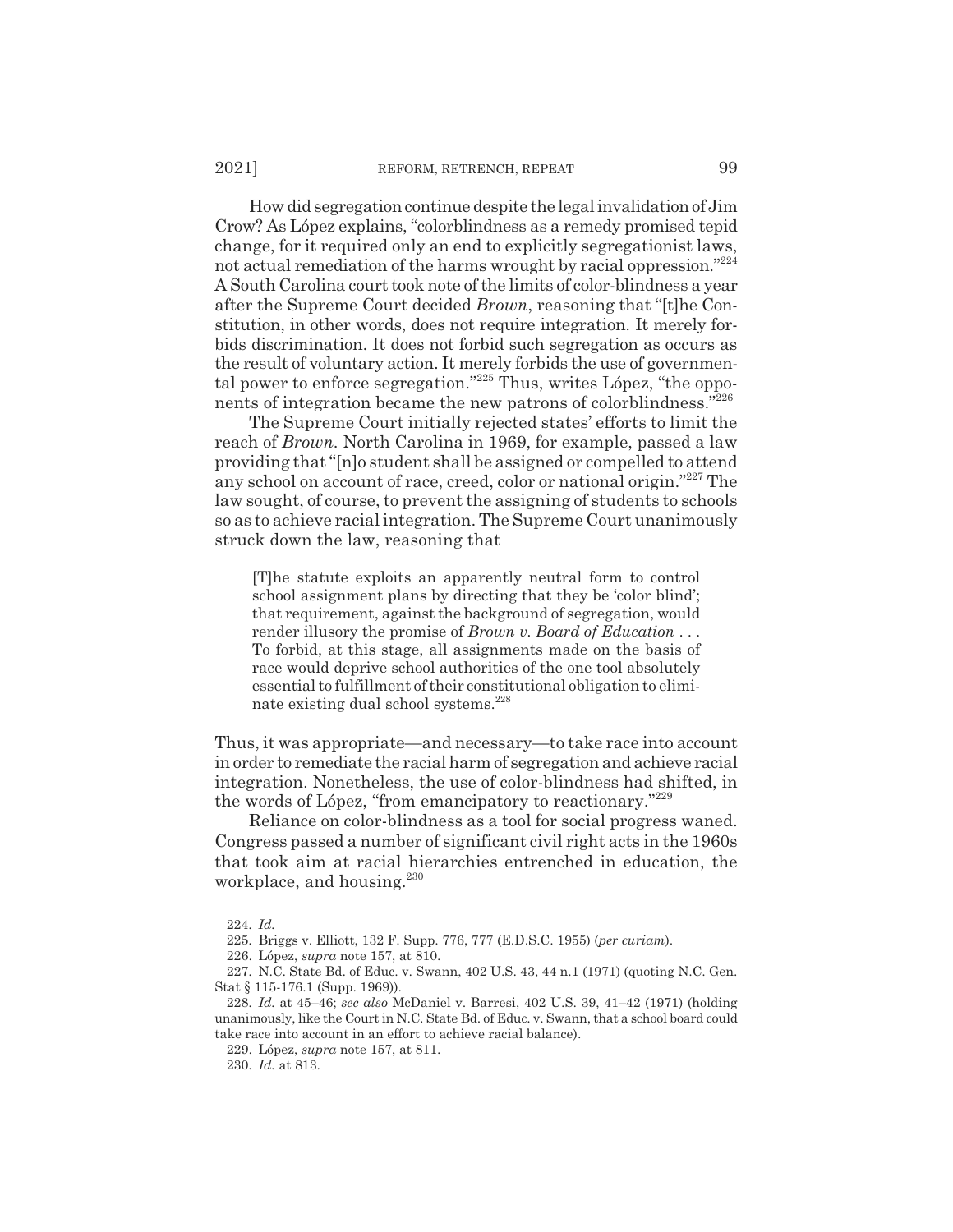Those with an interest in advancing racial equality began to see the need for race-conscious methods. Thus, in 1978, Justice Thurgood Marshall urged the Court, in *Regents of the Univ. of Cal. v. Bakke,* its first affirmative action case, to reject the color-blindness he had once advocated: "It is because of a legacy of unequal treatment that we now must permit the institutions of this society to give consideration to race in making decisions about who will hold the positions of influence, affluence, and prestige in America."231

In the years that followed, the composition of the Court changed, and it embraced the principle of color-blindness. Today, the principle of color-blindness renders presumptively invalid any consideration of race.

# *4. Race Consciousness as Racism*

The political and legal doctrine of color-blindness and race consciousness as racism have taken hold in the popular imagination. A conservative Colorado woman interviewed as part of a focus group in the summer of 2020 stated, for example, that "[W]hen you start talking 'diversity,' you're talking about racism. And we keep saying we have systemic racism . . . And the reason we have systemic racism in this country is because we're seeing it again. We're seeing color."232

As Justice Clarence Thomas wrote in 1995,

*Brown I* itself did not need to rely upon any psychological or social-science research in order to announce the simple, yet fundamental, truth that the government cannot discriminate among its citizens on the basis of race. . . . At the heart of this interpretation of the Equal Protection Clause lies the principle that the government must treat citizens as individuals, and not as members of racial, ethnic or religious groups. *It is for this reason that we must subject all racial classifications to the strictest of scrutiny.*<sup>233</sup>

Republican legislators, too, assert that a commitment to the ideal of color-blindness justifies the statutory prohibition of racerelated education. State Representative Jake Hoffman, one of the

<sup>231.</sup> Regents of the Univ. of Cal. v. Bakke, 438 U.S. 265, 401 (1978) (Marshall, J., concurring in part and dissenting in part).

<sup>232.</sup> Patrick Healy, *14 Trump Voters on the Legacy of George Floyd*, N.Y.TIMES(May 21, 2021), https://www.nytimes.com/2021/05/21/opinion/conservatives-race-blm-floyd.html [https://perma.cc/T244-29VE].

<sup>233.</sup> Missouri v. Jenkins, 515 U.S. 70, 120–21 (1995) (Thomas, J., concurring) (emphasis added).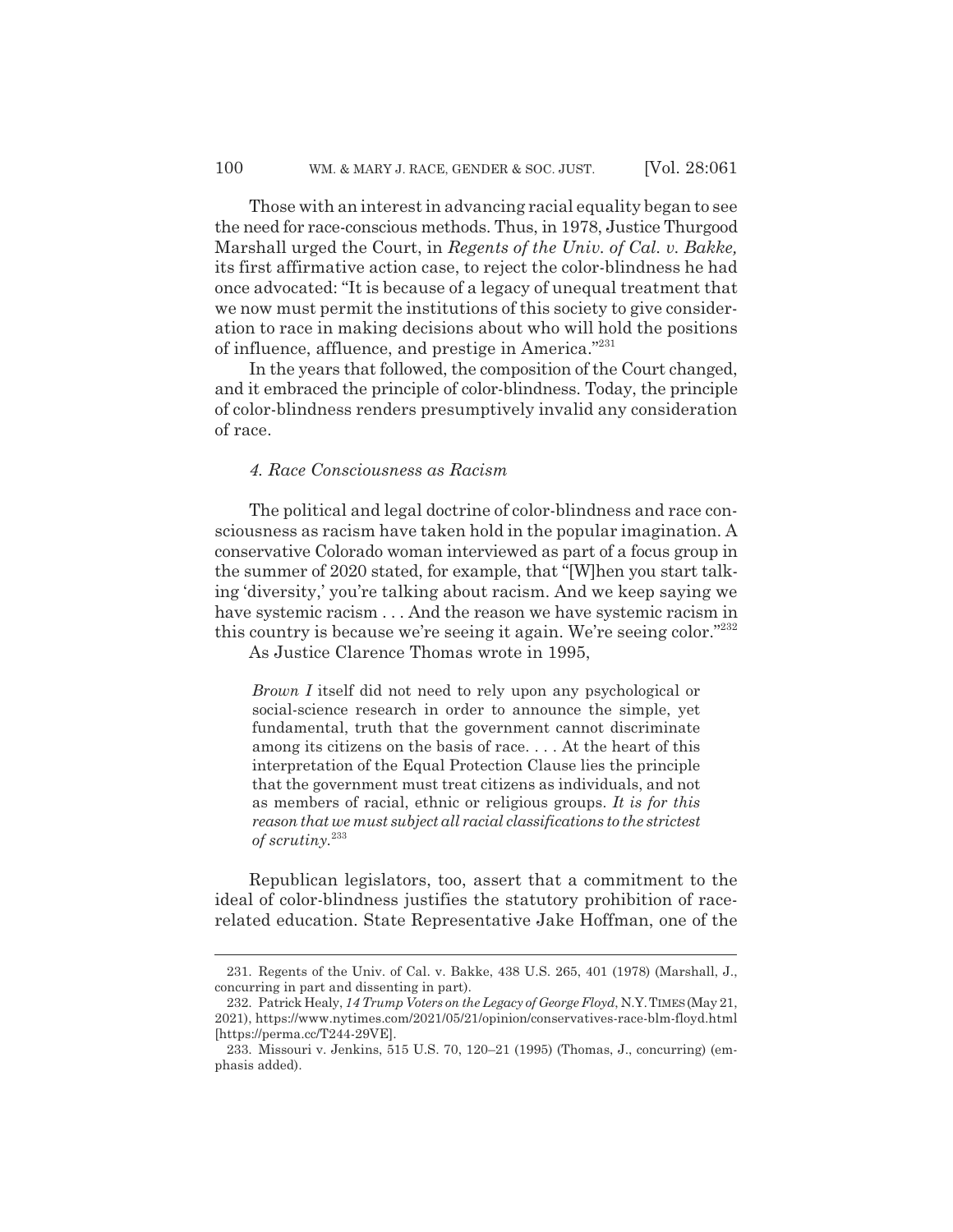sponsors of Arizona's bill, claimed to "stand[] with Martin Luther King Jr.'s proclamation that people should be judged by the content of their character, not the color of their skin."234 In other words, color-blindness was any recognition of race inconsistent with Constitutional ideas of equality. As Justice John Roberts would write in an opinion invalidating Seattle's efforts to integrate schools that had become segregated due to residential segregation rather than stateordered *de jure*, state-imposed segregation, "The way to stop discrimination on the basis of race is to stop discriminating on the basis of race."235

CRT helps explain that color-blindness, while perhaps an intuitively attractive ideal, ignores the present racial inequities wrought by centuries of race-based subjugation.236 López also manifests an example of the use of "color blindness" in law and insistence of facially race-neutral practices to prevent people of color from advancing in their quest to attain equality. After centuries in which racial awareness and racially explicit policies effectively locked people of color into a racial caste system, clinging to "race neutrality" merely locks the racial order in place. $237$ 

# *5. U.S. Founding Ideals: Equality, Not White Supremacy*

Statutes have adopted provisions from the template legislation that prohibit teaching that "with respect to their relationship to American values, slavery and racism are anything other than deviations from . . . the authentic founding principles of the United States, which include liberty and equality."238 Forbidding teaching that America is a racist country points to ideals of the Declaration of Independence as if they form the foundation of the nation. Instead, Devon Carbado and Rachel Moran explain that

[t]he drafters of the Constitution took a sober second look at the rhetoric of radical egalitarianism in the Declaration, and they

<sup>234.</sup> News Release, Office of the Governor Doug Ducey, *Governor Ducey, Legislature Take Strong Action to Stop Critical Race Theory* (July 9, 2021), https://azgovernor.gov /governor/news/2021/07/governor-ducey-legislature-take-strong-action-stop-critical-race -theory [https://perma.cc/ZBK8-H75A].

<sup>235.</sup> Parents Involved in Cmty. Sch. v. Seattle Sch. Dist. No. 1, 551 U.S. 701, 748 (2007). 236. López, *supra* note 157, at 826–27.

<sup>237.</sup> BRIDGES, *supra* 132, at 11.

<sup>238.</sup> Stanley Kurtz, *The Partisanship Out of Civics Act*, NATL. ASSN. OF SCHOLARS (Feb. 15, 2021), https://www.nas.org/blogs/article/the-partisanship-out-of-civics-act [https:// perma.cc/EE3U-6S9S].